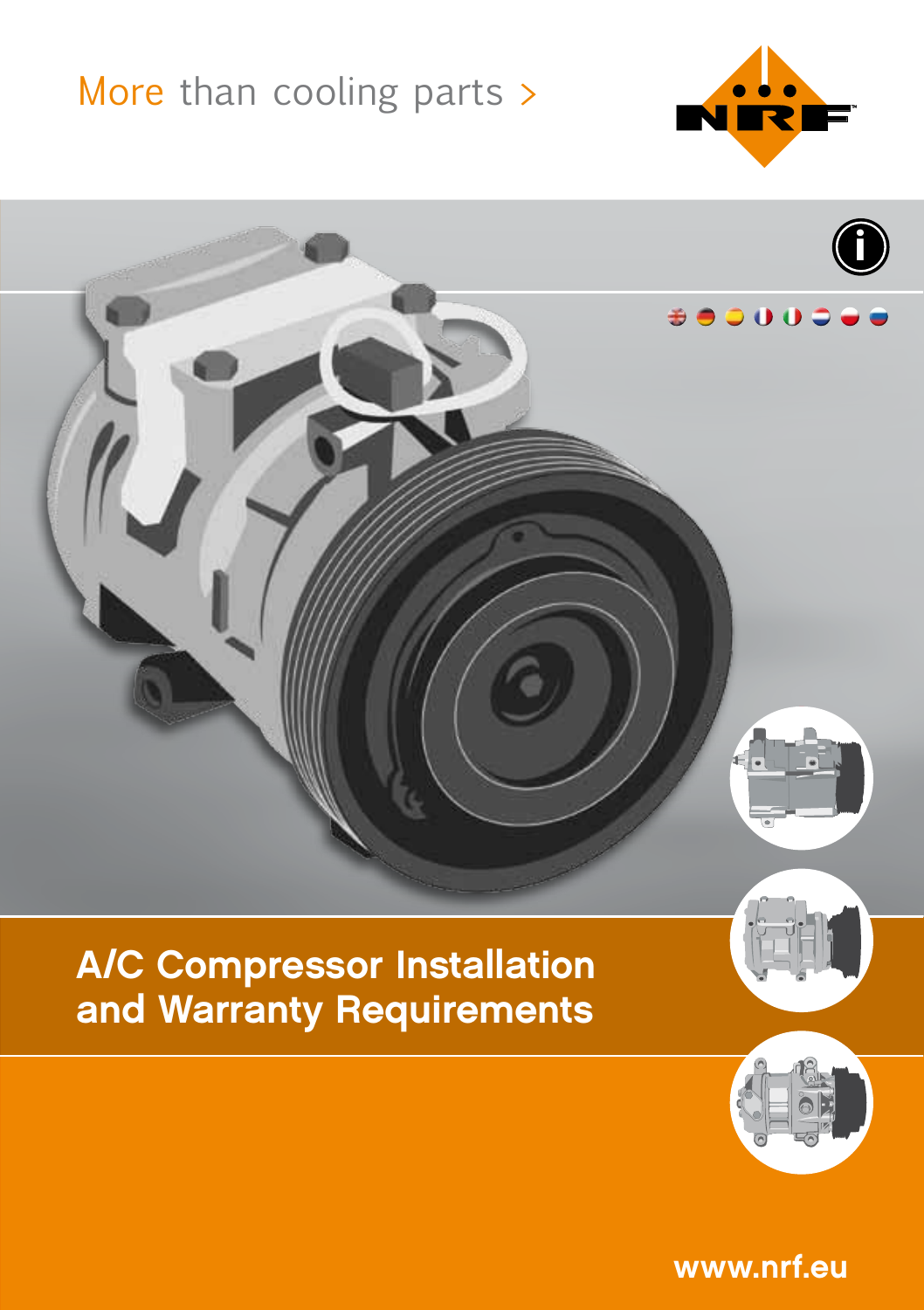- $\bigcirc$  +31 (0)485 476 476
- $+33 (0)327 211 717$
- $\bigcirc$  +34 (0)958 405 030
- $+48(0)583431477$
- $\bigcirc$  +43 1259 335 5
- +49 (0)2 82296 740
- $\bigoplus$  +44 (0)1327 300 242
- $\bigcirc$  +39 (0)574 643 388
- $+3238877676$
- $\bigoplus$  +41 4 477 722 92
- $+380994332424$

www.nrf.eu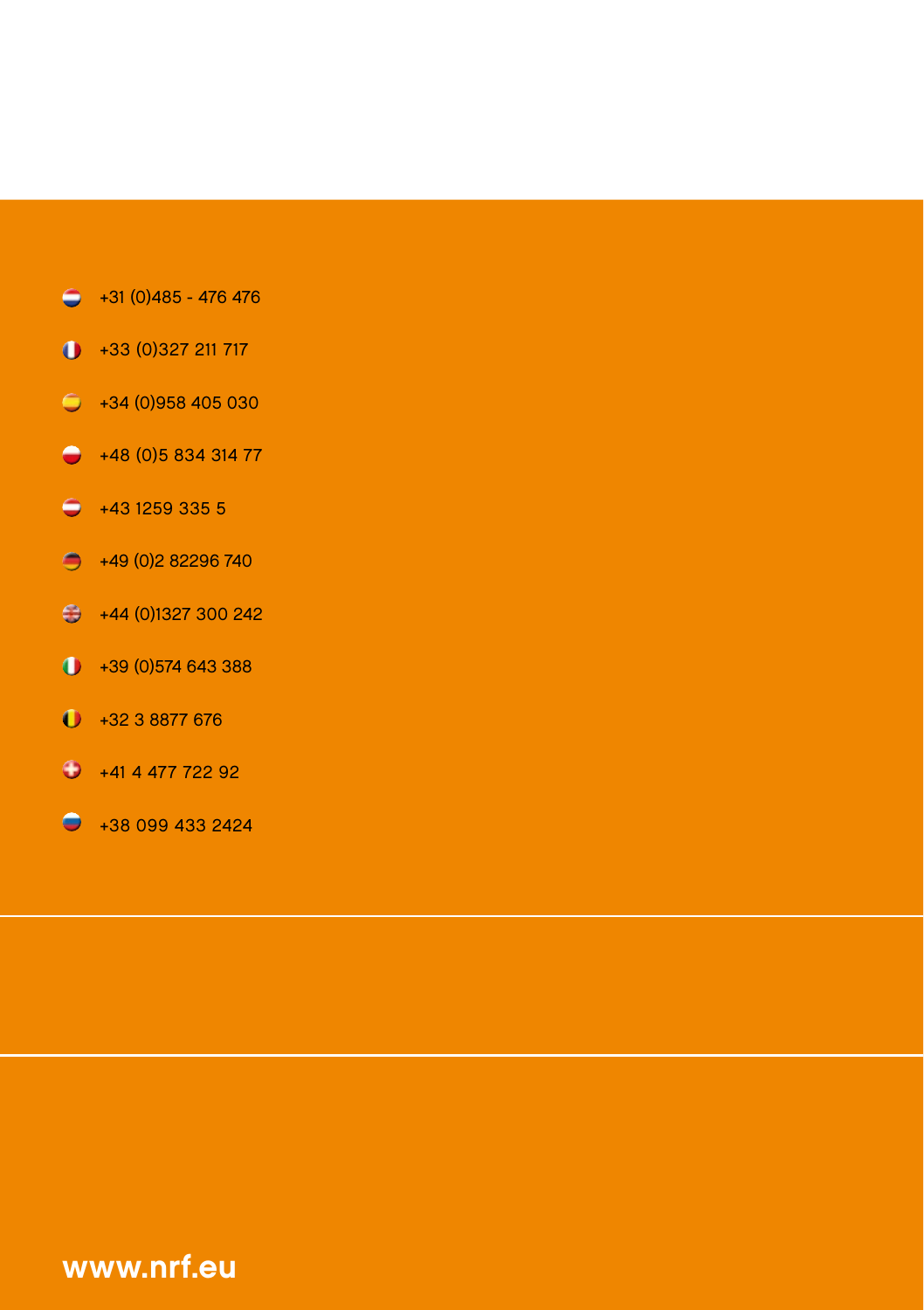# **Content**

|   | A/C Compressor Installation and Warranty Requirements NRF [1999] MACCOMPRESSOR INCREDIT 4                                                                                                                                     |    |
|---|-------------------------------------------------------------------------------------------------------------------------------------------------------------------------------------------------------------------------------|----|
|   |                                                                                                                                                                                                                               |    |
|   | Klimakompressor Installations - und Garantieanforderungen NRF [1999] 1999 [1999] 1999 [1999] 1999 [1                                                                                                                          |    |
|   | Eingeschränkte garantie 1988 and der Eingeschränkte garantie 1988 and der Eingeschränkte garantie 1988 and der                                                                                                                |    |
|   |                                                                                                                                                                                                                               |    |
|   | Garantía limitada 1999 - 21 metatra. 2009 - 21 metatra. 2009 - 21 metatra. 2009 - 21 metatra. 2009 - 21 metatra                                                                                                               |    |
| o | Installation du compresseur de climatisation et exigences de garantie NRF [100] [10] Installation du compresseur de climatisation et exigences de garantie NRF                                                                |    |
|   |                                                                                                                                                                                                                               |    |
| o | 12 Installazione del Compressore A/C e Requisiti di Garanzia NRF                                                                                                                                                              |    |
|   | Garanzia limitata 22                                                                                                                                                                                                          |    |
|   | A/C Compressor Installatie- en Garantievoorwaarden NRF [1994] [1994] A/C Compressor Installatie- en Garantievoorwaarden NRF [1994] [1994] [1994] [1994] [1994] [1994] [1994] [1994] [1994] [1994] [1994] [1994] [1994] [1994] |    |
|   |                                                                                                                                                                                                                               | 22 |
|   | Instrukcja montażu sprężarki i warunki gwarancji NRF [1999] [2009] [2009] [2009] [30] [30] [30] [30] [30] [30] [                                                                                                              |    |
|   | Ograniczona gwarancja <b>warelet alian alian alian alian alian alian alian alian alian alian alian alian alian ali</b>                                                                                                        | 23 |
|   |                                                                                                                                                                                                                               |    |
|   | Гарантия с ограниченным сроком положенности по положения с тем на 23 лет до 23                                                                                                                                                |    |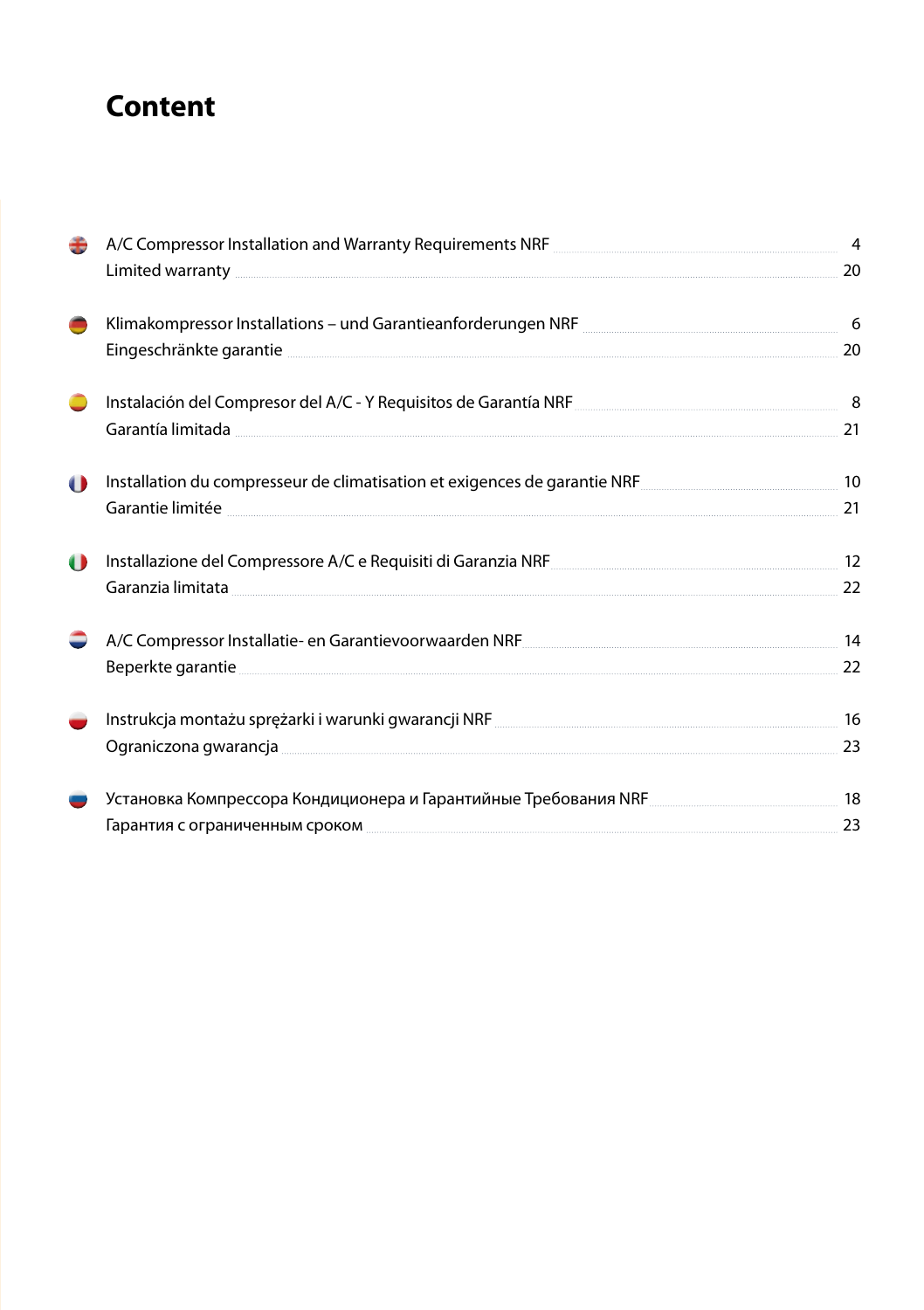











# **12 steps to a successful compressor installation**



**Warning:** Read carefully before you start work. Failure to follow these 12 compressor installation requirements will void the warranty.

**Note:** Warranty will also void, if the repair is not accomplished by a qualified AC-Specialist (provable by installation invoice!)! Resolve the system failure, that caused the compressor breakdown! Avoid short cuts. Eliminate costly comebacks.

# **Compressor installation procedures**

**1 Safety First** - The installer is responsible for compliance with all federal, state and local requirements that govern the handling of A/C refrigerants. Wear safety goggles and gloves. Do not smoke. Do not drop compressor. Failure to follow correct service procedures may result in personal injury or property damage.

**2** Using certified recovery equipment, remove the old refrigerant. Then remove the old compressor from the vehicle.Transfer any switches and/or brackets not included with new compressor.

**Note:** Use of a refrigerant identifier is highly recommended to avoid cross contamination.

**3** In any A/C system that has experienced a catastrophic compressor failure; the condenser is a candidate for replacement. Use an approved flush to clean the A/C system. Duraflush II is recommended. Do not use petroleum-based solvents, rubbing (isopropyl) alcohol or flammable cleaners. Disconnect hoses from components to be flushed. Be sure that all flush has been removed by evaporation or vacuum prior to step. 7. This is critical to compressor life and warranty.



**Do flush:** • Directional (F) condenser • Evaporator• All metal lines without orifice tubes or muffler assemblies

**Do NOT flush:** • Compressor • Orifice tube • Expansion valve • Accumulator or receiver-drier • Lines containing either filters or muffler assemblies

**Replace:** • Multiflow or parallel flow (R) condensers • Rubber hose assemblies of excessive age or from a heavily contaminated system • Orifice tube or expansion valve • Accumulator or receiver-drier • Hoses or lines containing either filters or muffler assemblies • Oil • O-rings • Sealing washers • Gaskets

If you are unable to flush with Duraflush II, clean the system using closed loop manufacturer's power flush equipment.

**4** The air flow through the A/C condenser and radiator must be unrestricted. Remove all bugs and debris. Check coolant level and condition. Inspect air dams and condenser/radiator seals.

**Note:** Catastrophic compressor failure REQUIRES condenser replacement in vehicles equipped with multiflow or parallel flow (R) condensers. Failure to replace condenser will void compressor warranty.

**5** Check operation of the electric fan or fan clutch. Inspect fan blades and hardware for loose mounting. Also, inspect blades for cracks.

**6** You must check the compressor clutch air gap before installation. Failure to check air gap may lead to premature clutch failure. Refer to the vehicle specifications. (Usually between 0,4 and 0,6mm)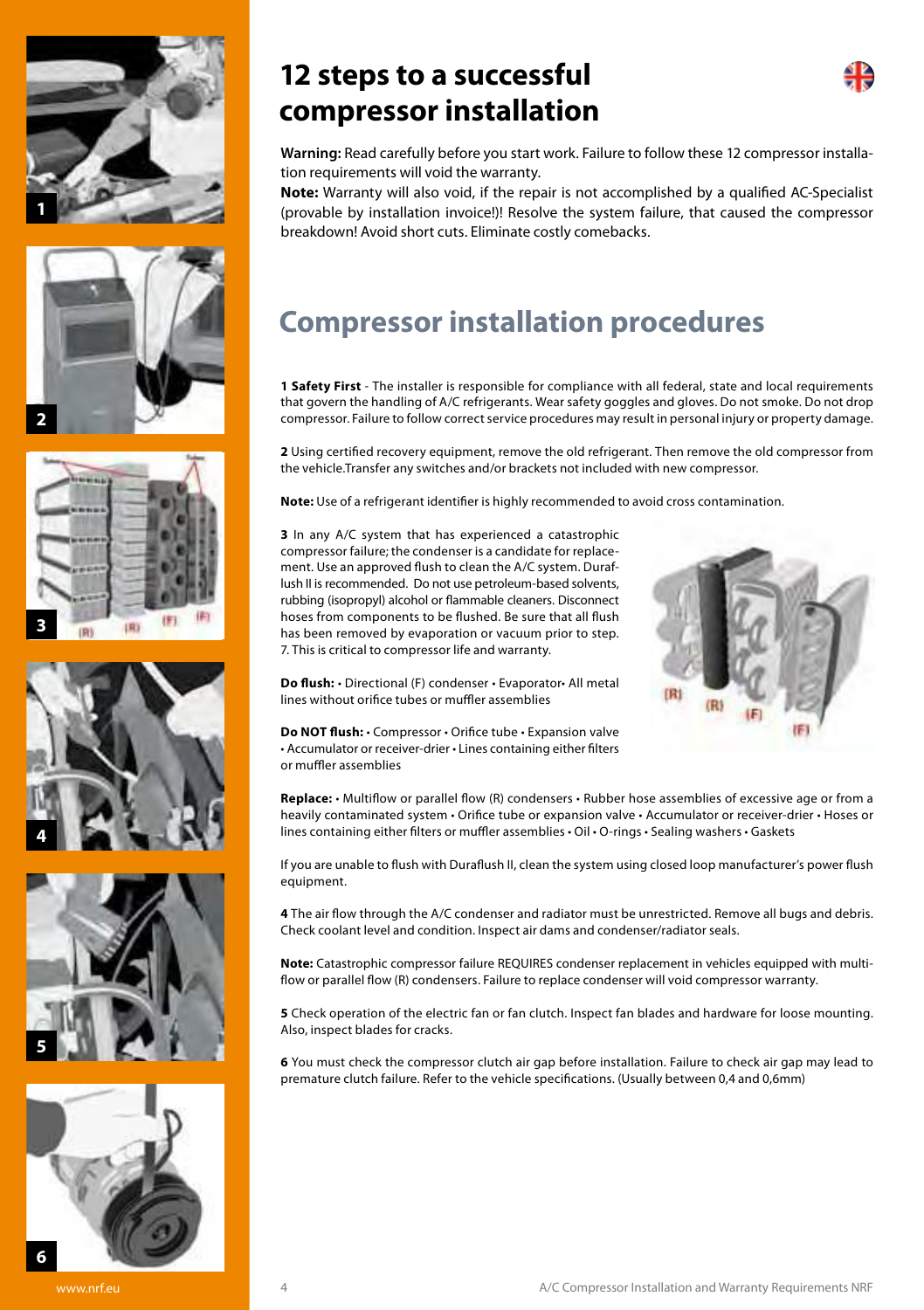**7** All flush must be removed from the system prior to adding oil. The correct lubricant type and proper amount are critical. R-134a systems use manufacturer's specified, generally polyalkaline glycol (PAG) lubricant. Some older vehicles, like Jaguar and Volvo use ester oil in R-134a converted systems. Some hybrid vehicles also require specially formulated ester oil. Different oils cannot be mixed or substituted for each other. Refer to the vehicle/compressor manufacturer's specifications for proper oil viscosity and amounts. Also, refer to our refrigerant and compressor oil capacities chart.

**Note:** All compressors are shipped with 80 - 300ml of pag oil. it is the responsibility of the purchaser of the compressor to determine the appropriateness of the amount, type and viscosity of oil contained within that compressor for a particular application and/or refrigerant. It may require removing all oil contained in the compressor and adding another oil amount. Failure to correct the oil amount and type will void the compressor warranty.

The manufacturer's recommended oil type and quantity of oil charge should be evenly split between the suction side of the compressor and other components. This will assure proper oil flow through the compressor and A/C system during first start-up.

**Note:** To prevent warranty voiding system failure, use extra care to avoid over or under oiling the A/C system.

**8** When installing the compressor, tighten all bolts evenly. Use a torque wrench! Do not over tighten. Do not use an impact wrench. The aluminum cases on many compressors can be easily cracked or damaged, causing compressor failure not covered by warranty. Refer to vehicle/compressor manufacturer specifications.

**9** With the compressor mounted and the hoses connected, rotate the compressor shaft (not just the clutch pulley) a minimum of 10 revolutions to clear the lubricant from the cylinders. A spanner wrench or other specialized tool may be needed. Failure to perform this procedure may cause premature and/or immediate compressor failure not covered by warranty. Be sure not to turn the compressor clutch nut. You may inadvertently change the air gap causing premature clutch failure.

**10** Upon completion of the preceding steps, moisture and air must be evacuated from the system. For a minimum of 45 minutes when temperatures exceed 27°C , use a vacuum pump and establish a deep vacuum (29.5 in.-Hg/-14,2 psi/ -0,98 bar or better is desirable) When the temperature is below 27°C or a vehicle is equipped with a dual-air system, increase the time to a minimum of 60 minutes.

**11** When recharging the system, remember that R-134a or HFO-1234yf are the only approved refrigerants that will maintain system integrity and the compressor warranty. Use of an unapproved refrigerant or sealant automatically voids the warranty. Use a scale or meter during charging. Do not charge by gauges alone. The precise R-134a or HFO-1234yf charge is critical for proper operation.

When replacing refrigerant, use the recommended OEM charge. When retrofitting to R-134a, always refer to the vehicle/compressor manufacturer's procedures. Do not charge a retrofitted vehicle to the capacity listed for R-12. This automatically overcharges the system resulting in elevated high-side pressures and possible premature compressor failure.

**12** As a final step, use a voltmeter to check the compressor clutch electrical circuit. Refer to OEM specifications. Improper voltage may cause premature clutch failure. Cycling the clutch to increase the grip between the plates is recommended. With the engine running at approximately 2000 rpm, use the A/C control switch on the dash to cycle the compressor clutch off and on 20 times, thereby enhancing performance.



Eigenversen Value (Racerium-Zirten) System













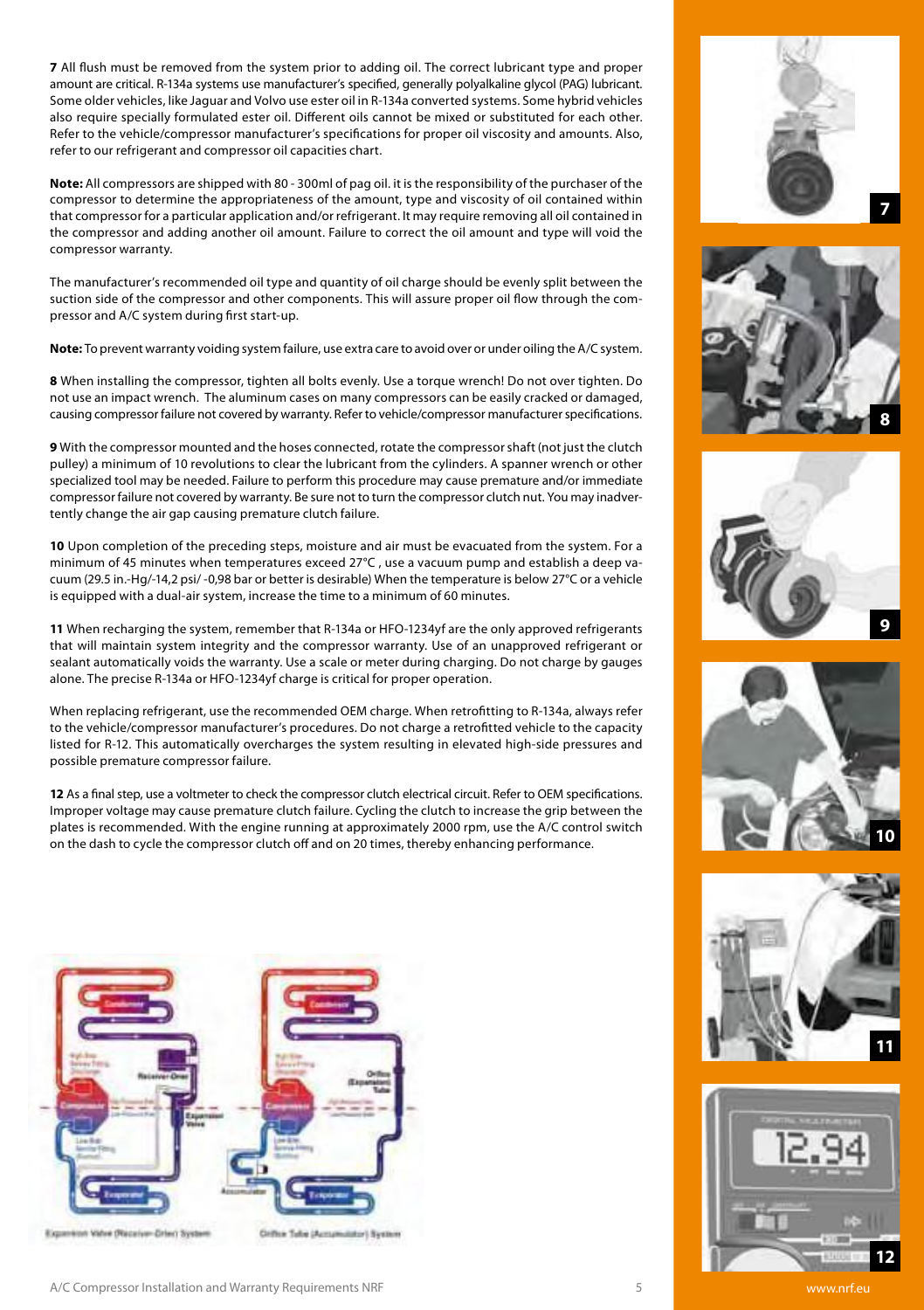













**Hinweis:** Die Garantie erlischt ebenfalls, falls die Reparatur nicht von qualifizierten Klima-Spezialisten ausgeführt wird (Durch Rechnungsbeleg nachzuweisen). Beheben Sie den Systemfehler, der den Kompressorausfall verursacht hat! Vermeiden Sie Reparatur-Abkürzungen. Verhindern Sie kostspielige Folgereparaturen.

# **Ablauf der Kompressor Installation**

**1 Sicherheit ist das Wichtigste** - Der Mechaniker ist verantwortlich alle nationalen, Landes- und örtlichen Vorschriften zur Handhabung von KFZ-Kältemitteln einzuhalten. Tragen Sie eine Schutzbrille und Handschuhe. Rauchen Sie nicht. Den Kompressor nicht fallenlassen. Nichtbeachtung der genauen Arbeitsschritte kann zu Personen- oder Sachschäden führen.

**2** Verwenden Sie geeignete Absaugausrüstung, um das alte Kältemittel zu entfernen. Danach den alten Kompressor aus dem Fahrzeug ausbauen. Bauen Sie ggf. Schalter und/oder Halter um, die nicht mit dem neuen Kompressor geliefert wurden.

**Hinweis:** Um Kältemittel-Kontaminationen zu vermeiden, wird die Verwendung eines Kältemittel-Identifizierungsgerätes dringend empfohlen.

**3** In jeder Klimaanlage, in dem ein fataler Kompressorausfall vorgekommen ist, muss ggf. der Kondensator ersetzt werden. Verwenden Sie nur anerkanntes Spülmittel zum Reinigen der Klimaanlage. Duraflush II wird empfohlen. Verwenden Sie keine Lösungsmittel auf Erdölbasis, Reinigungs- (Isopropyl-) Alkohol oder brennbare Reinigungsmittel. Trennen Sie die Schläuche von den zu spülenden Komponenten. Stellen Sie sicher, dass sämtliche Spülflüssigkeit durch Verdampfung oder Evakuieren vor Arbeitsschritt 7 entfernt ist. Dies ist wichtig für die Betriebsdauer und Garantie des Kompressors.



**Unbedingt spülen:** • Einfach-Fluss Kondensator (F) • Verdampfer • Alle Metallleitungen ohne Drosselventil oder integrierten Schalldämpfer

**NIEMALS spülen:** • Kompressor • Drosselventil (Orifice tube) • Expansionsventil • Akkumulator oder Filter-Trockner • Schläuche oder Leitungen mit Filtern oder integrierten Schalldämpfer

**Ersetzen:** • Multi- oder Parallel-Fluss Kondensator (R) • Gummischlauchleitungen mit hohem Alter oder in einem stark verschmutzten System • Drosselventil (Orifice tube) oder Expansionsventil • Akkumulator oder Filter-Trockner • Schläuche oder Leitungen mit Filtern oder integrierten Schalldämpfer • Öl • O-Ringe • Dichtringe • Dichtungen

Wenn Sie nicht mit Duraflush II spülen können, reinigen Sie das System mit einem geeigneten Spülsystem mit geschlossenem Kreislauf.

**4** Der Luftdurchfluss durch den Kondensator und Wasserkühler muss ungehindert sein. Alle Verschmutzungen und Rückstände entfernen. Kühlflüssigkeitsstand und -Zustand prüfen. Luftleitteile und Kondensator-/Kühlerabdichtungen überprüfen.

**Beachten Sie:** Ein fataler Kompressorausfall ERFORDERT einen Kondensatoraustausch in Fahrzeugen, die mit Multi- oder Parallel-Fluss Kondensator (R) ausgestattet sind. Wird der Kondensator nicht ausgetauscht, erlischt die Kompressor-Garantie.

**5** Kontrollieren Sie die Funktion des elektrischen Lüfters oder der Visco-Lüfterkupplung. Untersuchen Sie die Lüfterblätter und Halterahmen auf lose Befestigungen. Untersuchen Sie die Lüfterblätter auch auf mögliche Risse.

**6** Sie müssen den Luftspalt der Kompressorkupplung vor Einbau überprüfen. Wird der Luftspalt nicht überprüft, kann es zu vorzeitigen Kupplungsausfällen kommen. Lesen Sie in den Angaben des Fahrzeugherstellers nach. (Normalerweise zwischen 0,4 und 0,6 mm).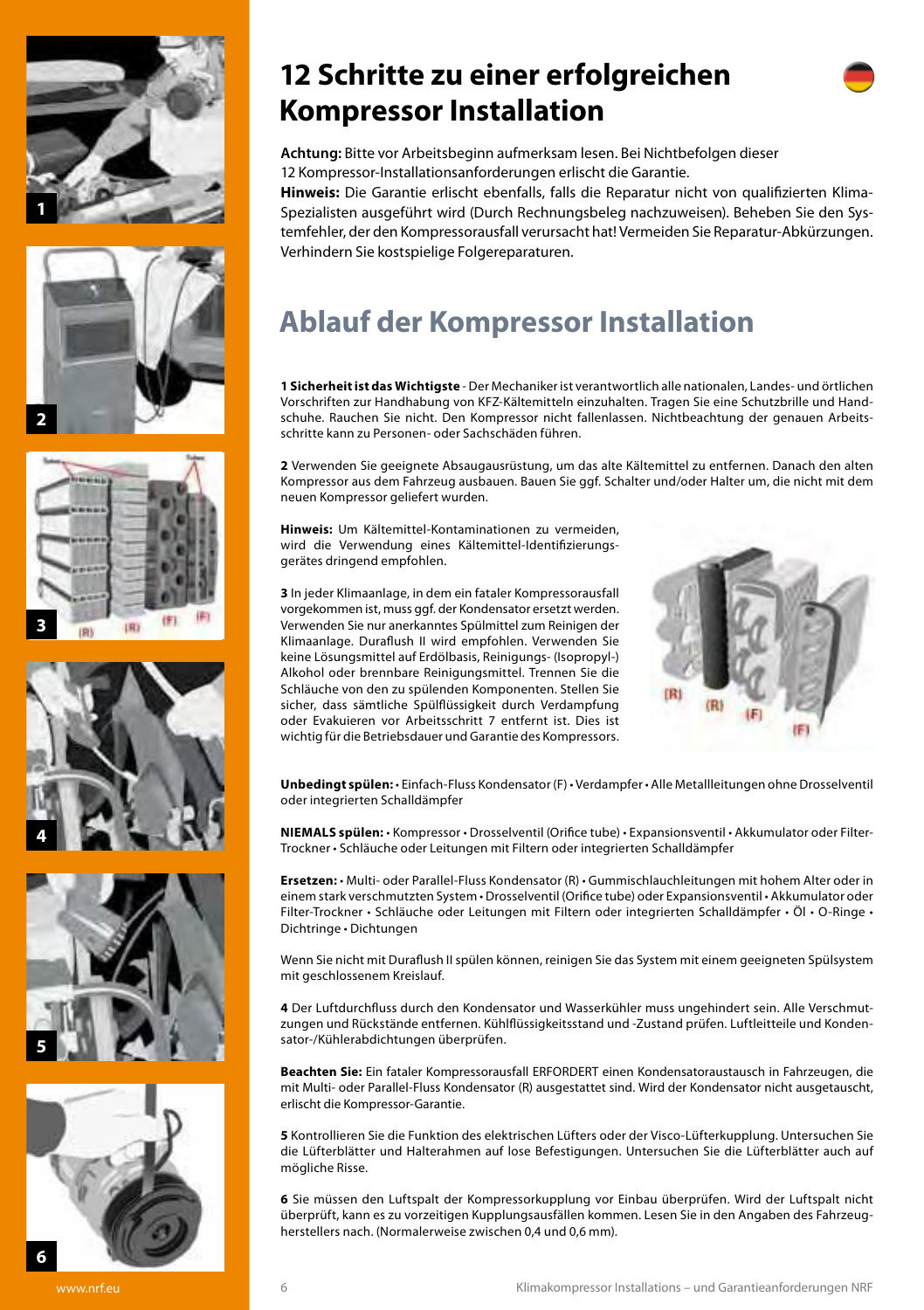**7** Sämtliche Spülflüssigkeit muss vor Einbringung des Öls entfernt werden. Der richtige Schmiermitteltyp und die richtige Menge sind sehr wichtig. R-134a-Systeme verwenden Schmiermittel nach Angaben des Herstellers - im allgemeinen Polyalkylenglykol (PAG). Einige ältere Fahrzeuge wie Jaguar und Volvo verwenden ESTER-Öl in umgebauten R-134a-Systemen. Einige Hybrid-Fahrzeuge benötigen auch ein speziell hergestelltes Ester-Öl. Verschiedene Öle können nicht gemischt oder gegeneinander ersetzt werden. Wenden Sie sich an die Angaben des Fahrzeug-/Kompressorherstellers für die korrekte Ölviskosität und -menge. Sehen Sie auch in unserer Kältemittel- und Kompressoröltabelle (R134a Airconditioning Filling Chart) nach.

**Beachten Sie:** Alle Kompressoren werden ab Werk mit 80 bis 300ml PAG-Öl (je nach Model) geliefert. Es liegt in der Verantwortung des Käufers des Kompressors die Richtigkeit der Menge und Art des Öls im Kompressor für seine spezielle Anwendung und/oder das Kältemittel festzustellen. Unter Umständen kann es erforderlich sein, das gesamte Öl im Kompressor abzulassen und eine angepasste Ölsorte und -menge aufzufüllen. Diese eingeschränkte Garantie gilt nicht für Fehler, die durch Nichtbeachtung dieses Hinweises entstehen.

Die vom Hersteller empfohlene Ölsorte und -menge sollte gleichmäßig zwischen der Ansaugseite des Kompressors und anderen Komponenten aufgeteilt werden. Dies stellt den richtigen Ölfluss durch Kompressor und der Klimaanlage während der Inbetriebnahme sicher.

**Beachten Sie:** Um einen systemrelevanten Garantieauschluss vorzubeugen, sollten Sie besonders darauf achten, dass das System mit Öl weder unter- noch überbefüllt wird.

**8** Wenn Sie den Kompressor montieren, alle Schrauben gleichmäßig andrehen. Verwenden Sie einen Drehmomentschlüssel! Schrauben nicht überdrehen. Verwenden Sie keinen Schlagschrauber. Das Aluminiumgehäuse bei vielen Kompressoren kann leicht reißen oder beschädigt werden, was zu einem Kompressorausfall führt, der nicht von der Garantie abgedeckt ist. Halten Sie sich an die Montage (Drehmoment) angaben des Fahrzeug/-Kompressorherstellers.

**9** Wenn der Kompressor eingebaut und die Leitungen/Schläuche angeschlossen sind, drehen Sie die Kompressorwelle (nicht nur die Riemenscheibe!) mindestens 10 Umdrehungen, um das Schmiermittel aus den Zylindern zu verdrängen. Ein Gabelschlüssel oder anderes Spezialwerkzeug kann erforderlich sein. Wird dies nicht durchgeführt, kann es zu einem vorzeitigen und/oder sofortigen Kompressorausfall kommen, der nicht unter die Garantie fällt. Stellen Sie sicher, dass Sie die Kupplungsmutter des Kompressors nicht drehen. Dadurch könnten Sie versehentlich den Luftspalt verändern, was zu einem vorzeitigen Kupplungsausfall führt.

**10** Nach Abschluss der vorherigen Schritte müssen Feuchtigkeit und Luft aus dem System entfernt werden. Erzeugen Sie mit einer Vakuumpumpe ein Tiefenvakuum (29,5 in.-Hg/-14,2 psi/-0,98 bar oder besser ist wünschenswert) von mindestens 45 Minuten, wenn die Umgebungstemperatur über 27°C beträgt. Wenn die Umgebungstemperatur unter 27°C liegt, oder das Fahrzeug mit einem zweiten Verdampfer ausgestattet ist, erhöhen Sie die Dauer des Evakuierens auf mindestens 60 Minuten.

**11** Beim Befüllen des Systems denken Sie daran, dass R134a oder HFO-1234yf die einzigen zugelassenen Kältemittel sind, dass die Funktionstüchtigkeit des Systems und die Kompressorgarantie erhalten. Wird ein nicht zugelassenes Kältemittel oder Dichtmittel ("Sealer") verwendet, erlischt die Garantie automatisch. Verwenden Sie eine Waage oder ein Messgerät zur Befüllung. Befüllen Sie nicht ausschließlich nach Schauglas und Manometerangaben. Die präzise Kältemittelfüllmenge ist ausschlaggebend für eine gut funktionierende Klimaanlage.

Halten Sie sich an die empfohlenen OEM-Füllmengen, wenn Sie das Kältemittel austauschen. Bei Umrüstung von R-12 auf R-134a befolgen Sie immer den Angaben des Fahrzeug-/Kompressorherstellers. Befüllen Sie ein umgerüstetes Fahrzeug nicht gemäß der R-12 Füllmenge. Dies würde das System automatisch überfüllen, was zu erhöhten Drücken auf der Hochdruckseite und einem möglichen vorzeitigen Kompressorausfall führt.



Eigenversen Value (Racerium-Zirten) System

**Into Chemical** 

**12** Als letzten Schritt verwenden Sie einen Spannungsmesser, um den elektrischen Stromkreis der Kompressorkupplung zu überprüfen. Folgen Sie den OEM-Angaben. Inkorrekte Spannung kann zu .<br>Kupplungsausfall führen. Zyklisches Ein- und Ausschalten der Kupplung zur Erhöhung der Haftung zwischen den Reibflächen wird empfohlen. Bei laufendem Motor mit etwa 2000 U/min mittels des Ein-/Ausschalters im Armaturenbrett, die Kompressorkupplung 20 Mal einund ausschalten um so die Leistung zu erhöhen.



**7**









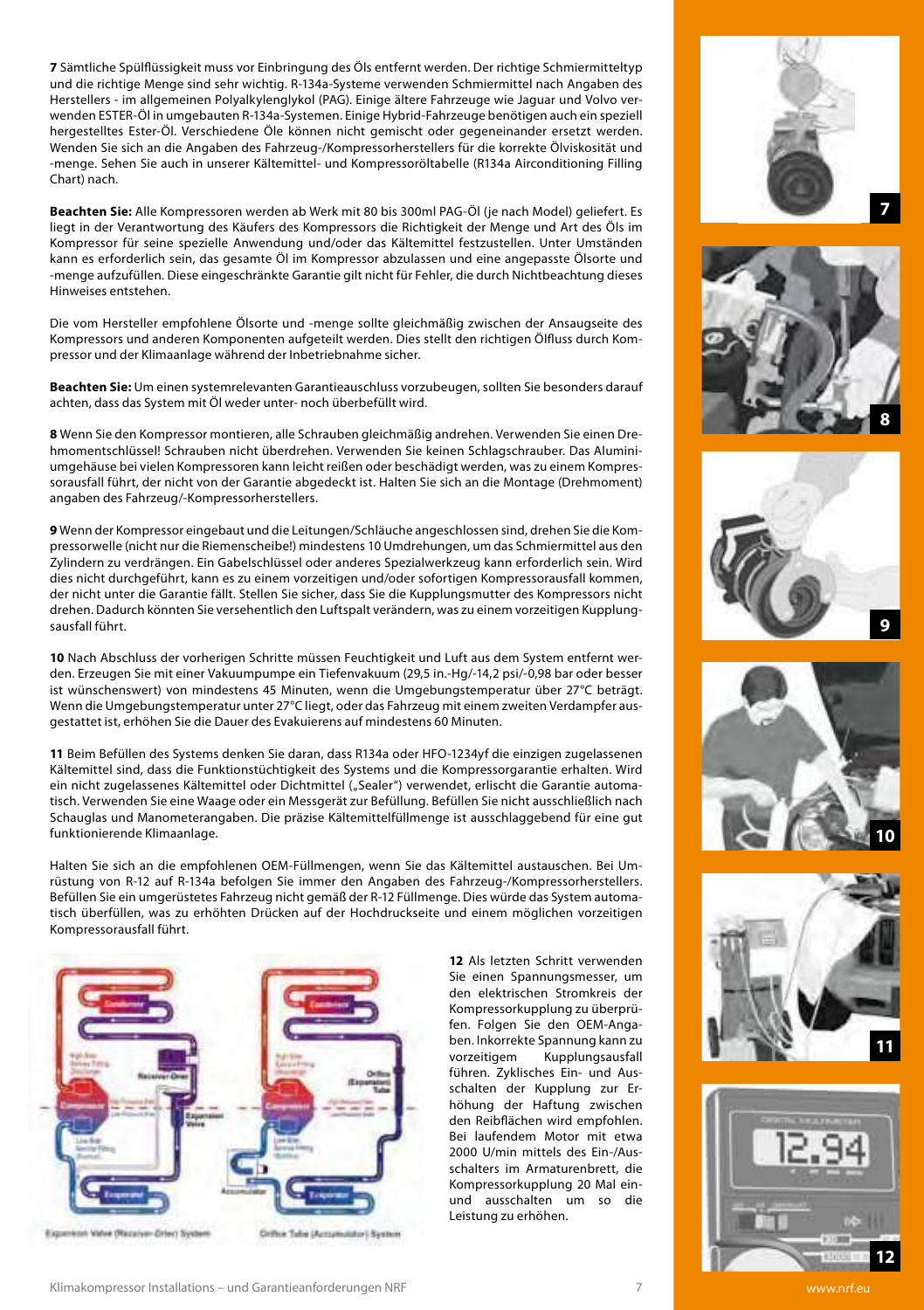











# **12 pasos para la instalación exitosa**

**Advertencia:** Lea con mucho cuidado antes de comenzar a trabajar. Si no sigue estos 12 pasos para la instalación del compresor, se anulará la garantía.

**Notas:** La garantía también se anulará si el trabajo no se ha realizado por un especialista cualificado (demostrable con una factura de instalación). Solucione el problema que ocasionó la rotura del compresor. Evite los atajos. Evite volver a hacer el mismo trabajo.

# **Procedimientos para la instalación del compresor**

**1 La seguridad es lo primero** - El instalador es responsable de cumplir con todos los requisitos federales, locales y estatales que gobierna la legislación de refrigerantes del A/C. Lleve puesto gafas y guantes de seguridad. El no seguir los procedimientos correctos para el servicio, puede ocasionar heridas personales o daños a la propiedad.

**2** Recupere el gas del circuito A/C con una recuperadora de gas homologada. Quite el compresor viejo. Desconecte cualquier interruptor y/o soporte que no esté incluido con el compresor nuevo.

**Nota:** Se recomienda el uso de un identificador del refrigerante, para evitar su contaminación con otros.

**3** En cualquier sistema del A/C que ha sufrido una fallo de compresor gripado; es fundamental reemplazar el condensador. Use un limpiador efectivo para limpiar el sistema del A/C. Se recomienda Duraflush II. No use disolventes a base de petróleo, alcohol isopropílico o limpiadores inflamables. Desconecte las mangueras de los componentes que serán limpiados. Asegúrese que todo el limpiador disolvente ha sido eliminado por medio de la evaporación o vacio, antes de llevar a cabo el paso 7. Esto es muy importante para la vida del compresor y su garantía.



**Limpie:** • Condensador • Evaporador • Tuberías metálicas.

**NO limpie:** • Compresor • Tubo de orificio • Válvula de expansión • Acumulador o filtro-secador • Las líneas que contengan ensamblajes de filtros o silenciadores

**Reemplace:** • Condensadores de flujo múltiple o paralelo • Ensamblajes de mangueras de goma que estén muy viejos o de un sistema bastante contaminado • Tubo de orificio o válvula de expansión• Acumulador o filtro-secador • Mangueras o líneas que contengan ensamblajes de filtros o silenciadores • Aceite • Juntas o-ring • Arandelas selladoras.

Juntas Si usted no puede limpiar con Duraflush II, limpie el sistema usando una máquina especial para limpiar el sistema en un circuito cerrado.

**4** El flujo de aire a través del condensador del A/C y el radiador no debe ser limitado. Quite cualquier residuo o insectos. Revise el nivel del refrigerante y su estado. Inspecciones los deflectores de aire y los sellos del condensador/ radiador.

**Nota:** El fallo del compresor gripados, *requiere* que el condensador sea reemplazado en vehículos equipados con condensadores de flujo múltiple o paralelo. No reemplazar el condensador anulará la garantía del compresor.

**5** Revise la funcionalidad del ventilador eléctrico o del embrague del ventilador. Inspeccione las aspas del ventilador y sus componentes para asegurarse que nada está flojo. También inspeccione las aspas para asegurarse que no estén agrietadas o agarradas.

**6** Usted debe revisar separación del embrague (placa embrague a polea) del compresor, antes de la instalación. No revisar esto puede conllevar al malfuncionamiento prematuro del embrague. Consulte las especificaciones del fabricante del vehículo.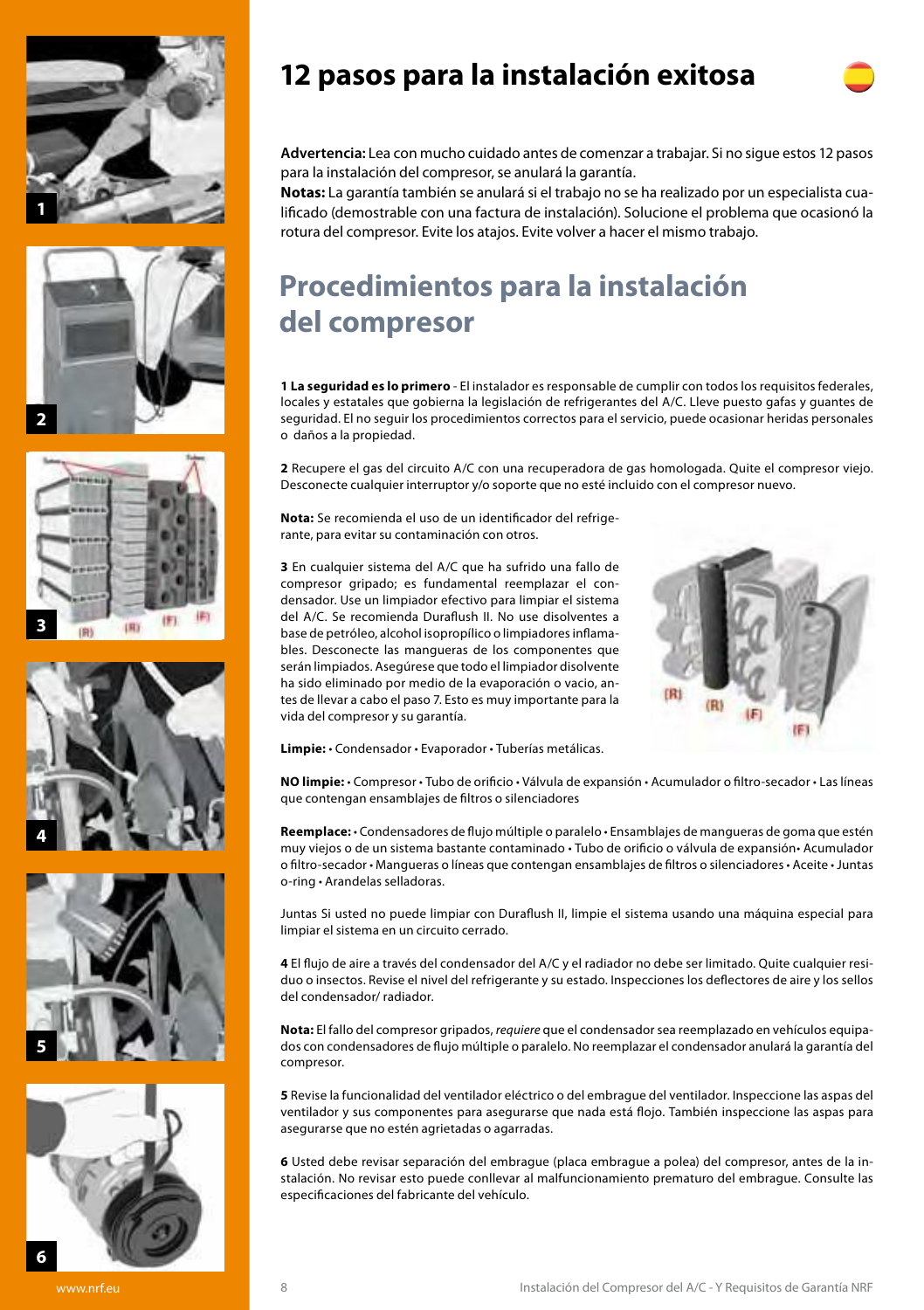**7** Todos los residuos deben ser eliminados del sistema antes de añadir el aceite. El tipo de lubricante correcto y la cantidad exacta, son muy importantes. Los sistemas R-134a usan los especificados por el fabricante, generalmente un lubricante tipo glicol polialcalino (PAG). Algunos coches viejos, como Jaguar y Volvo usan el aceite tipo éster R-134a en sus sistemas de reconversión. Algunos vehículos híbridos requieren un aceite éster formulado especialmente. Diferentes aceites no pueden ser mezclados o sustituidos entre sí. Consulte las especificaciones del fabricante del vehículo/compresor para conocer la viscosidad adecuada del aceite y las cantidades. También consulte con nuestro folleto de capacidades del aceite para el compresor y el refrigerante.

**Nota:** Todos los compresores son enviados con 80- 300 ml de pag . es la responsabilidad del compra dor del compresor de determinar la cantidad apropiada, el tipo y viscosidad adecuada del aceite contenido dentro de ese compresor para una aplicación en particular y/o refrigerante. Es posible que se requiera vaciar todo el aceite del compresor y añadir otro tipo de aceite o cantidad. Fallar en corregir la cantidad de aceite y el tipo, anulará la garantía del compresor.

El tipo de aceite recomendado por el fabricante y la cantidad de carga del aceite se debe dividir uniformemente entre el lado de succión del compresor y los otros componentes. Esto asegurará el flujo adecuado del aceite a través del compresor y el sistema del A/C durante el encendido.

**Nota:** Para prevenir que el fallo del sistema pueda anular la garantía, tenga mucho cuidado al evitar añadir demasiado o poco aceite al sistema de A/C.

**8** Cuando instale el compresor, apriete los tornillos uniformemente. No los apriete demasiado. No use una llave de impacto. Los cuerpos de aluminio de muchos compresores se pueden agrietar o dañar fácilmente, haciendo que el mismo falle, lo cual no se encuentra cubierto por la garantía. Consulte con las especificaciones del fabricante del vehículo/compresor.

**9** Con el compresor montado y las mangueras conectadas, gire el eje del compresor (no solamente la polea del embrague) al menos 10 revoluciones, para que el lubricante recorra los cilindros. Es posible que necesite una llave inglesa u otra herramienta especializada. No llevar a cabo este procedimiento puede hacer que el compresor funcione mal prematuramente y/o de inmediato, lo cual no está cubierto por la garantía. Asegúrese de no hacer girar la tuerca del embrague del compresor. Es posible que sin darse cuenta, se cambie la separación del embrague, causando que el embrague falle prematuramente.

**10** Al completar los pasos precedentes, se debe eliminar la humedad y el aire presente en el sistema. Por un mínimo de 45 minutos, cuando la temperatura pase de 80ºF, use una bomba al vacío y haga un vacío profundo (29.5 pulg./Hg o mejor, si es posible). Cuando la temperatura se encuentre por debajo de los 80ºF o un vehículo esté equipado con un sistema de doble evaporador, aumente el tiempo a un mínimo de 60 minutos.

**11** Cuando cargue el sistema A/C, recuerde que R-134a or HFO-1234yf son los únicos refrigerantes aprobados que mantendrán la integridad del sistema y la garantía del compresor. El uso de un refrigerante o sellador que no esté autorizado, automáticamente anulará la garantía. Use una escala o medidor durante la carga. No cargue solamente con un medidor. La carga precisa del R-134a or HFO-1234yf es muy importante para la operación correcta. Cuando reemplace el refrigerante, use la carga recomendada OEM. Cuando haga una reconversión a R-134a, consulte los procedimientos del fabricante del vehículo/ compresor. No cargue un vehículo reconvertido, con la capacidad de gas que tenía con R-12. Esto automáticamente sobrecarga el sistema resultando en presiones elevadas del lado alto y en el posible fallo prematuro del compresor.

**12** Como paso final, use el voltímetro para chequear el circuito eléctrico del embrague del compresor. Consulte las especificaciones OEM. El voltaje inadecuado puede causar el fallo prematuro del embrague. Se recomienda hacer girar el embrague (plato embrague) para aumentar el agarre entre los platos. Con el motor a aproximadamente 2000 rpm, arranque y apague 20 veces el interruptor de control del A/C en el tablero para hacer correr en ciclos el embrague del compresor, mejorando así el rendimiento.



Eigenversen Value (Racerium-Zirten) System





**7**







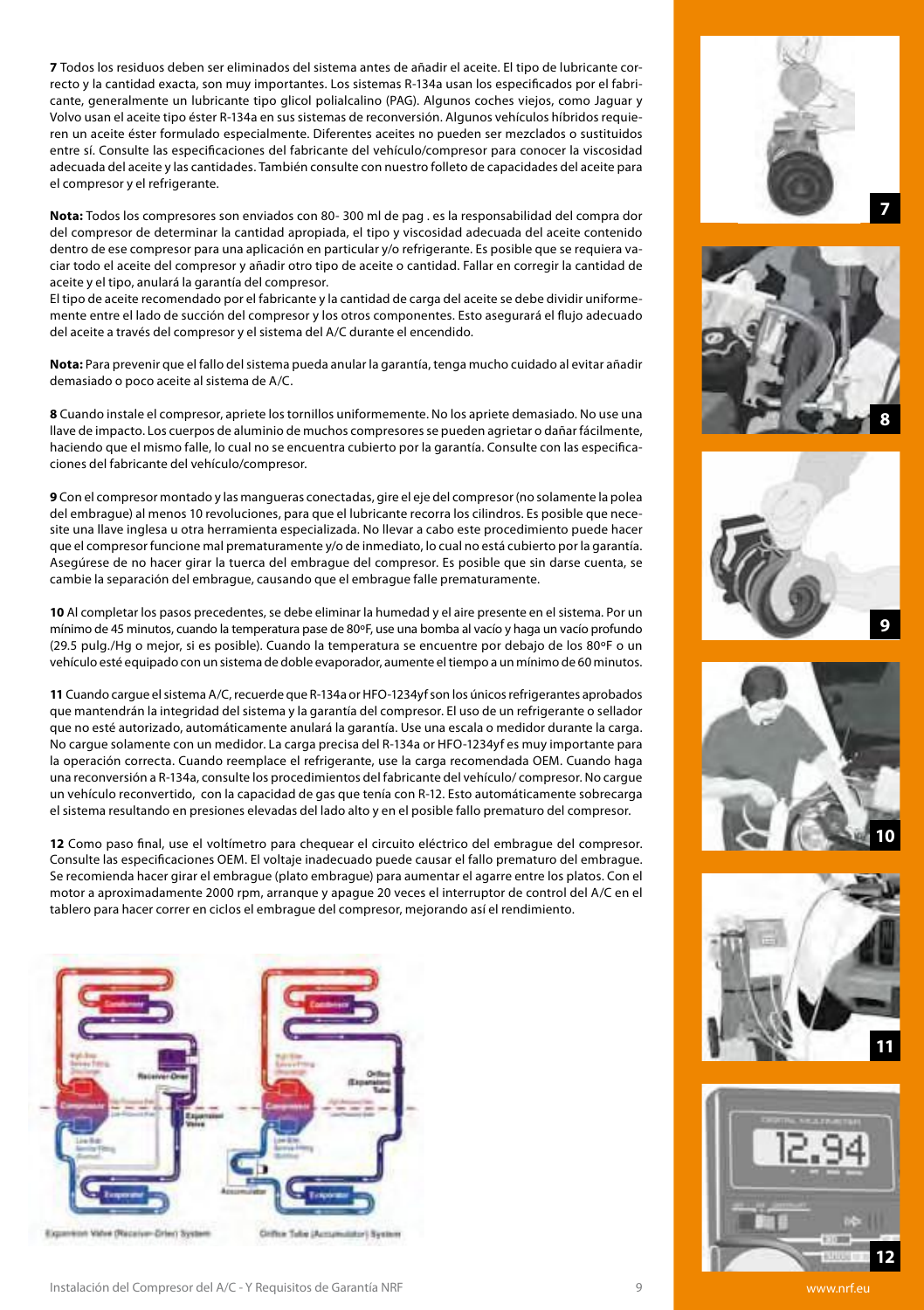











**Avertissement :** Lisez attentivement avant de commencer le travail. Le fait de ne pas suivre ces 12 étapes obligatoires d'installation du compresseur annulera la garantie. Évitez les raccourcis. Éliminez les retours coûteux chez le fabricant.

# **Procédures d'installation du compresseur**

**1 La Sécurité d'abord** - L'installateur est responsable de la conformité à toutes les exigences fédérales, d'État et locales régissant la manipulation des réfrigérants de climatisation. Portez des lunettes et des gants de protection. Ne fumez pas. Ne faites pas tomber le compresseur. Le non-respect des procédures de service/réparation appropriées peut entraîner des dommages corporels et matériels.

**2** Utilisez un équipement de récupération certifié et éliminez le vieux réfrigérant. Retirez le vieux compresseur du véhicule. Transférez tous les interrupteurs et/ou toutes les fixations non inclus sur le nouveau compresseur.

**Remarque :** Il est fortement recommandé d'utiliser un identificateur de réfrigérant pour éviter toute contamination croisée.

**3** Dans tout système de climatisation qui a subit une panne catastrophique de compresseur, le remplacement du condensateur peut être obligatoire. Utilisez une méthode de vidange approuvée pour nettoyer le système de climatisation. Nous vous recommandons le produit Duraflush II. N'utilisez pas de solvants à base de pétrole, d'alcool à friction (isopropylique) ou de nettoyants inflammables. Débranchez les tuyaux des composants à vidanger. Assurez-vous que tout le produit de vidange a été éliminé par évaporation ou par aspiration avant l'étape 7. Cela est essentiel pour la durée de vie et la garantie du compresseur.



**Vidangez :** • Condensateur directionnel (F) • Évaporateur • Tous les conduits métalliques sans tubes d'orifice ou les assemblages de silencieux

**NE vidangez PAS :** • Compresseur • Tube d'orifice • Détendeur • Accumulateur ou réservoir déshydrateur • Conduits contenant les filtres ou les assemblages du silencieux

**Remplacez :** • Condensateurs montés en parallèle ou à multiples écoulements • Assemblages de tuyaux de caoutchouc obsolètes ou d'un système très contaminé • Tube orifice ou détendeur • Accumulateur ou réservoir déshydrateur • Tuyaux ou conduits contenant soit les filtres ou les assemblages de silencieux • Huile • Joints toriques • Rondelles d'étanchéité • Joints d'étanchéité • l'équipement de vidange électrique à boucle fermée

**4** Le débit d'air à travers le condensateur de climatisation et le radiateur ne doit pas être entravé/gêné. Retirez tous les insectes et tous les débris. Vérifiez l'état et le niveau du liquide de refroidissement. Inspectez tous les joints du condensateur/radiateur et du clapet à air.

**Remarque :** Toute défaillance/panne catastrophique du compresseur EXIGE un remplacement du condensateur pour les véhicules dotés de condensateurs montés en parallèle ou à multiples écoulements. Ne pas remplacer le condensateur annulera la garantie du compresseur.

**5** Vérifiez le fonctionnement du ventilateur électrique ou de l'embrayage du ventilateur. Inspectez les pales de ventilateur et la quincaillerie pour relâchement éventuelle du montage. Inspectez aussi les lames pour tout signe de fissure éventuelle.

**6** Vous devez vérifier l'entrefer de l'embrayage du compresseur avant l'installation. Sans cette vérification, une défaillance prématurée d'embrayage pourrait se produire. Reportez-vous aux spécifications techniques du fabricant du véhicule. (Généralement entre 0,4 et 0,6 mm)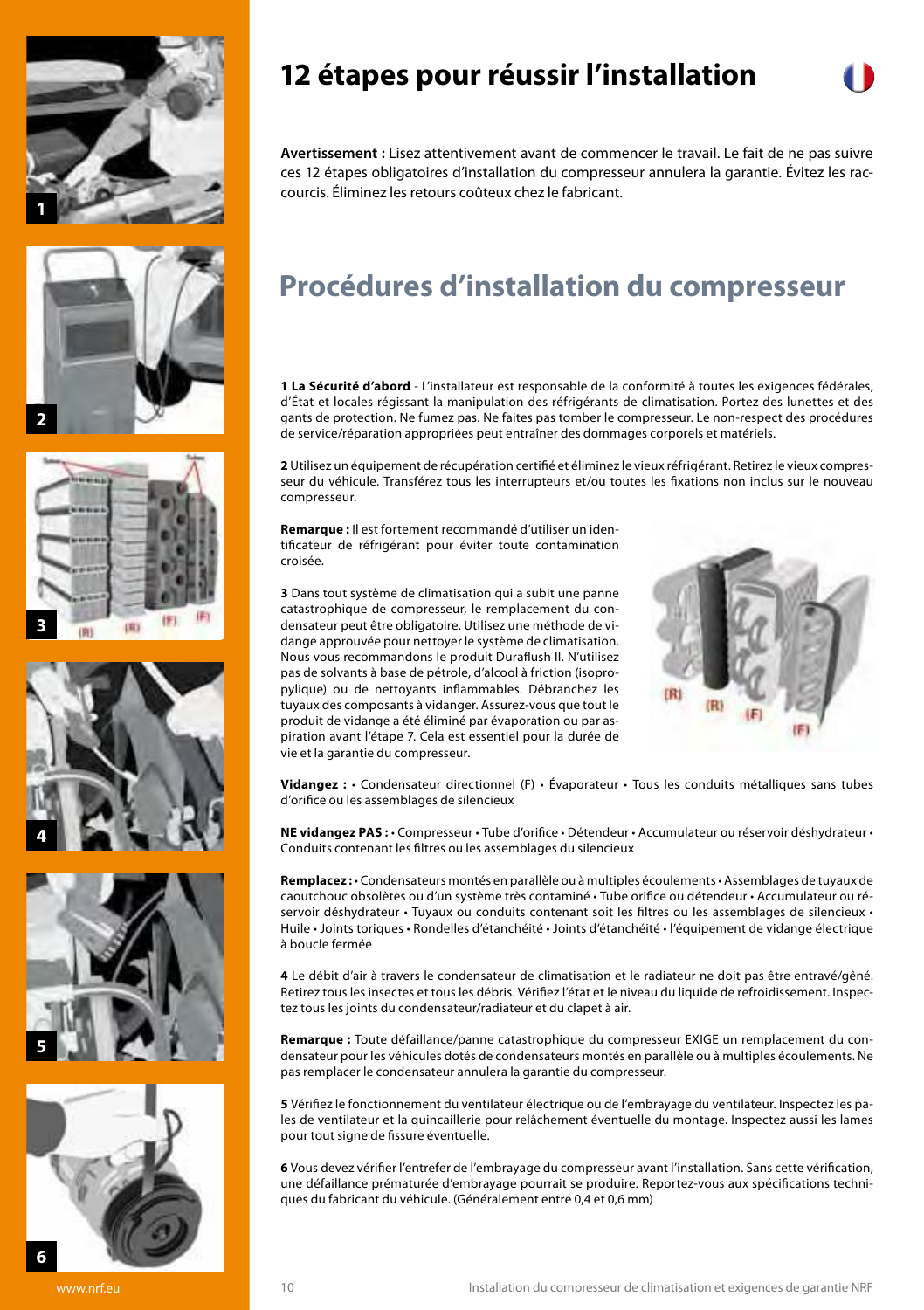**7** Il faut retirer tout reste de produit de vidange du système avant d'ajouter de l'huile. Le bon type et la quantité correcte de lubrifiant sont critiques. Vous n'ajouteriez pas d'huile de transmission dans votre moteur, alors ne faites pas ce type d'erreur en utilisant la mauvaise huile. Les systèmes R-134a utilisent l'huile minérale qui est spécifiée par le fabricant, en général un lubrifiant à base de polyalkylèneglycol (PAG). Certains véhicules anciens, comme les Jaguar et les Volvo, utilisent de l'huile d'ester dans les systèmes convertis R-1 34a . Certains véhicules hybrides requièrent aussi une huile d'ester à formulation spéciale. Les huiles différentes ne peuvent pas être mélangées ou substituées les unes aux autres. Reportez-vous aux spécifications du fabricant du véhicule/compresseur pour les bonnes quantités et les viscosités correctes des huiles. Reportez-vous aussi au tableau de propriétés de l'huile du compresseur et du réfrigérant.

**Remarque :** Certains compresseurs sont expédiés à sec et ne contiennent pas d'huile tandis que d'autres sont expédiés avec 80 - 300 ml d'huile pag. L'acheteur du compresseur est responsable de la détermination de la conformité de la quantité et du type d'huile contenue dans le compresseur pour une application particulière et/ou pour le réfrigérant. Il sera peut-être nécessaire de retirer toute l'huile contenue dans le compresseur et de la remplacer par un autre type ou une autre quantité d'huile. Ne pas rectifier la quantité et le type d'huile annulera la garantie du compresseur.

Le type et la quantité d'huile recommandée par le fabricant devraient être répartis uniformément entre le côté aspiration du compresseur et les autres composants. Cela assure une bonne circulation de l'huile à travers le compresseur et le système de climatisation au démarrage.

**Remarque :** Pour éviter toute défaillance du système menant à l'annulation de la garantie, procédez avec extrêmement de prudence pour éviter de mettre trop ou trop peu d'huile dans le système de climatisation.

**8** En installant le compresseur, resserrez tous les boulons avec une force uniforme. Utilisez une clé dynamométrique ! Ne serrez pas trop. N'utilisez pas de clé à percussion. Les boîtiers en aluminium de nombreux compresseurs peuvent être facilement fissurés ou endommagés, ce qui provoquerait une défaillance du compresseur qui n'est pas couverte par la garantie. Reportez-vous aux spécifications techniques du fabricant du véhicule/compresseur.

**9** Lorsque le compresseur est installé et que les tuyaux sont branchés, tournez l'arbre du compresseur (non uniquement la poulie d'embrayage) pendant au moins 10 révolutions pour retirer le lubrifiant des cylindres. Il faudra peut-être utiliser une clé tricoise ou tout autre outil spécialisé. Si l'on n'effectue pas cette procédure, une défaillance prématurée et/ou immédiate du compresseur qui n'est pas couverte par la garantie, pourrait se produire.

Assurez-vous de ne pas tourner l'écrou d'embrayage du compresseur. Sinon, vous pourriez alors changer accidentellement l'entrefer et provoquer une défaillance prématurée de l'embrayage.

**10** À la fin des étapes précédentes, il faut évacuer l'humidité et l'air du système. Pendant au moins 45 minutes jusqu'à ce que les températures dépassent 27 °C, utilisez une pompe à vide et établissez un vide profond (une valeur supérieure ou égale à de 29.5 in.-Hg/-14,2 psi/ -0,98 bar est souhaitable). Lorsque la température est inférieure à 27 °C ou si un véhicule comprend un système à air comprimé double, augmentez le temps de la procédure jusqu'à au moins 60 minutes.

**11** En rechargeant le système, rappelez-vous bien que R-134a ou HFO-1234yf sont les seuls réfrigérants approuvés qui maintiendront l'intégrité du système et la garantie du compresseur. L'utilisation de tout réfrigérant ou scellant non approuvé annule automatiquement la garantie. Utilisez une balance ou un compteur durant la charge. Ne chargez pas seulement par les jauges. La charge précise du R-134a or HFO-1234yf est essentielle pour le bon fonctionnement du compresseur.

Au moment de remplacer le réfrigérant, utilisez la charge d'OEM recommandée. En cas de convertissement à R-134a, reportez-vous toujours aux procédures du fabricant des véhicules/compresseurs. Ne chargez pas un véhicule converti à la capacité indiquée pour R-12. Cela surchargerait automatiquement le système, entraînant des pressions élevées du côté de la haute pression et des défaillances prématurées possibles du compresseur.



Eigenston Video (Receiver-Drive) System

**Critica Tubie (Apr** distort System

**12** En dernière étape, utilisez un voltmètre pour vérifier le circuit électrique d'embrayage du compresseur. Reportez-vous aux spécifications OEM. Une mauvaise tension pourrait provoquer une<br>défaillance prématurée prématurée d'embrayage. Le cyclage d'embrayage pour augmenter la prise entre les plaques est recommandé. Lorsque le moteur tourne à environ 2000 tr/min, utilisez l'interrupteur de contrôle de climatisation sur le tableau de bord pour faire commuter l'embrayage du compresseur entre les positions marche/arrêt 20 fois ; cela améliorera la performance.



**7**









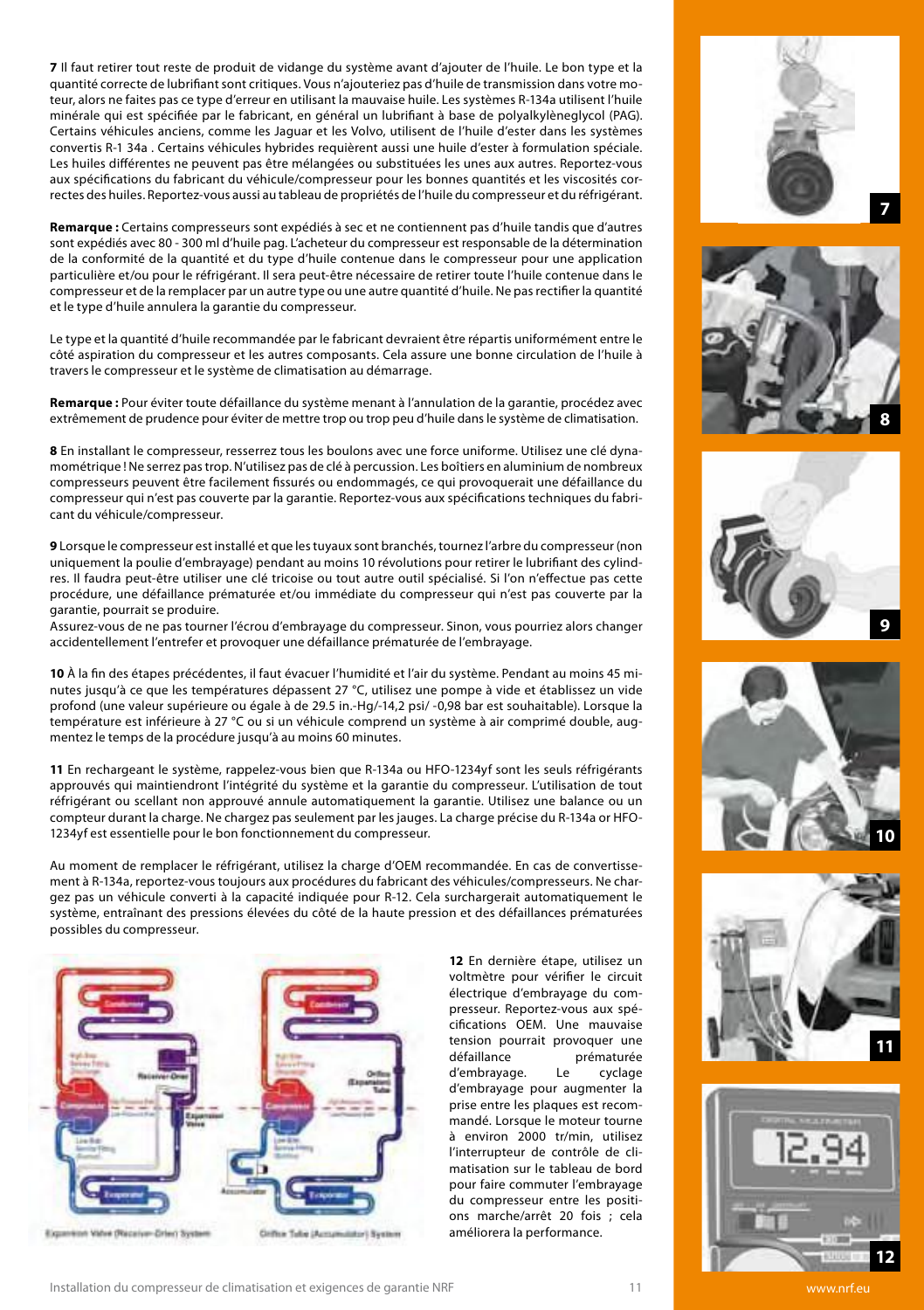











**Attenzione:** Leggere attentamente prima di iniziare il lavoro. La mancata osservanza di questi 12 requisiti per l'installazione dei compressori invaliderà la garanzia. Evitare scorciatoie. Eliminare costose ripercussioni.

# **Procedure di installazione del compressore**

**1 La sicurezza prima di tutto** - L'installatore è responsabile del rispetto di tutti i requisiti federali, statali e locali che regolano il maneggio dei refrigeranti A/C. Indossare occhiali protettivi e guanti. Non fumare. Non far cadere il compressore. La mancata osservanza delle corrette procedure di servizio può causare lesioni personali o danni alla proprietà.

**2** Utilizzando apparecchiature certificate di recupero, rimuovere il refrigerante vecchio. In seguito, rimuovere il vecchio compressore dal veicolo. Togliere qualsiasi interruttore e/o staffe non comprese nel nuovo compressore.

**Nota:** L'uso di un identificatore di refrigerante è altamente raccomandato per evitare la contaminazione incrociata.

**3** In ogni sistema A/C che ha subito un guasto catastrofico del compressore, il condensatore è un candidato per la sostituzione. Utilizzare un fluido di lavaggio omologato per pulire il sistema A/C. Si raccomanda Duraflush II.

Non utilizzare solventi a base di petrolio, alcool (isopropilico) o detergenti infiammabili. Scollegare i tubi dai componenti da lavare. Assicurarsi che tutto il fluido di lavaggio sia stato rimosso per evaporazione o vuoto prima del passaggio 7. Questo è fondamentale per la durata del compressore e la garanzia.



**Lavare:** • Condensatore direzionale (F) • Evaporatore • Tutti i condotti di metallo senza valvole a farfalla o silenziatori acustici

**NON lavare:** • Compressore • Valvola a farfalla • Valvola di espansione • Accumulatore o serbatoio-essiccatore • Condotti contenenti filtri o silenziatori acustici

**Sostituire:** • Condensatori multi-flusso o a flusso parallelo (R) • *Raccordi di tubi flessibili in gomma usurati dal tempo o da un sistema fortemente contaminato* • Valvola a farfalla o valvola di espansione • Accumulatore o serbatoio-essiccatore • Condotti contenenti filtri o silenziatori acustici • Olio • Guarnizioni O-ring • Rondelle di tenuta • Guarnizioni.

Se non si riesce a effettuare il lavaggio con Duraflush II, pulire il sistema utilizzando un impianto di lavaggio a ciclo chiuso.

**4** Il flusso d'aria attraverso il condensatore A/C e il radiatore deve essere libero. Rimuovere tutte le impurità e i detriti. Controllare il livello e la condizione del fluido refrigerante. Controllare i deflettori e le guarnizioni di condensatore e radiatore.

**Nota:** La rottura catastrofica del compressore RICHIEDE la sostituzione condensatore in veicoli dotati di condensatori multi-flusso o a flusso parallelo (R). La mancata sostituzione del condensatore renderà nulla la garanzia del compressore.

**5** Controllare il funzionamento dell'elettroventola o della frizione della ventola. Ispezionare le palette della ventola ed il mozzo, per verificare che non vi siano viti allentate. Inoltre, controllare che non siano presenti incrinature sulle palette della ventola.

**6** È necessario controllare la camera d'aria della frizione del compressore prima dell'installazione. Il mancato controllo della camera d'aria può portare a un guasto prematuro della frizione. Fare riferimento alle specifiche del costruttore del veicolo. (Di solito tra 0,4 e 0,6 mm)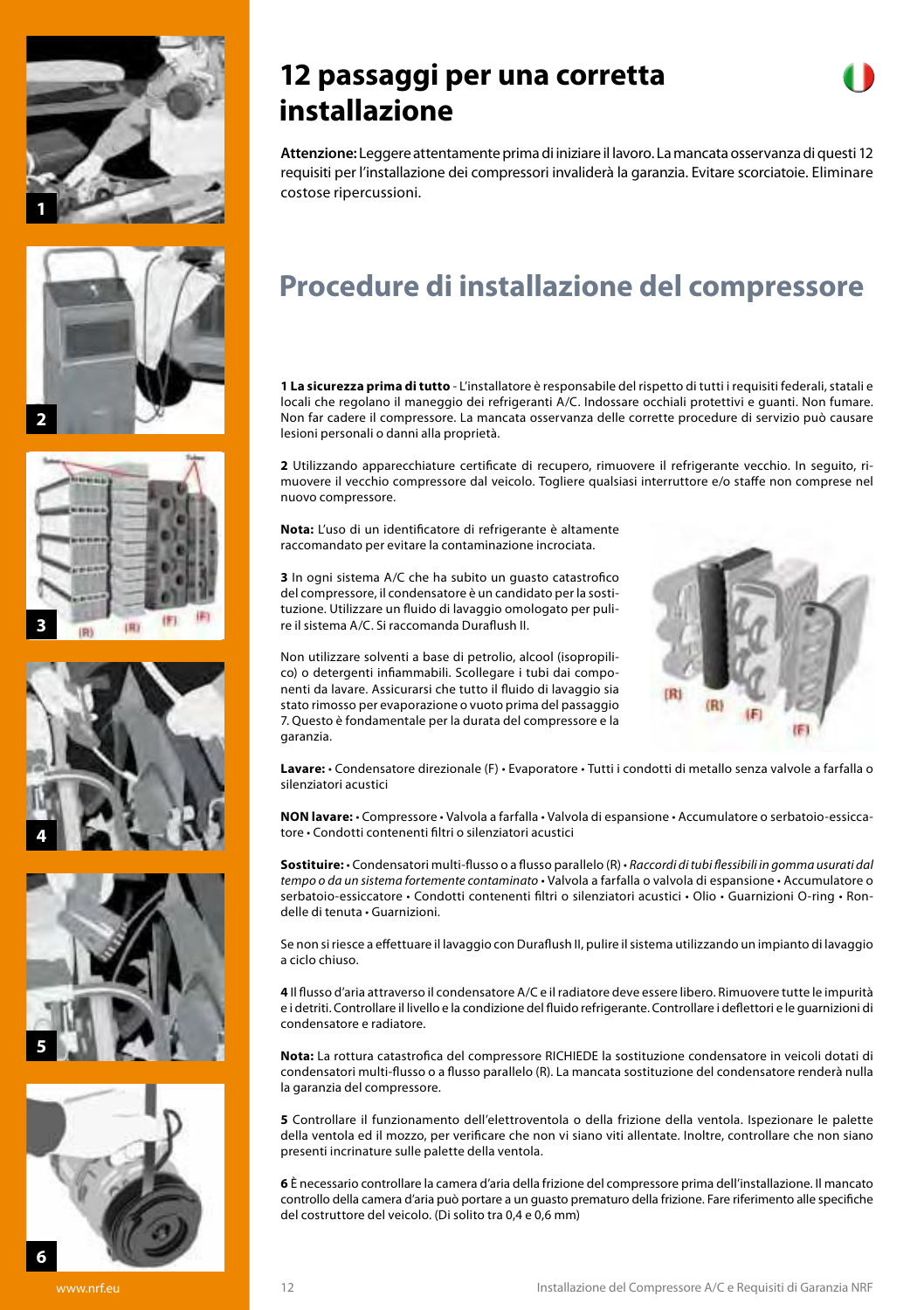**7** Tutto il fluido di lavaggio deve essere rimosso dal sistema prima di aggiungere l'olio. Il tipo corretto di lubrificante e la giusta quantità sono fondamentali. I sistemi R-134a usano un lubrificante specificato dal costruttore, generalmente a base di polialchilenglicoli (PAG). Alcuni veicoli più vecchi, come Jaguar e Volvo usano olio estere in sistemi convertiti a R-134a. Alcuni veicoli ibridi richiedono anche olio estere appositamente formulato. Oli diversi non possono essere miscelati o sostituiti tra loro. Fare riferimento alle specifiche del costruttore del veicolo/compressore per l'adeguata viscosità e quantità dell'olio. Inoltre, fare riferimento alla nostra tabella per individuare la capacità del compressore rispetto all'olio e al refrigerante.

**Nota:** Alcuni compressori sono spediti a secco e non contengono olio, mentre altri vengono spediti con 80 - 300 ml di olio pag. È responsabilità dell'acquirente del compressore verificare, la quantità appropriata, il tipo e la viscosità dell' olio contenuto in tale compressore per un particolare utilizzo del refrigerante. Ciò può richiedere la rimozione di tutto l'olio contenuto nel compressore e l'aggiunta di un'altra quantità. La mancata correzione del tipo e della quantità di olio invaliderà la garanzia del compressore.

Il tipo di olio raccomandato dal costruttore e la quantità della carica di olio deve essere equamente suddivisa tra la zona di aspirazione del compressore e gli altri componenti. Ciò assicurerà il corretto flusso dell'olio attraverso il compressore e il sistema A/C durante il primo avvio.

**Nota:** Per prevenire un guasto al sistema che invalidi la garanzia, prestare la massima attenzione per evitare che il livello dell'olio nel sistema A/C sia troppo alto o troppo basso.

**8** Nell'installare il compressore, serrare tutte le viti in modo uniforme. Utilizzare una chiave dinamometrica! Non stringere eccessivamente. Non utilizzare un avvitatore a impulsi. I telai in alluminio su molti compressori si possono facilmente incrinare o danneggiare, provocando guasti al compressore non coperti da garanzia. Fare riferimento alle specifiche del costruttore del veicolo/compressore.

**9** Con il compressore montato e i tubi collegati, ruotare l'albero del compressore (non solo la puleggia di frizione), per un minimo di 10 giri al fine di eliminare il lubrificante dai cilindri. Può essere necessario l'utilizzo di una chiave o un altro strumento specializzato. La mancata esecuzione di questa procedura può causare un guasto prematuro e/o immediato del compressore non coperto da garanzia.

Fare attenzione a non ruotare il dado della frizione del compressore, in quanto si potrebbe alterare inavvertitamente la camera d'aria causando un guasto prematuro della frizione.

**10** Al termine dei passaggi precedenti, l'umidità e l'aria devono essere evacuate dal sistema. Per un minimo di 45 minuti, quando la temperatura supera i 27°C, utilizzare una pompa a vuoto e stabilire un vuoto profondo (è preferibile 29,5 in.-Hg/-14, 2 psi/-0, 98 bar o superiore).

Quando la temperatura è inferiore a 27°C o un veicolo è dotato di un doppio sistema ad aria, aumentare il tempo a un minimo di 60 minuti.

**11** Quando si ricarica il sistema, ricordare che i refrigeranti R-134a o HFO-1234yf sono i soli refrigeranti approvati in grado di conservare l'integrità del sistema e la garanzia del compressore. L'utilizzo di un refrigerante o di un sigillante non approvato fa automaticamente decadere la garanzia. Utilizzare una bilancia o un contatore durante la ricarica. Non basare la ricarica solo sugli indicatori. La precisione di carica dei refrigeranti R-134a o HFO-1234yf è fondamentale per un corretto funzionamento.

Quando si sostituisce il refrigerante, utilizzare la carica consigliata dal produttore originale (OEM). Quando si modifica un veicolo per adattarlo all'R-134a, fare sempre riferimento alle procedure del costruttore del veicolo/compressore. Non caricare un veicolo modificato alla capacità indicata per l'R-12. Questo sovraccarica automaticamente il sistema con conseguente pressione elevata del lato alto e possibile guasto prematuro del compressore.

**12** Come passaggio finale, utilizzare un voltometro per controllare il circuito elettrico della frizione del compressore. Fare riferimento alle specifiche del produttore originale (OEM). Una tensione inadeguata può causare il guasto prematuro della frizione. Si raccomanda di attivare e disattivare la frizione per aumentare la tenuta tra le piastre. Con il motore in funzione a circa 2000 giri al minuto, utilizzare l'interruttore di comando A/C sul cruscotto per attivare e disattivare ripetutamente la frizione del compressore per 20 volte, migliorando così le prestazioni.













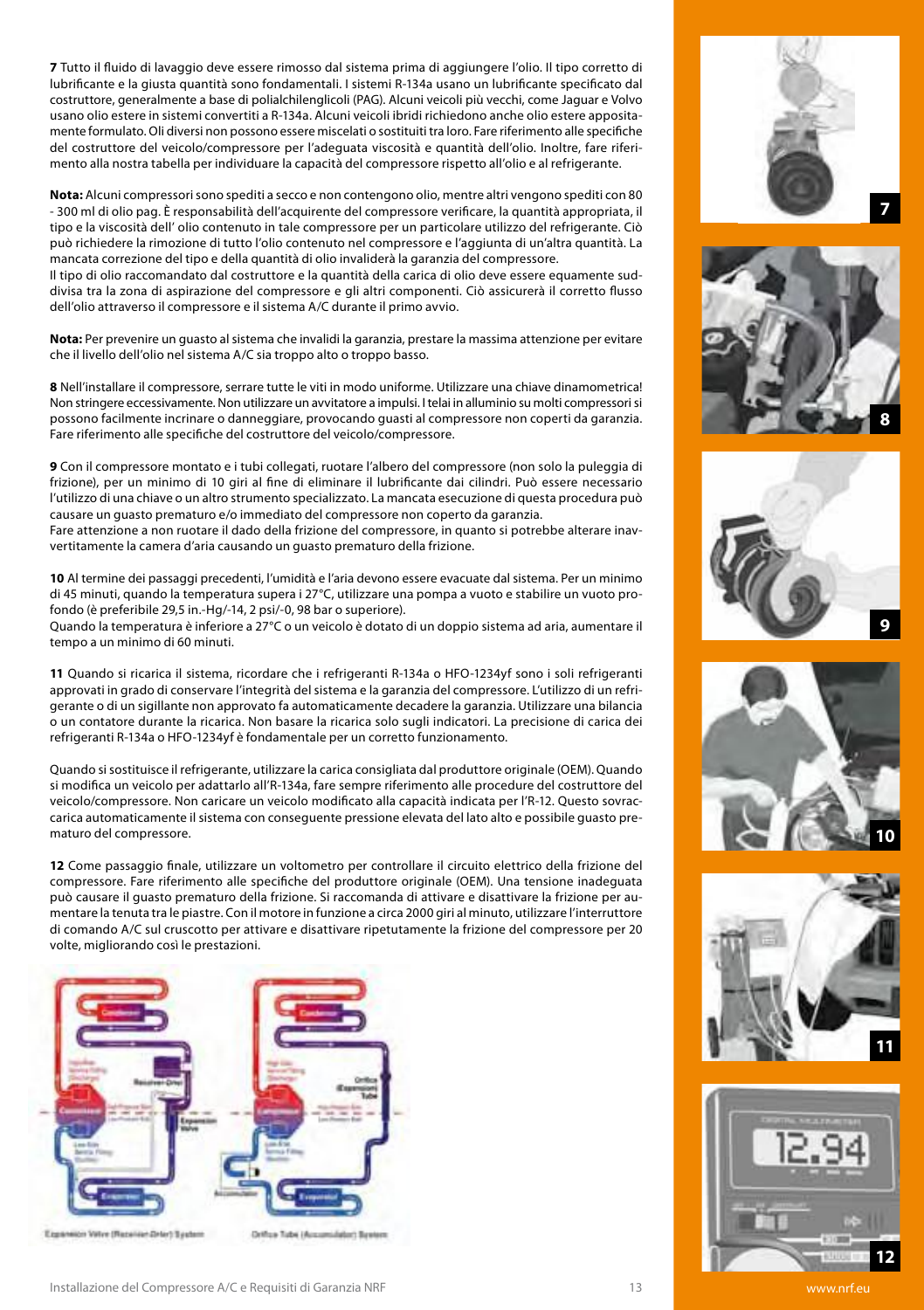













**Waarschuwing:** Gelieve voor werkbegin aandachtig lezen. Door het niet opvolgen van deze 12 compressor installatievereisten vervalt de garantie. **Let op:** De garantie vervalt eveneens, indien de reparatie niet wordt uitgevoerd door een gekwalificeerde AC-specialist (aangetoond door factuur). Herstel de systeemfout, welke de compressor uitval veroorzaakt heeft! Vermijd reparatie afkortingen. Voorkom kostbare gevolgreparaties.

# **Compressor installatie procedures**

**1 Werk veiligheid** - De monteur is verantwoordelijk voor het opvolgen van alle nationale, provinciale en plaatselijke voorschriften voor de omgang van automotive A/C koelmiddelen. Draag een veiligheidsbril en –handschoenen. Niet roken! Laat de compressor niet vallen. Het niet opvolgen van deze procedure stappen kan resulteren in persoonlijk letsel of materiële beschadiging.

**2** Gebruik geschikte recycling-/afzuigapparatuur om het oude koelmiddel te verwijderen. Verwijder daarna de oude compressor uit het voertuig. Transfereer alle schakelaars en/of steunen die niet met de nieuwe compressor geleverd werden.

**NOTA:** Om kruisbesmetting van koelmiddel te vermijden wordt het gebruik van koelmiddel identificatieapparatuur sterk aanbevolen.

**3** In ieder A/C systeem, waarbij een fatale compressor storing is voorgekomen, moet mogelijk de condensor vervangen worden. Gebruik alleen goedgekeurd spoelmiddel om het A/C systeem te reinigen. Duraflush II wordt aanbevolen. Gebruik geen oplosmiddelen op basis van petroleum, reinigings (isopropyl-) alcohol of brandbare schoonmaakmiddelen. Ontkoppel de leidingen/slangen van de componenten die gespoeld moeten worden. Verzeker u ervan dat alle spoelmiddel door verdamping of vacuümverdamping voor stap 7 geheel verwijderd is. Dit is van cruciaal belang voor de levensduur en de garantie van de compressor.

**Altijd spoelen:** • Directionele condensor (F) • Verdamper • Alle metalen lijdingen zonder expansie ventiel of geïntegreerde geluidsdemper

**Nooit spoelen:** • Compressor • Orifice Tube • Expansie ventiel • Filter-droger of Accumulator • Alle slangen/lijdingen met filters of geïntegreerde geluidsdempers.

**Vervangen:** • Multi- of parallel flow condensors (R) • Rubberen slangleidingen die sterk verouderd zijn of afkomstig van een zwaar verontreinigd systeem • Expansie ventiel (Orifice Tube, blok- of hoekventiel) • Filter-droger of Accumulator • Slangen/lijdingen met filters of geïntegreerde geluidsdempers • Olie • O-ringen • Dichtringen • Afdichtingen



Als u niet met Duraflush II kunt spoelen, reinig het systeem dan met een geschikt spoelsysteem met een gesloten kringloop.

**4** De luchtstroom door de A/C condensor en radiateur moet onbelemmerd zijn. Verwijder alle vervuiling. Controleer het niveau en de conditie van het koelvloeistof. Controleer de luchtgeleidingen en de afdichtingen van de condensor/radiateur.

**NOTA:** Een fatale compressor storing VEREIST dat de condensor vervangen moet worden in voertuigen die voorzien zijn van Multi- of parallel flow (R) condensors. Wordt de condensor niet vervangen, vervalt de compressor garantie.

**5** Controleer de werking van de elektrische ventilator of de visco ventilator koppeling. Controleer de ventilatorbladen en het montageframe voor losse bevestigingen. Controleer de ventilatorbladen ook op mogelijke scheuren.

**6** U moet de luchtspleet van de compressor koppeling voor montage controleren. Word de luchtspleet niet gecontroleerd, kan dat leiden tot vroegtijdige uitval van de koppeling. Raadpleeg de informatie van de voertuig fabrikant (Gebruikelijk tussen 0,4 en 0,6mm).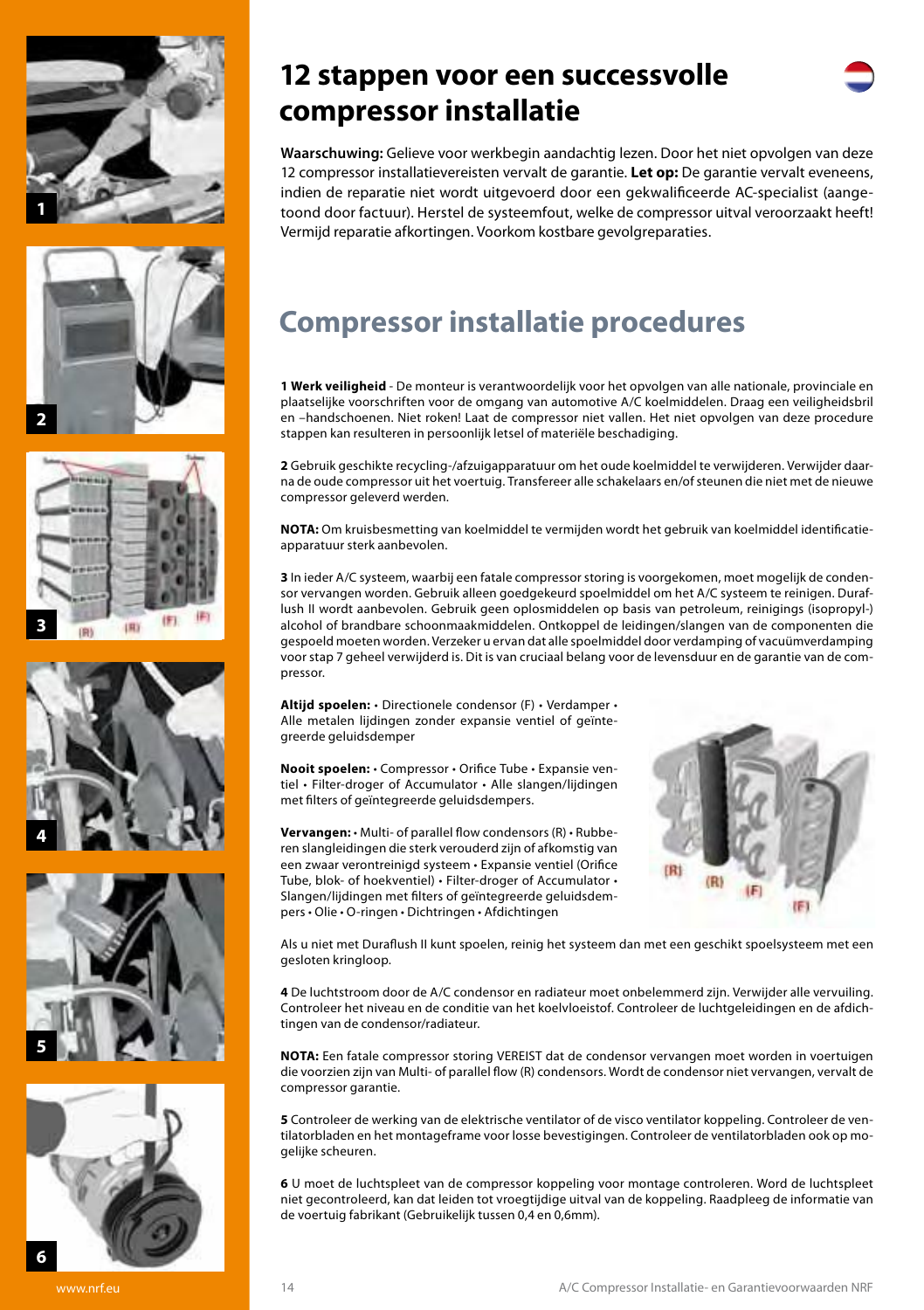**7** Alle spoelmiddel moet uit het systeem verwijderd worden, voordat de olie toegevoegd wordt. Het correcte olie soort en de juiste hoeveelheid zijn van cruciaal belang. R-134a systemen gebruiken olie, zoals door de fabrikant gespecificeerd, over het algemeen Polyalkyleen glycol (PAG). Enkele oudere voertuigen, zoals Jaguar en Volvo gebruiken Ester olie in naar R-134a omgebouwde systemen. Enkele hybride voertuigen vereisen ook speciaal samengestelde Ester olie. Verschillende oliën mogen niet gemengd of tegen elkaar vervangen worden. Raadpleeg de informatie van de voertuig/ compressor fabrikant voor de juiste olie viscositeit en hoeveelheid. Raadpleeg ook onze AC/koelmiddel en compressor olie (R134a Airconditioning Filling Chart) overzicht.

**NOTA:** Alle compressoren worden vanaf fabriek met 80 tot 300ml PAG olie (afhankelijk van model) geleverd. Het is de verantwoordelijkheid van de koper van de compressor om de juistheid van de hoeveelheid, type en viscositeit van de olie in de compressor voor zijn specifieke doeleind en/of koelmiddel vast te stellen. Het kan nodig zijn alle olie in de compressor te verwijderen en een aangepaste olie soort en -hoeveelheid toe te voegen. Deze beperkte garantie is niet van toepassing op defecten, veroorzaakt door het uit acht laten van deze nota.

Het door de fabrikant aanbevolen olie soort en -hoeveelheid moet gelijk verdeeld worden tussen de zuigzijde van de compressor en de overige componenten. Dit verzekert een correcte oliestroom door de compressor en het A/C systeem tijdens het opstarten.

**NOTA:** Om een systeem relevante garantie uitsluiting te voorkomen, moet u er goed op letten, dat het A/C systeem met olie niet over- of ondervuld wordt.

**8** Wanneer u de compressor monteert, alle schroeven gelijkmatig vastdraaien. Gebruik een momentsleutel! Schroeven niet te vast draaien. Gebruik absoluut geen slagmoersleutel. De aluminium behuizing op vele compressoren kan snel scheuren of beschadigd worden, wat tot uitval van de compressor kan leiden, die niet door de garantie gedekt zijn. Houdt u zich aan de moment opgaven van de voertuig-/compressor fabrikant.

**9** Wanneer de compressor gemonteerd is en de leidingen/slangen aangesloten zijn, draai de compressor as (niet alleen de poelie!) ten minste 10 omwentelingen om de olie uit de cilinders te verplaatsen. Een steeksleutel of en ander special gereedschap kan noodzakelijk zijn. Verzuim om deze procedure uit te voeren kan leiden tot vroegtijdige en/of onmiddellijke uitval van de compressor, die niet gedekt wordt door de garantie. Zorg ervoor dat u niet de schroef/moer van de compressor koppelingsplaat aandraait. Daardoor zou per ongeluk de luchtspleet kunnen veranderen, die tot een vroegtijdige koppelingsuitval kan leiden.

**10** Na voltooiing van de voorafgaande stappen moeten vocht en lucht uit het systeem verwijderd worden. Creëer met een vacuümpomp een diep vacuüm (29.5 in.-Hg/-14,2 psi/-0,98 bar of beter is wenselijk) gedurende 45 minuten bij een omgevingstemperatuur boven 27°C. Als de omgevingstemperatuur onder 27°C ligt, of wanneer een voertuig voorzien is van een tweede verdamper, verhoog de evacueer tijd tot een minimum van 60 minuten.

**11** Wanneer u het systeem weer vult, denk er aan dat R-134a of HFO-1234yf de enige goedgekeurde koelmiddelen zijn die de functionaliteit van het systeem en de garantie van de compressor zullen bewaren. Bij gebruik van niet goedgekeurd koelmiddel of dichtmiddel ("Sealer") vervalt de garantie automatisch. Gebruik een weegschaal of een meter tijdens het vullen. Vul niet uitsluitend volgens kijkglas of manometer opgave. De precieze vulhoeveelheid R-134a of HFO-1234yf is van cruciaal belang voor een goed functionerend airconditioning systeem.

Houdt U zich aan de aanbevolen OEM-vulhoeveelheid, wanneer het koelmiddel vervangen wordt. Wanneer U een systeem ombouwt van R12 naar R-134a, raadpleeg de instructies van de voertuig-/compressor fabrikant. Vul geen omgebouwd voertuig volgens de R-12 vulhoeveelheid. Dit zou het systeem onmiddellijk overvullen en resulteert in een verhoogde druk aan de hoge druk zijde en mogelijk vroegtijdige uitval van de compressor.



Eigenversen Value (Racerium-Zirten) System

**Into Chemical** 

**12** Als laatste stap, gebruik een voltmeter om het elektrische stroom circuit van de compressor koppeling te controleren. Raadpleeg de OEM procedure. Een foutieve spanning kan voortijdige uitval van de compressor koppeling veroorzaken. Het wordt aanbevolen de koppeling cyclisch inen uit te schakelen om de hechting tussen de wrijvingsvlakken te verhogen. Bij lopende motor en ongeveer 2000 rpm, met behulp van de A/C schakelaar op het dashboard de compressor koppeling 20 keer in en uit schakelen, om zo de prestatie te verhogen.











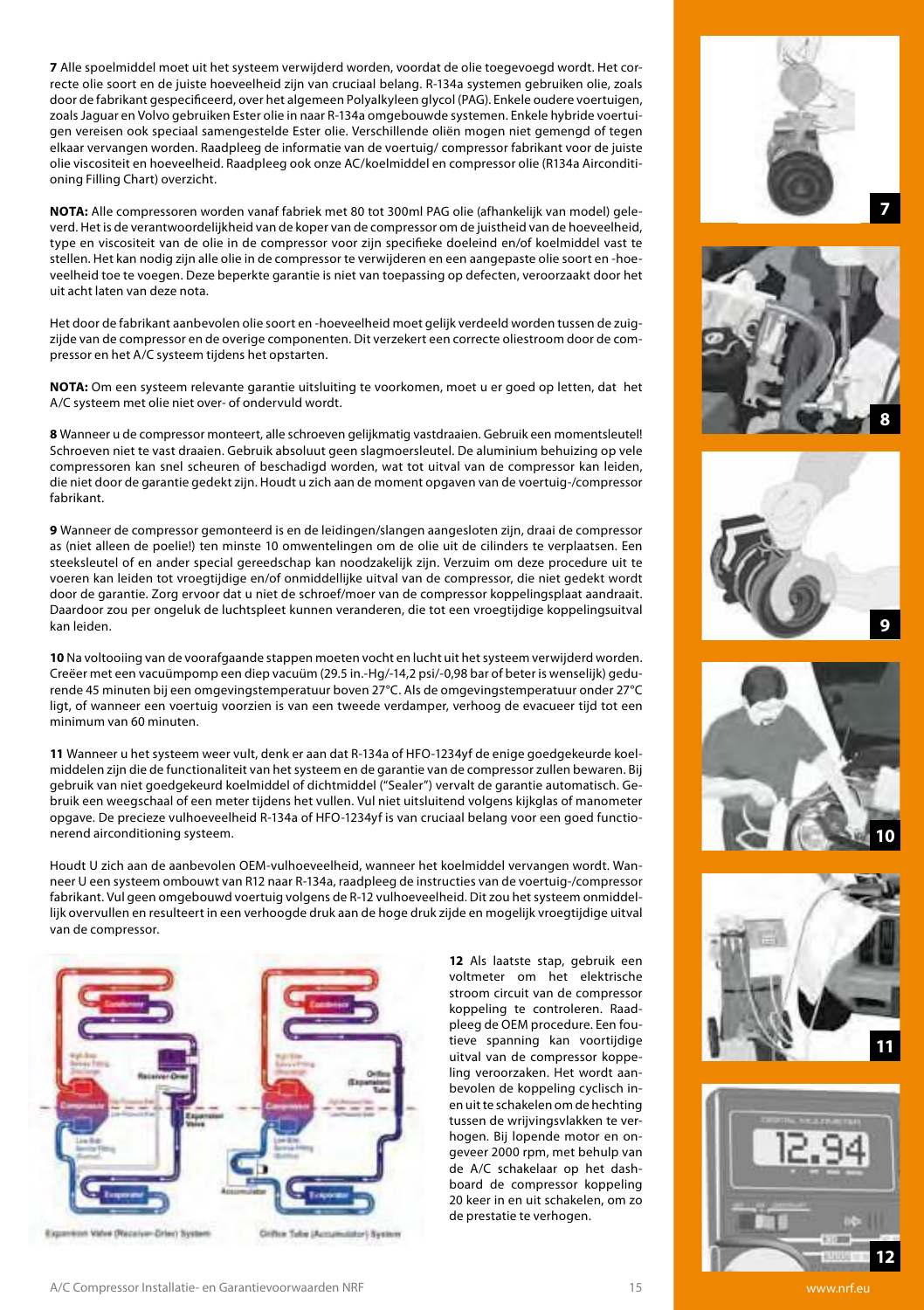











**Ostrzeżenie:** Przed przystąpieniem do pracy należy dokładnie zapoznać się z treścią instrukcji. Brak stosowania się do 12 zasad montażu sprężarki powoduje unieważnienie gwarancji. **Uwaga:** Unieważnienie gwarancji następuje również, jeżeli naprawa nie jest przeprowadzona przez wykwalifikowanego specjalistę w dziedzinie urządzeń klimatyzacyjnych (dowód stanowi faktura za montaż)! Należy identyfikować źródła awarii sprężarki! Unikać zwarć. Wyeliminować konieczność kosztownych zwrotów.

# **Procedura montażu sprężarki**

**1 Przede wszystkim bezpieczeństwo** - monter ponosi odpowiedzialność za zachowanie zgodności z federalnymi, okręgowymi i lokalnymi wymogami dotyczącymi obchodzenia się z czynnikami chłodzącymi układów klimatyzacji. Należy nosić okulary ochronne i rękawice. Nie palić. Nie upuszczać sprężarki. Brak stosowania się do prawidłowych procedur serwisowych może skutkować odniesieniem obrażeń lub uszkodzeniem sprzętu.

**2** Korzystając z certyfikowanego sprzętu regeneracyjnego, odprowadzić stary czynnik chłodzący. Następnie wyjąć starą sprężarkę z pojazdu. Przenieść przełączniki i/lub wsporniki niedołączone do nowej sprężarki.

**Uwaga:** Zalecane jest wykorzystywanie identyfikatora czynników chłodzących, który pomoże zapobiec wzajemnemu zakażeniu.

**3** W układach klimatyzacji, w których nastąpiła poważna awaria sprężarki, prawdopodobnie konieczna jest wymiana skraplacza. Oczyścić układ klimatyzacji za pomocą odpowiedniego środka. Zalecanym środkiem jest Duraflush II. Nie korzystać z rozpuszczalników na bazie ropy naftowej, alkoholu do odkażania (izopropylu) lub palnych środków czyszczących. Odłączyć przewody giętkie od komponentów, które mają zostać przepłukane. Upewnić się, że przed przejściem do następnego kroku płyn został usunięty przez odparowanie lub zassanie. 7 Czynności mające krytyczne znaczenie dla okresu eksploatacji sprężarki i gwarancji.

**Przepłukać:** • Skraplacz kierunkowy (F) • Parownik• Wszystkie przewody metalowe bez dysz dławiących lub tłumików

**Nie płukać** • Sprężarki • Dyszy dławiącej • Zaworu rozprężnego • Zasobnika lub osuszacza • Przewodów z filtrami lub tłumikami

Wymienić: · Skraplacze z przepływem "multiflow" lub równoległym (R) • Przestarzałe lub mocno zanieczyszczone giętkie przewody gumowe • Dyszę dławiącą lub zawór rozprężny • Zasobnik lub osuszacz • Przewody giętkie lub przewody z filtrami lub tłumikami • Olej • O-ringi • Podkładki uszczelniające • Uszczelnienia



W przypadku braku możliwości wykorzystania środka Duraflush II przeczyścić układ za pomocą dostarczonego przez producenta wyposażenia do płukania o obwodzie zamkniętym.

**4** Należy zapewnić nieograniczony przepływ powietrza przez skraplacz klimatyzacji i chłodnicę. Usunąć niedrożności i przeszkody. Sprawdzić poziom i stan czynnika chłodzącego. Sprawdzić zapory powietrzne i uszczelnienie skraplacza/chłodnicy.

**Uwaga:** Poważna awaria sprężarki Wymaga wymiany skraplacza w pojazdach wyposażonych w skraplacze z systemem przepływu "multiflow" lub przepływem równoległym (R). Brak wymiany skraplacza spowoduje unieważnienie gwarancji na sprężarkę.

**5** Sprawdzić działanie wentylatora elektrycznego lub sprzęgła wentylatora. Sprawdzić łopatki wentylatora i osprzęt pod kątem luzów. Upewnić się, czy na łopatkach nie występują pęknięcia.

**6** Przed montażem należy sprawdzić stan szczeliny powietrznej w sprzęgle sprężarki. Brak tej czynności może prowadzić do przedwczesnej awarii sprzęgła. Wartość sprawdzić w specyfikacjach technicznych pojazdu. (Zazwyczaj pomiędzy 0,4 i 0,6 mm)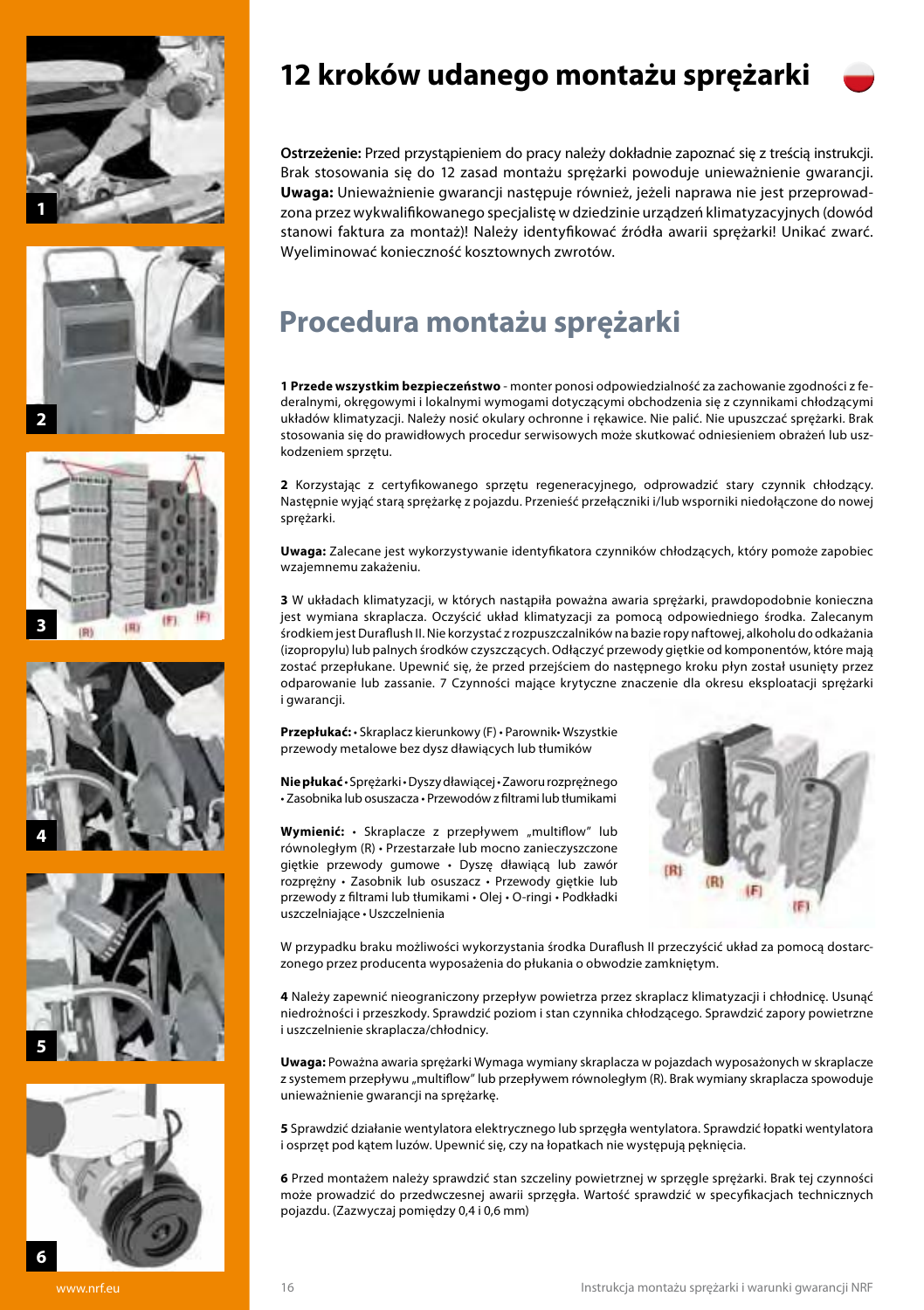**7** Przed wlaniem oleju należy usunąć cały płyn z układu. Krytyczne znaczenie mają właściwy rodzaj i ilość środka smarnego. Układy R-134a wykorzystują środki określone przez producenta, oparte na glikolu polialkalinowym (PAG). Starsze pojazdy jak Jaguar i Volvo wymagają użycia oleju estrowego w systemach przetworzonych na R-134a. Niektóre pojazdy hybrydowe wymagają również oleju estrowego o specjalnej formule. Nie wolno mieszać różnych rodzajów oleju ani wykorzystywać olejów zastępczych. Informacje o prawidłowej lepkości i ilości oleju zamieszczono w specyfikacjach producenta pojazdu/sprężarki. Należy również zapoznać się z przygotowanym przez nas wykazem właściwości czynników chłodzących i oleju do sprężarek.

**Uwaga:** Wszystkie dostarczane sprężarki zawierają 80 – 300 ml oleju pag. odpowiedzialność za dobranie odpowiedniej ilości i typu oleju i/lub czynnika chłodzącego w sprężarce do konkretnego zastosowania spoczywa na nabywcy sprężarki. Czynności te mogą wymagać całkowitego odprowadzenia oleju ze sprężarki i dodania innego oleju. Brak prawidłowej ilości i typu oleju powoduje unieważnienie gwarancji na sprężarkę.

Ilość oleju odpowiedniego typu zalecaną przez producenta należy równo podzielić pomiędzy stronę ssania sprężarki i inne komponenty. Zapewni to prawidłowy przepływ oleju przez sprężarkę i układ klimatyzacji podczas pierwszego uruchomienia.

**Uwaga:** W celu zapobieżenia awarii mogącej doprowadzić do unieważnienia gwarancji należy zwrócić szczególną uwagę na ilość stosowanego oleju, aby uniknąć nadmiernego lub niedostatecznego smarowania układu klimatyzacji.

**8** Podczas montażu sprężarki równo dokręcić wszystkie śruby. Użyć klucza dynamometrycznego! Nie przekręcać. Nie używać klucza udarowego. Części aluminiowej obudowy wielu sprężarek mogą łatwo ulec uszkodzeniu lub pęknięciu, powodując awarię urządzenia nieobjętą gwarancją. Informacje zamieszczono w specyfikacjach producenta pojazdu/sprężarki.

**9** Po zamontowaniu sprężarki i podłączeniu przewodów giętkich obrócić wał sprężarki (nie tylko koło pasowe sprzęgła) co najmniej 10 razy, aby odprowadzić środek smarny z siłowników. Konieczne może okazać się użycie klucza maszynowego lub innego specjalistycznego narzędzia. Zaniechanie tej czynności może spowodować przedwczesną i/lub natychmiastową awarię sprężarki, nieobjętą przez gwarancję. Nie należy obracać nakrętki sprzęgła sprężarki, gdyż może to spowodować nieumyślną zmianę wielkości szczeliny powietrznej, prowadząc do przedwczesnej awarii sprzęgła.

**10** Po zakończeniu poprzednich kroków należy odprowadzić z układu wilgoć i powietrze. Jeżeli temperatura przekracza 27°C, na co najmniej 45 minut uruchomić pompę próżniową, wytwarzając głębokie podciśnienie (pożądane wartości to 29,5 in.-Hg/-14,2 psi/-0,98 bar lub wyższe). Po spadku temperatury poniżej poziomu 27°C bądź jeżeli pojazd wyposażony jest w podwójny układ powietrzny (dual-air system), zwiększyć czas do minimum 60 minut.

**11** Podczas ponownego napełniania układu pamiętać, że jedynymi zatwierdzonymi czynnikami chłodniczymi, które pomagają utrzymać integralność układu i zapewniają ważność gwarancji, są R-134a lub HFO-1234yf. Wykorzystanie niezatwierdzonego czynnika chłodniczego lub oleju powoduje automatyczne unieważnienie gwarancji. Podczas uzupełniania czynników korzystać z podziałki lub miernika. Nie opierać się wyłącznie na wskaźnikach. Prawidłowa ilość czynnika R-134a lub HFO-1234yf ma krytyczne znaczenie dla prawidłowego działania.

Podczas wymiany czynnika chłodniczego zastosować zalecane przez OEM ilości. W przypadku modernizowania do układu R-134a zawsze należy stosować procedury zalecane przez producenta pojazdu/ sprężarki. Nie napełniać zmodernizowanego pojazdu ilością czynnika przewidzianą dla układów R-12. Mogłoby to spowodować automatyczne przeciążenie układu, skutkując wzrostem ciśnienia po stronie wysokiego ciśnienia oraz przedwczesną awarię sprężarki.



Eigenveren Vater (Receive-Drive) System

*<u>Photostori System</u>* 

**12** W ramach ostatniego kroku za pomocą woltomierza sprawdzić przepływ prądu w sprzęgle sprężarki. Skorzystać ze specyfikacji OEM. Nieprawidłowe napięcie elektryczne może spowodować przedwczesną awarię sprzęgła. Zaleca się uruchomienie sprzęgła, co zwiększy zacisk między płytkami. Przy silniku pracującym z prędkością ok. 2000 obr./min za pomocą wyłącznika sterowania na tablicy rozdzielczej włączyć i wyłączyć sprężarkę 20 razy, co przyczyni się do poprawy jakości pracy.











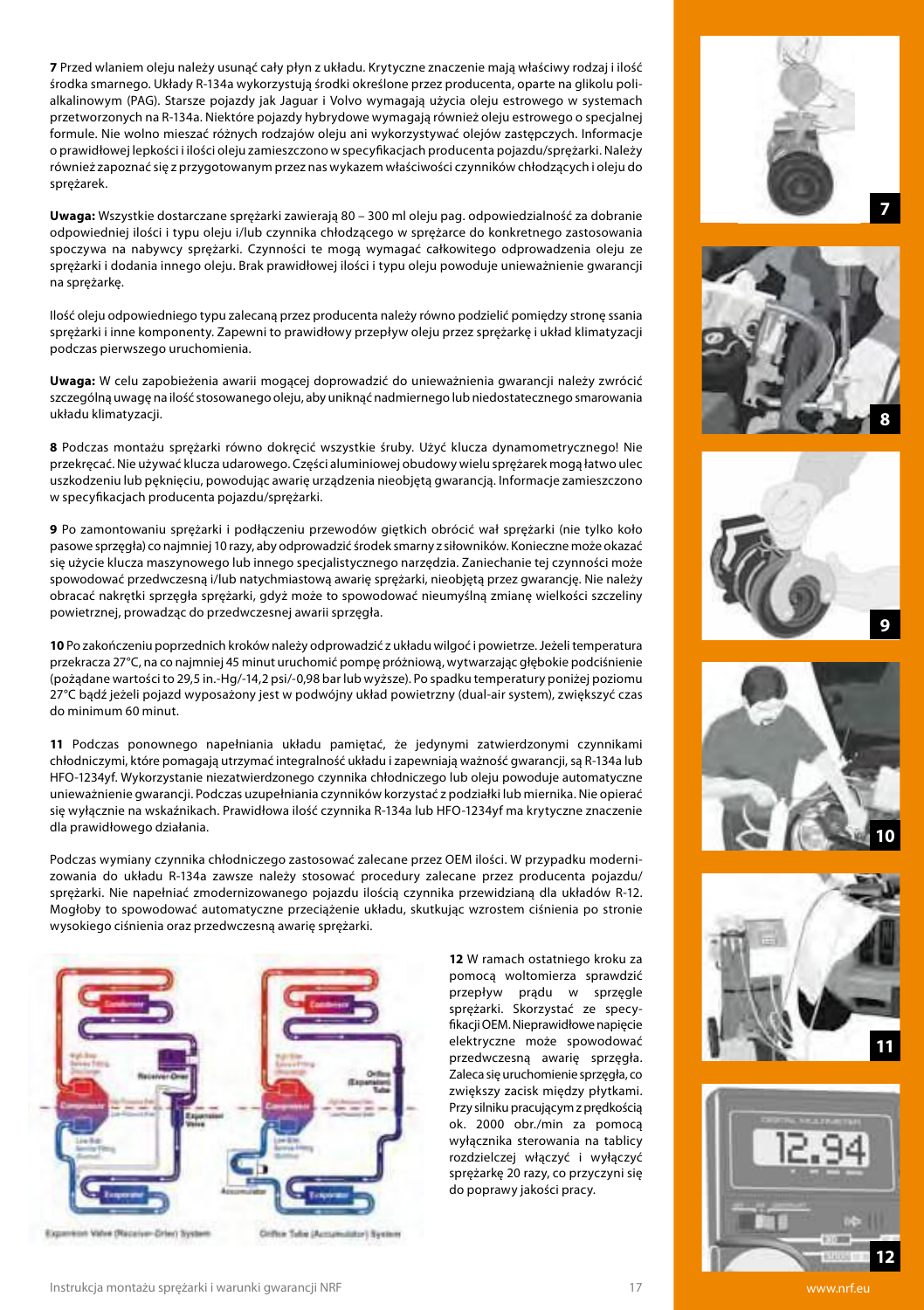











# **12 шагов успешной установки компрессора**

**Внимание:** Перед началом работы внимательно прочтите инструкцию. Гарантия теряет силу при невыполнении всех 12 требований установки компрессора. **Примечание:** Гарантия также теряет силу, если ремонт не проводится квалифицированным специалистом по системам климат-контроля (доказательством может служить счетфактура на установку!)! Устраните поломку в системе, которая вызвала отказ компрессора! Избегайте соблазна сократить время установки. Сведите на нет вероятность последующих дорогостоящих операций.

## **Этапы установки компрессора**

**1 Безопасность прежде всего** - специалист по установке отвечает за соблюдение всех национальных, региональных и местных нормативных требований, регулирующих обращение с хладагентами для систем климат-контроля. Надевайте защитные очки и перчатки. Не курите. Не роняйте компрессор. Несоблюдение надлежащих процедур установки может нанести вред здоровью и имуществу.

**2** Удалите старый хладагент с помощью сертифицированного ремонтно-восстановительного оборудования. Затем демонтируйте старый компрессор из транспортного средства. Передайте все переключатели и /или подвески, которыми не укомплектован новый компрессор.

**Примечание:** Во избежание перекрестного загрязнения настоятельно рекомендуем использовать определитель хладагента.

**3** В любой системе климат-контроля при полном отказе компрессора конденсер подлежит смене в первую очередь. Для очистки системы климат-контроля используйте проверенные моющие составы. Рекомендуем использовать Duraflush II. Не используйте бензиновые растворители, шлифовальные спиртовые (на изопропиле) или горючие очистители. Отсоедините шланги от компонентов, которые собираетесь промывать. Убедитесь, что перед следующим шагом все остатки моющего состава удалены с помощью испарительного или вакуумного оборудования. Решающим для срока службы компрессора и гарантии на него является следующее.

**Обязательно промывать:** • направляющий конденсер (F) • испаритель • все металлические межсоединения без дроссельных трубок или глушителей в сборе

**Не промывать:** • компрессор • дроссельную трубку • терморегулирующий вентиль • аккумулятор или ресивер-осушитель • трубопроводы с фильтрами или глушителями в сборе

**Заменить:** • многопоточные или параллельнопоточные конденсер (R) • резиновые шланги в сборе, прослужившие длительное время или в системе со значительными загрязнениями • дроссельную трубку или терморегулирующий вентиль • аккумулятор или ресиверы-осушители • шланги или трубопроводы с фильтрами или глушителями в сборе • масло • уплотнительные кольца • уплотнительные шайбы • заглушки

Если нет возможности использовать моющий состав Duraflush II, почистите систему с помощью силового оборудования для промывки с замкнутым контуром от изготовителя.

 $IBI$ 

**4** Воздух должен беспрепятственно проходить через конденсер и радиатор системы климат-контроля.

Удалите остатки насекомых и инородные частицы. Проверьте уровень и состояние охладителя. Проверьте спойлеры и уплотнители конденсатора /радиатора.

**Примечание:** Полный отказ компрессора ТРЕБУЕТ замены конденсера в автомобилях, оснащенных многопоточными или параллельно-поточными конденсерами. Отказ от замены конденсера аннулирует гарантию на компрессор.

**5** Проверьте работу электровентилятора или муфту включения вентилятора. Проверьте лопасти вентилятора и крепеж. Проверьте лопасти на наличие трещин.

**6** Перед установкой необходимо проверить воздушный просвет муфты компрессора. Если не проверить воздушный просвет, это может привести к преждевременному отказу муфты. Обратитесь за разъяснениями к техническим условиям для вашего автомобиля (обычно просвет должен составлять 0,4 – 0,6 мм)

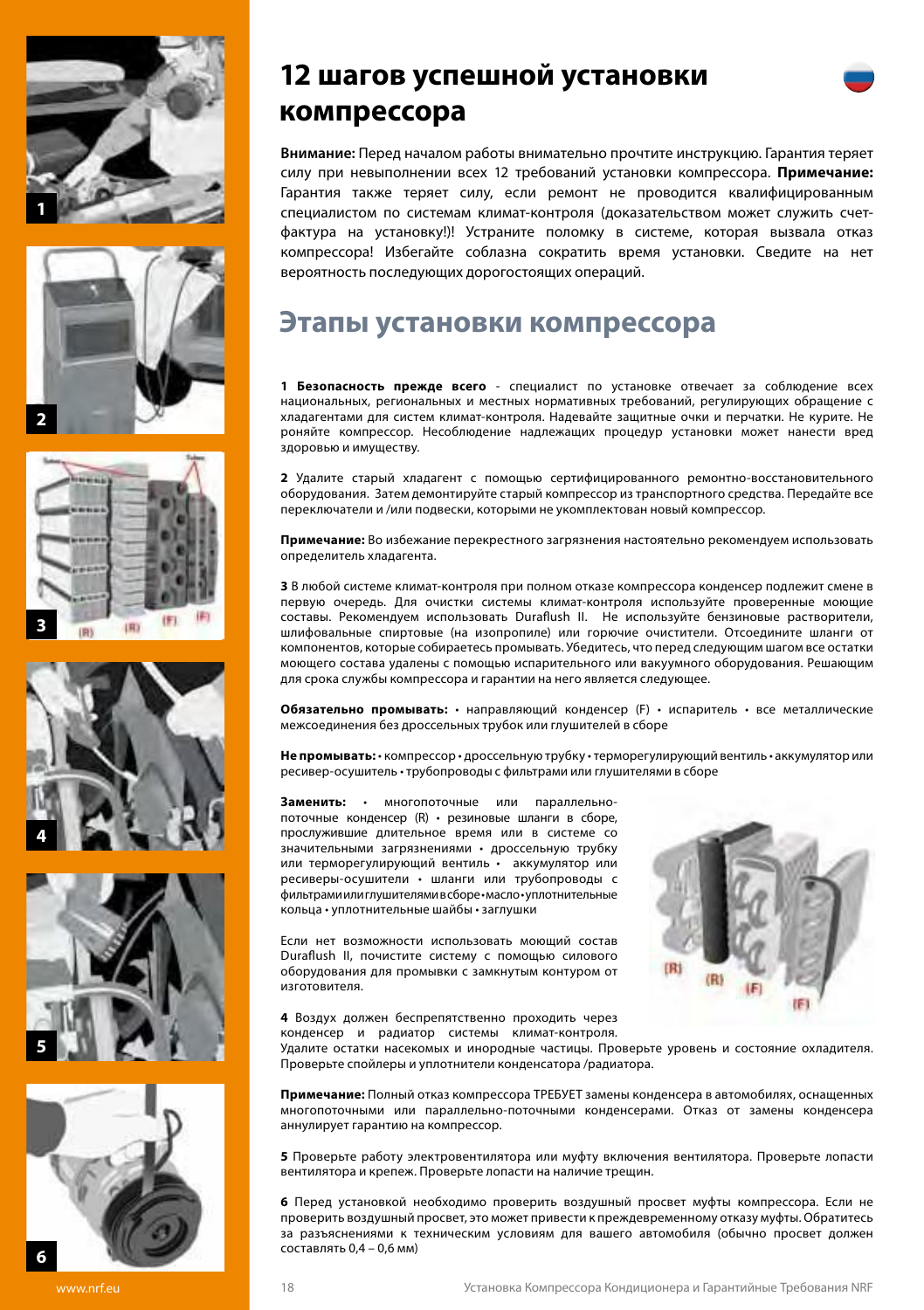**7** Перед тем как залить масло, удалите остатки моющего состава из системы. Правильный тип и количество смазочного масла являются решающим фактором. В системах на хладагенте R-134a используются масла, рекомендованные изготовителем, в основном это масла на основе полиакиленгликоля (ПАГ). В некоторых прежних моделях автомобилей, таких как Jaguar или Volvo, используется синтетическое масло в системах, переведенных на R-134a. Некоторые автомобили с гибридным приводом используют синтетическое масло особого состава. Нельзя смешивать различные масла или заменять их. Для определения необходимой вязкости и количества масла обратитесь к техническим условиям изготовителя. Кроме того, ознакомьтесь с нашей таблицей заправочных емкостей для хладагентов и компрессорных масел.

**Примечание:** Все компрессоры отгружаются с 80 – 300 мл масла паг. Покупатель компрессора сам определяет, какое количество и тип масла внутри данного компрессора необходимо использовать для конкретного применения и/или хладагента. Может потребоваться удалить из компрессора все находящееся там масло и заполнить его другим маслом в другом количестве. Невыполнение условия по корректировке типа и количества масла означает анулирование гарантии на компрессор.

Рекомендованный изготовителем тип масла в количестве, необходимом для зарядки системы, следует равномерно распределить между стороной низкого давления компрессора и другими компонентами. Это обеспечит надлежащую подачу масла через компрессор и систему климатконтроля при первом запуске.

**Примечание:** Для предотвращения системной поломки, которая может привести к аннулированию гарантии, внимательно следите за тем, чтобы в системе климат-контроля не было избытка или недостатка масла.

**8** Во время установки компрессора равномерно затяните все болты. Используйте торцевой ключ! Не затягивайте слишком сильно. Не используйте гаечный ключ ударного действия. Алюминиевые корпуса компрессоров легко дают трещины или могут повреждаться, а это приведет к не покрытому гарантией отказу компрессора. Проконсультируйтесь с техническими условиями изготовителей автомашин/компрессоров.

**9** После установки компрессора и присоединения шлангов осуществите не менее 10 вращений валом компрессора (не просто шкивом, соединенным с валом) для очистки цилиндра от смазки. Для этого может понадобиться рычажной ключ или другой специальный инструмент. Невыполнение этой процедуры может привести к преждевременному и\или немедленному отказу компрессора, не покрытому гарантией. Не затягивайте муфту компрессора с помощью гайки слишком сильно. Вы можете случайно изменить воздушный зазор, что приведет к преждевременной поломке муфты.

**10** После завершения предыдущих шагов необходимо удалить из системы влагу и воздух. При температуре выше 27°C используйте вакуумный насос с установкой глубокого вакуума (желательно 29.5 дюймов ртутного столба /-14,2 фунта на кв. дюйм / -0,98 бар) в течение не менее 45 минут. При температуре ниже 27°C или если автомобиль снабжен двухканальной системой кондиционирования воздуха, увеличьте время минимум до 60 минут.

**11** Во время перезарядки системы помните, что только использование одобренных хладагентов R-134a или HFO-1234yf позволит сохранить целостность системы и действие гарантии на компрессор. Использование несанкционированного хладагента или смазочного масла автоматически аннулирует гарантию. Во время зарядки используйте рулетку или метр. Не полагайтесь только на датчики панели приборов. Точная зарядка хладагентами R-134a или HFO-1234yf является решающим фактором для успешной работ системы.

При замене хладагента используйте рекомендации по зарядке от изготовителей. При переходе на хладагент R-134a всегда следуйте процедурам производителя автомобиля/компрессора. Не заряжайте модернизированный автомобиль до показателей, рекомендованных для хладагента R-12. Это автоматически приведет к повышению давления со стороны нагнетания и возможной преждевременной поломке компрессора.

**12** Завершающим шагом будет использование вольтметра для проверки электрической цепи муфты компрессора. Консультируйтесь с техническими условиями производителя.



Expansion Valva (Receiver-Drief) System

Critical Table (Accommister) System

Несоответствующее напряжение может вызвать преждевременный<br>выход муфты из строя. муфты из строя. Рекомендуется выполнить цикл вращений муфты для усиления сцепления между шайбами. При работе двигателя на скорости, примерно, 2000 вращений в минуту, используйте контрольный переключатель системы климатконтроля на приборном щитке для запуска и остановки муфты компрессора 20 раз, что позволит улучшить характеристики работы.













Установка Компрессора Кондиционера и Гарантийные Требования NRF 19 19 19 19 www.nrf.eu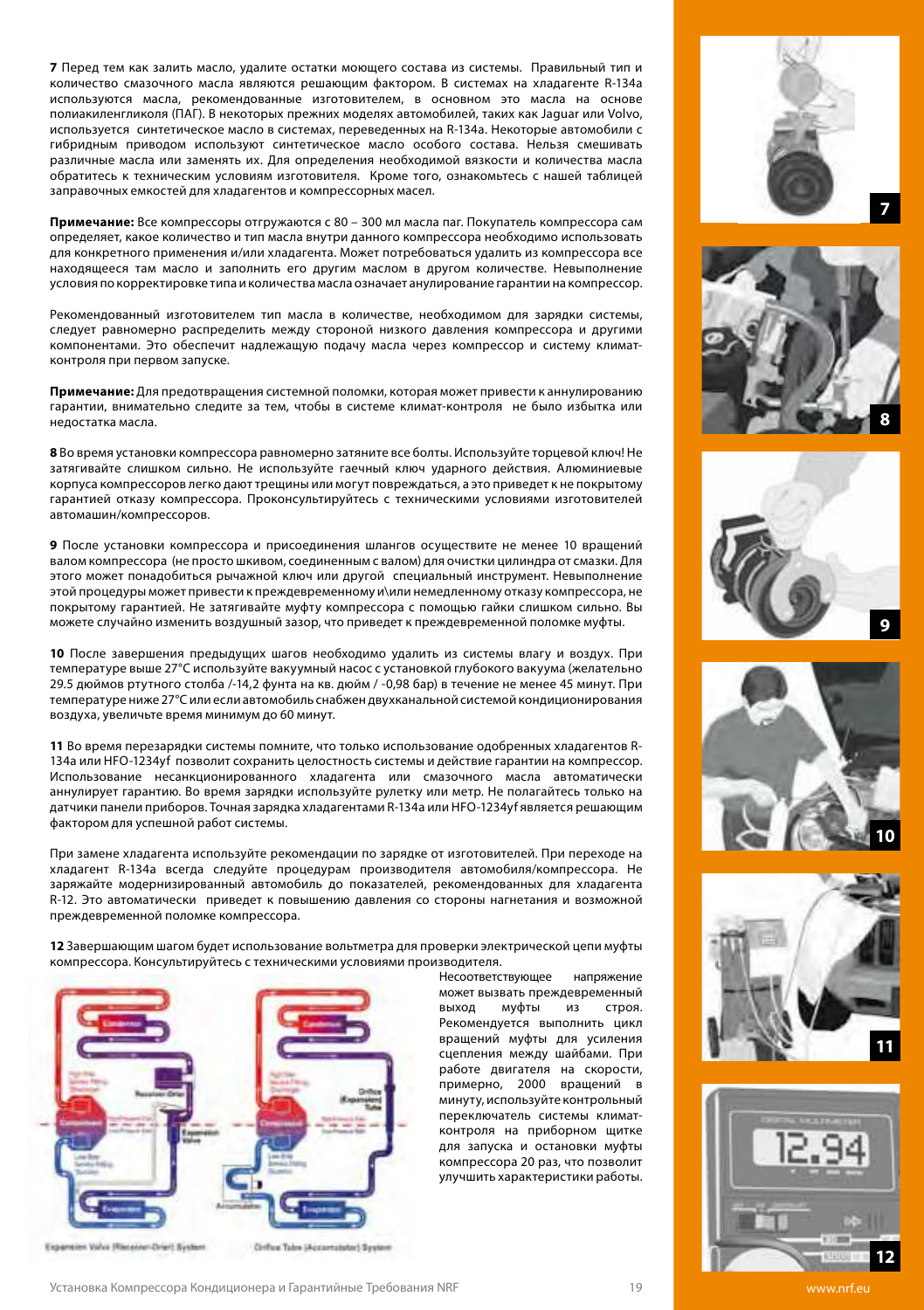## **Limited warranty**

**NRF warrants its air-conditioning components against defects in material and workmanship for 12 months as long as the first purchaser at retail owns the vehicle in which the air-conditioning component was originally installed. Chemicals, and lubricants are specifically excluded from any warranty coverage and are non-returnable. Service tools and equipment are warranted on a repair basis only.** 

### **Notice**

NRF requires, that any repair of an air-conditioning system is accomplished by a qualified AC- specialist.

NRF requires the use of new R-134a or HFO-1234yf refrigerants. Further, NRF requires the type, visco-sity and amount of oil as specified by the OEM vehicle being serviced for the specific refrigerant. For R-134a systems, PAG oil is required.

Note: Some older vehicles (Jaguar and Volvo) use ESTER oil in R-134a converted systems. Some hy-brid vehicles also require specially formulated ESTER oil. NRF sources its new compressors from a variety of original equipment and aftermarket suppliers. All compressors are shipped containing 80 - 300ml of PAG oil. It is the responsibility of the purchaser of the compressor to determine the appropriateness of the amount and type of oil contained within that compressor for a particular application and/or refrigerant. It may require removing all oil contained in the compressor and adding another oil amount. This limited warranty does not cover failures that result from a failure to comply with this notice.

In the event of a failure due to a defect in material or workmanship, the original purchaser shall be responsible for presenting the air-conditioning component at a participating NRF facility. In the event the warranty claim is approved, the original purchaser shall be responsible for the cost of labor, any necessary refrigerant (R-134a or HFO-1234yf), and any additional parts required to complete the installation of a replacement air-conditioning component in the vehicle in which the air-conditioning component was originally installed. This limited warranty expires 12 months after the first date of purchase.

This limited warranty does not cover engine damage caused by overheating of the cooling system and/or air-conditioning system. NRF is not responsible for air-conditioning component damage due to operator negligence, including, but not limited to, the failure of the operator to monitor and comply with lights, gauges and/or other signs or signals warning of impending engine and or transmission overheating. This limited warranty does not extend to air-conditioning component failure that sion overneating. This immed warranty does not extend to air-conditioning component randie that unsound vehicle. Please consult the NRF A/C PARTS catalog for an identification of appropriate airconditioning component model(s). If NRF discontinues a model of air-conditioning component in its catalog or the air-conditioning component becomes obsolete, this warranty is null and void with respect to that model. NRFreserves the right to change or improve the design of any NRF product without assuming any obligation to modify any product previously manufactured. This limited war-ranty does not apply if the air-conditioning component was used as a component in another manufacturer's product.

If the air-conditioning component (not including compressors, covered below) fails due to a defect in material or workmanship within the 12 month warranty period return the defective air-conditioning component with a copy of the original purchase receipt to a participating facility to verify the cause of the air-conditioning component failure. Retain your original receipt for future proof of ow-

## **Eingeschränkte garantie**

**NRF garantiert für seine Klimaanlagenkomponenten 24 Monate Garantie gegen Material- und Herstellungsfehler, solange der Erstkäufer im Einzelhandel Eigentümer des Fahrzeuges ist, in dem die Klimaanlagenkomponente ursprünglich eingebaut wurde. Chemikalien und Schmier-stoffe sind von jeglicher Garantie ausgeschlossen und können nicht zurückgenommen werden. Wartungs- und Reparaturwerkzeuge und -Gerätschaften stehen nur auf Basis einer Reparatur unter Garantie.**

### **Hinweise**

NRF verlangt, dass jegliche Reparatur an einer Klimaanlage nur von qualifizierten Klima-Spezialisten<br>Ausgeführtungslag, Himmis: Die Gesentie arliecht, fells die Peneratur giebt von gualifizierten Klima ausgeführt werden. Hinweis: Die Garantie erlischt, falls die Reparatur nicht von qualifizie Spezialisten ausgeführt wird (Durch Rechnungsbeleg nachzuweisen).

NRF verlangt die Verwendung von neuen R-134a oder HFO-1234yf Kältemitteln. Außerdem verlangt NRF nach Öl der Sorte, Viskosität und Menge wie vom Fahrzeughersteller vorgeschrieben, das mit dem spezifischen Kältemittel gewartet wurde. Für R-134a-Systeme ist PAG erforderlich. Achtung: Einige ältere Fahrzeuge (z.B. Jaguar und Volvo) verwenden ESTER-Öl in umgebauten R-134a-Systemen. Einige Hybrid-Fahrzeuge benötigen auch ein speziell hergestelltes ESTER-Öl. NRF bezieht sei-ne ausschließlich neuen Kompressoren von verschiedenen Erstausrüstungs- und Ersatzteillieferanten. Alle Kompressoren werden ab Werk mit 80 bis 300ml PAG-Öl geliefert. Es liegt in der Verantwortung des Käufers des Kompressors die Richtigkeit der Menge und Art des Öls im Kompressor für seine spezielle Anwendung und/oder das Kältemittel festzustellen. Unter Umständen kann es erforderlich sein, das gesamte Öl im Kompressor abzulassen und eine angepasste Öl-menge aufzufüllen. Diese eingeschränkte Garantie gilt nicht für Fehler, die durch Nichtbeachtung dieses Hinweises entstehen.

Im Fall eines Material- oder Herstellungsfehlers ist der Erstkäufer dafür verantwortlich die Klimaanlagenkomponente bei einer NRF-Niederlassung vorzuzeigen. Wird der Garantiefall akzeptiert, ist der Erstkäufer dafür verantwortlich, die anfallenden Kosten für Arbeit, erforderliches Kältemittel (R-134a oder HFO-1234yf) und alle zusätzlichen Materialien zu tragen, die zur Fertigstellung des Einbaus der Ersatzklimaanlagenkomponente im Fahrzeug notwendig sind, in dem die Klimaanlagenkomponente ursprünglich eingebaut war. Diese eingeschränkte Garantie erlischt 24 Monate nach dem Erstkaufdatum.

Diese eingeschränkte Garantie gilt nicht für Motorschäden, die durch Überhitzung des Kühlsystems und/oder des Klimaanlagensystems verursacht wurden. NRF ist nicht verantwortlich für Schäden an Klimaanlagenkomponenten aufgrund von Fahrlässigkeit und Bedienungsfehler wie z.B. die Vernachlässigung der Überwachung von Warnleuchten- und Sensoren oder sonstige Warnsignale, die eine drohende Überhitzung von Motor oder Getriebe ankündigen. Diese eingeschränkte Garantie erstreckt sich nicht auf Schäden an Klimaanlagenkomponenten, die aufgrund des Einbaus der Klimaanlagenkomponente in unzulässige oder technisch ungeeignete Fahrzeuge entstanden sind. Bitte konsultieren Sie den NRF Klimateile-Katalog für die Identifikation und Teileverwendbarkeiten der Klimaanlagenkomponenten. Bietet NRF ein Modell der Klimaanlagenkomponente im aktuellen Katalog nicht mehr an, oder wird die Klimaanlagenkomponente technisch überholt, verliert diese Garantie ihre Gültigkeit für dieses Modell. NRF behält sich das Recht vor, die Konstruktion jedes NRF-Produktes zu ändern oder zu verbessern ohne vorherig hergestellte Produkte verändern zu müssen. Diese eingeschränkte Garantie gilt nicht, wenn die Klimaanlagenkomponente als Komponente in einem Produkt eines anderen Herstellers verwendet wurde.

Im Falle eines Ausfalls der Klimaanlagenkomponente (exklusive Kompressor, siehe KOMPRESSOR GARANTIE unten) aufgrund eines Material- oder Herstellungsfehlers innerhalb der 24-monatigen Garantiezeit, können Sie die defekte Klimaanlagenkomponente zusammen mit einer Kopie des Kaufbelegs an einen Partnerbetrieb zurückbringen, um den Grund des Komponentenausfalls feststellen zu lassen. Bewahren Sie den original Kaufbeleg als Eigentumsnachweis auf. Wird festgestellt, dass der Grund des Ausfalls ein Material- oder Herstellungsfehler im Sinne dieser eingeschränkten Garantie ist, wird NRF ein Austauschteil zur Verfügung stellen oder Ihnen eine Gutschrift ausstellen. Alle

nership. If the problem is determined to be a defect in material or workmanship, within the terms of this limited warranty. NRF will provide you with a replacement part or credit note. All parts submitted for warranty must be returned freight prepaid. All risks of loss or damage are retained by the customer while the goods are in the possession of the freight carrier en route to the participating facility.

## **COMPRESSOR WARRANTY**

If a compressor covered herein fails due to a defect in workmanship or materials during the warranty period, you must return it with suction and discharge covers (plugs, caps, plates) installed. Warranty will be denied for compressors that are returned without suction or discharge covers. You must also return the accumulator/receiver-drier, expansion device (orifice tube, expansion valve, or liquid line containing orifice tube). In addition, to receive the warranty for compressors, you must provide a *copy of the original purchase receipt and a copy of the original repair order*\*, which states that the folloppy or the original parentise receipt<br>ring procedures were performed:

- Replaced the accumulator/receiver drier.
- Replaced the expansion device (orifice tube or expansion valve). • Replaced hose assemblies containing mufflers (cannot be flushed).
- 
- Flushed all components not being replaced. Never flush a compressor. If you are unable to successfully flush a component(s), then replacement is required • If you experience a major system failure or are unable to adequately flush the condenser,the con-
- denser must be replaced to validate the warranty
- Used only approved oil as specified above, under NOTICE.

• Used only pure R-134a or HFO-1234yf refrigerants. Blend or hydrocarbon refrigerants will void all warranties.

\* Failure to provide this documentation will result in denial of the warranty claim for compressors. Retain your original purchase receipt and original repair order for future proof of repairs.

The replacement of the component shall be the sole and exclusive remedy to which NRF is obligated and to which the original retail purchaser is entitled. NRF shall not be liable for any consequental or

incidental damages of any kind resulting from the order or use of its products. Specifically, NRF is not liable for the reimbursement of the original purchase price, the expense of delivering the product back to the owner, loss of the use of the vehicle, loss of time or inconvenience, towing charges, mechanic's travel time, telephone, hotel or meal expenses, rental of a replacement vehicle, lost wages, and any other special, incidental, consequential, or punitive damages.

NRF warrants the component to be free from all defects in material and workmanship as limited he-rein shall be in lieu of all other warranties, expressed or implied, including warranties of merchantability and fitness for a particular purpose, and all such expressed or implied warranties are hereby disclaimed. NRF does not assume or authorize anyone to assume for them any other obligation. This limited warranty is not transferable and is automatically null and void in the event that the vehi-

cle in which the air-conditioning component has been installed is sold, leased, or otherwise transferred to another owner.

This limited warranty gives you specific rights, and you may also have other or different rights, which vary from state to state. Some states do not allow the exclusion of incidental or consequential dama-.<br>, so any such limitation may not apply to you. Submit all warranty communication to your local NRF sales office.



zurückgegebenen Garantiefälle müssen FREI zurückgesendet werden. Alle Risiken von Verlust oder Beschädigung verbleiben beim Kunden, während das Produkt vom Lieferdienst an den Partnerbetrieb versendet wird.

## **KOMPRESSOR GARANTIE**

Falls ein von dieser Garantie inkludierter Klimakompressor aufgrund eines Material- oder Herstellungsfehlers während der Garantiezeit ausfällt, müssen Sie ihn mit verschlossenen Saug- und Druckanschlüssen (Abdeckungen wie Stopfen, Kappen, Platten verwenden) retournieren. Die Garantie erlischt für Kompressoren, die ohne Saug- und Druckanschlussabdeckungen zurückgegeben wer-den. Außerdem müssen Sie den Filter-Trockner/Akkumulator und das Drosselventil (Festdrossel (Orifice tube), Expansionsventil, oder Flüssigkeitsleitung inkl. Drosselventil) zurückgeben. Zusätzlich müssen Sie, um die Garantie für Kompressoren zu erhalten, eine KOPIE des ORIGINAL KAUFBELEGS\* und eine KOPIE des ORIGINAL REPARATUR-AUFTRAGES\* beilegen, die belegen, dass die folgenden

Arbeitsschritte ausgeführt wurden: • Austausch des Filter-Trockners / Akkumulators.

• Austausch des Drosselventils (Orifice tube, Expansionsventil oder Flüssigkeitsleitung inkl. Drosselventil).

• Austausch von Schlauchleitungen mit integrierten Schalldämpfer (kann nicht gespült werden). • Spülung aller nicht ausgetauschten Komponenten. (Spülen Sie niemals den Kompressor!). Wenn Sie

eine oder mehrere Komponenten nicht spülen können, müssen sie ersetzt werden. • Liegt ein schwerwiegender Systemfehler vor, oder können Sie den Kondensator nicht richtig spülen, muss der Kondensator ausgetauscht werden, um die Gültigkeit dieser Garantie aufrecht zu erhalten.

• Nutzung von Öl nach der Art, Viskosität und Menge wie vom Fahrzeughersteller vorgegeben. Siehe HINWEISE!

• Nutzung von ausschließlich neuen R-134a oder HFO-1234yf Kältemitteln. Bei Verwendung von ge-mischten Kältemitteln oder Kältemitteln auf Kohlenwasserstoffbasis erlischt die Garantie.

\* Werden diese Dokumente nicht vorgelegt, erlischt der Garantieanspruch für Kompressoren. Bewahren Sie den original Kaufbeleg und den original Reparatur-Auftrag für zukünftige Reparaturnachweise auf.

Der Ersatz der Komponente ist die einzige und alleinige Garantieleistung, zu der NRF verpflichtet ist, und zu der der Käufer berechtigt ist. NRF haftet nicht für Folge- oder Zufallsschäden jeglicher Art, die durch die Bestellung oder den Gebrauch seiner Produkte entstehen. NRF ist ausdrücklich nicht haftbar für die Erstattung des original Kaufpreises, die Kosten für die Versendung des Produktes zurück an den Besitzer, Ausfallzeiten des Fahrzeuges, Zeitverlust und Unannehmlichkeiten, Abschleppkosan den besitzer, Adsianzeiten des Fanrzeuges, Zeitverlust und Unannemmichkeiten, Abschieppkos-<br>ten, Kosten für Reisezeit des Mechanikers, Telefon, Hotel oder Verpflegung, Miet- oder Ersatzfahrzeug, Verdienstausfall und jegliche andere spezielle, einmalige, besondere Folgekosten oder Schazeug, veruieristausiaii<br>denercatzforderungen

NRF garantiert, dass die Komponente frei ist von allen Material- und Herstellungsfehlern. Als Einschränkung gilt hier, anstatt aller anderen Garantien, ausdrücklich oder stillschweigend, einschließlich Garantien der Marktgängigkeit und der Eignung für einen bestimmten Zweck, und alle derartigen ausdrücklichen oder stillschweigenden Gewährleistungen hiermit abgeleh

NRF wird nicht annehmen oder autorisieren, dass irgendjemand für NRF irgendeine andere Verpflichtung übernimmt. Diese eingeschränkte Garantie ist nicht übertragbar und erlischt automatisch, wenn das Fahrzeug, in dem die Klimaanlagenkomponente eingebaut ist, verkauft, geleast oder anderweitig auf einen anderen Besitzer übertragen wird.

Diese eingeschränkte Garantie gibt Ihnen spezifische Rechte, aber Sie können andere und abwei-chende Rechte haben, die von Land zu Land variieren können. Einige Länder erlauben den Ausschluss von Folge- oder Zufallsschäden nicht, sodass diese Einschränkungen nicht auf Sie zutreffen. Überreichen Sie alle Garantiedokumente an Ihre zuständige NRF-Niederlassung.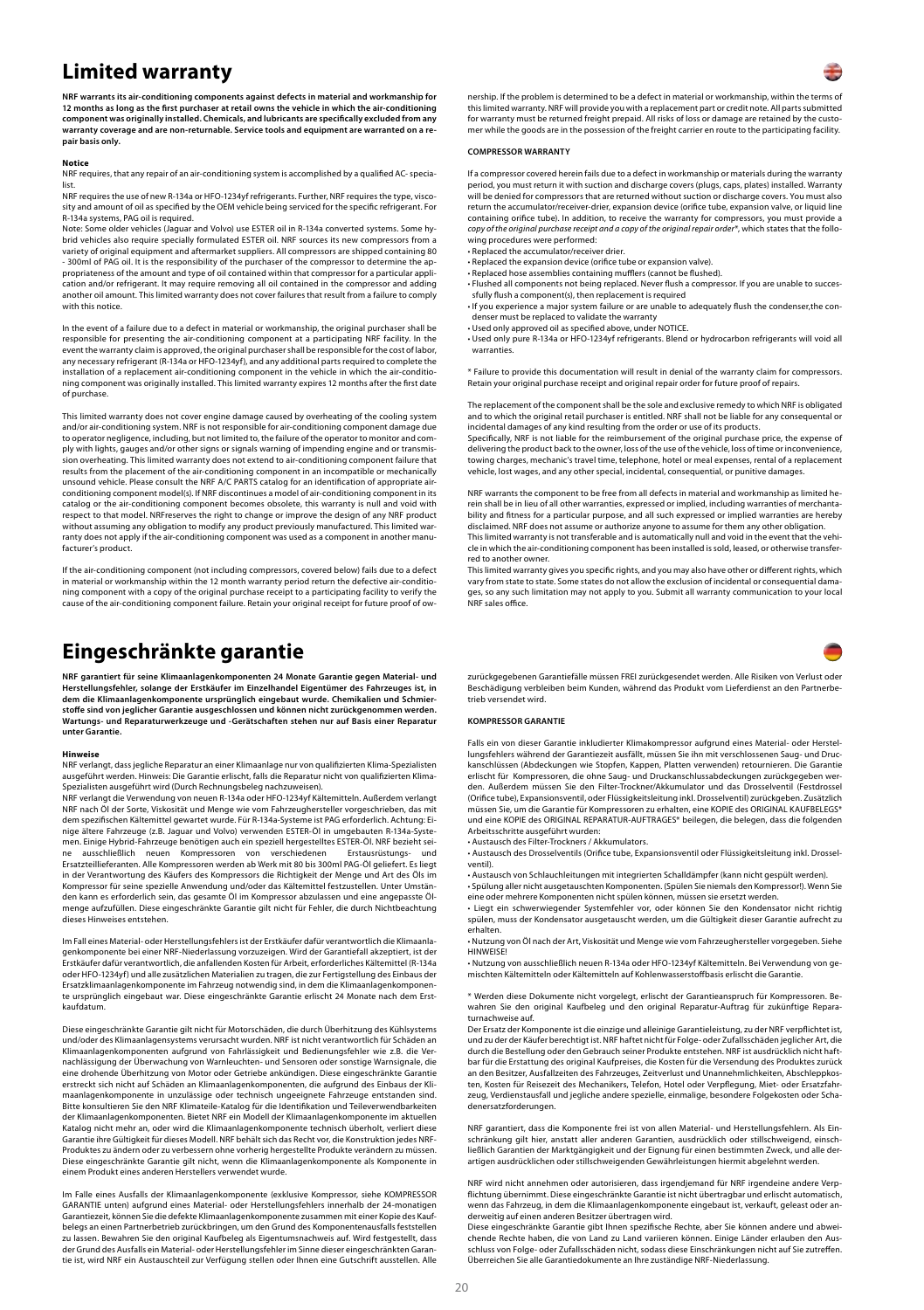## **Garantía limitada**

**NRF garantiza sus componentes de aire acondicionado contra cualquier defecto de fabricación**  ,<br>1te un periodo de 12 meses, siempre que el primer comprador al detalle sea dueño del vehí **culo en el cual se instaló el componente original de aire acondicionado. Los químicos, lubricantes y componentes eléctricos se encuentran específicamente excluidos de la cobertura de la ga-rantía y no se pueden devolver. La garantía de las máquinas y equipos de servicio será cubierta mediante su reparación.**

**Aviso** NRF requiere que las reparaciones del equipo de aire acondicionado las haga un especialista cualificado. NRF requiere que se utilicen los refrigerantes R-134a o HFO-1234yf . Además, NRF requiere que se utilice el tipo, viscosidad y cantidad de aceite especificada en el vehículo OEM que está recibiendo el servicio, para el refrigerante específico. Para todos los sistemas R-134a, se requiere el aceite tipo PAG.

Nota: Algunos vehículos antiguos como Jaguar y Volvo usan aceite tipo éster para gas R-134a en los sistemas reconvertidos. Algunos vehículos híbridos requieren aceite formulado especialmente tipo éster. NRF obtiene sus compresores nuevos de varios proveedores especialistas en posventa y primer equipo. Todos los compresores son enviados con 80- 300 ml de PAG. Es responsabilidad del comprador del compresor determinar la cantidad apropiada, tipo y viscosidad adecuada del aceite contenido dentro de ese compresor para cada aplicación en particular y/o su refrigerante. Es posible que se requiera vaciar todo el aceite contenido en el compresor y añadir otro tipo de aceite o cantidad. Esta garantía limitada no cubre las roturas que se presenten por no cumplir con este aviso.

En el caso de que se presente un fallo debido a cualquier defecto de fabricación en material o mano de obra, el comprador original es el responsable de devolver el artículo de aire acondicionado a NRF. En el caso de que la garantía sea aprobada, el comprador original se hace responsable del costo del trabajo, así como del gas necesario (R-134a or HFO-1234yf), y cualquier pieza adicional requerida para completar la instalación del componente de repuesto de aire acondicionado en el vehículo en el cual se instaló originalmente. Esta garantía limitada vence en 12 meses después de la primera fecha de compra.

Esta garantía limitada no cubre el daño al motor causado por el sobrecalentamiento del sistema de enfriamiento y/o sistema de aire acondicionado. NRF no se hace responsable por el daño del compo-nente de aire acondicionado debido a la negligencia por parte del operador, incluyendo, el fallo del operador en supervisar y cumplir con los avisos de los testigos, medidores y/u otras señales de advertencia de un motor defectuoso o sobrecalentamiento de la transmisión.

Esta garantía limitada no es extensible a fallos de componentes de aire acondicionado que resulten del reemplazo del componente de aire acondicionado en un vehículo

incompatible o que no funcione bien mecánicamente. Por favor, consulte con el catálogo de PIEZAS DE A/C DE NRF para identificar el o los modelos apropiados del

recambio del aire acondicionado. Si NRF interrumpe la continuidad de un componente de aire acondicionado en su catálogo o el componente llega a ser obsoleto, esta garantía queda anulada con<br>respecto a ese modelo específico. NRF se reserva el derecho de cambiar o mejorar el diseño de cual-<br>quier producto de NRF sin a dos. Esta garantía limitada no se aplica si el componente del aire acondicionado se usó como un componente en el producto de otro fabricante.

Si el componente de aire acondicionado (sin incluir los compresores, cubiertos abajo) falla debido a un defecto en el material o la mano de obra dentro de los 12 meses de la garantía, devuelva el com-ponente defectuoso del aire acondicionado con una COPIA del RECIBO DE COMPRA original y facilite causa para verificar la causa del fallo del componente del aire acondicionado.

GUARDE SU RECIBO ORIGINAL para comprobar en el futuro de que usted es el dueño. Si se determina que el problema se debe a un defecto en el material o la habilidad, dentro de los términos de esta

## **Garantie limitée**

**NRF garantit ses composants de climatisation contre les défauts matériels et de fabrication pendant 12 mois, tant que le premier acheteur au détail est propriétaire du véhicule où le composant de climatisation a été initialement installé. Les produits chimiques et les lubrifiants sont spécifi-quement exclus de toute couverture de garantie et ils ne peuvent pas nous être retournés. Les outils et les équipements de réparation sont garantis seulement sur la base de la réparation.**

### **Notification**

NRF nécessite l'utilisation des nouveaux liquides réfrigérants R-134a ou HFO-1234yf. De plus, NRF requiert le type, la viscosité et la quantité d'huile qui sont spécifiés par le véhicule OEM utilisant le réfrigérant spécifique. Pour les systèmes R-134a, il faut utiliser de l'huile PAG.

Remarque : Certains modèles anciens (Jaguar et Volvo) utilisent de l'huile d'ESTER dans les systèmes convertis R-1 34a. Certains véhicules hybrides ont également besoin d'une huile d'ESTER spécialement formulée.

De nombreux et différents fournisseurs d'équipement original et de marchés secondaires fournissent NRF en nouveaux compresseurs. Certains compresseurs sont expédiés avec 80 – 300 ml d'huile PAG. C'est la responsabilité de l'acheteur du compresseur de determiner si ta qualité et le type de l'huile contenue dans le compresseur sant appropriés pour une application particulière et/ou pour le réfrigérant. Il sera peut-être nécessaire de retirer toute l'huile contenue dans le compresseur et de la remplacer par un autre type ou une autre quantité d'huile. Cette garantie limitée ne couvre pas les défaillances/pannes résultant du non-respect des instructions de cette notification.

En cas de défaillance/panne causée par un défaut matériel ou de fabrication, l'acheteur original est tenu de présenter le composant de climatisation à un établissement de NRF participant. Si la défaillance est couverte par la garantie, l'acheteur original sera responsable des coûts de main d'œuvre, du réfrigérant nécessaire (R-134a ou HFO-1234yf) et de toutes pièces supplémentaires requises pour accomplir le remplacement d'un composant de climatisation dans le véhicule où le composant était initialement installé. Cette garantie limitée expire 12 mois après la première date d'achat.

Cette garantie limitée ne couvre pas les dommages du moteur résultant de la surchauffe du système de refroidissement et/ou du système de climatisation. NRF n'est pas responsable des dommages aux composants de climatisation suite à une négligence de l'utilisateur, y compris mais sans se limiter à, au fait que l'utilisateur n'effectue pas de vérification ou qu'il n'obéisse pas aux voyants, jauges et/ou autres signes ou signaux d'avertissement de surchauffe imminente du moteur et/ou de la transmission. Cette garantie limitée ne couvre pas les défaillances de composants de climatisation suite à l'installation du composant de climatisation dans un véhicule incompatible ou mécaniquement défaillant. Veuillez consulter le CATALOGUE DES PIÈCES DÉTACHÉES DE CLIMATISATIONS DE NRF pour identifier le (les) modèle(s) des composants de climatisation appropriés. Si NRF cesse de produire un modèle de composant de climatisation dans son catalogue ou si le composant de climatisation devient obsolète, cette garantie est annulée pour ce modèle. NRF se réserve le droit de changer ou d'améliorer la construction/conception de tout produit NRF sans avoir l'obligation de modifier tout produit déjà fabriqué. Cette garantie limitée ne couvre pas les composants de climatisation utilisés comme composants dans les produits d'un autre fabricant.

Si le composant de climatisation (sans y inclure les compresseurs qui sont décrits ci-dessous) tombe en panne en raison d'une défaillance matérielle ou de fabrication dans la période de garantie de 12 ume en russon a une acrumance materiene ou de rusheation dans la periode de gurantie e<br>s, retournez le composant de climatisation défectueux avec une copie du reçu d'achat origi un établissement participant pour chercher la cause de la défaillance du composant de climatisation. Conservez votre reçu d'achat original en tant que preuve de propriété ultérieure. Si nous détermi-nons que le problème résulte d'un défaut de matériel ou de fabrication selon les modalités de cette garantie limitée, NRF vous fournira une pièce de rechange. Toutes les pièces susceptibles d'être couvertes par la garantie doivent nous être retournées en frais de transport prépayé.

garantía limitada, NRF le proveerá de la pieza de reemplazo. Todas las piezas presentadas para la garantía deben ser devueltas con el envío pre-pagado. Todos los riesgos de pérdidas o daños son a cargo del cliente, mientras los bienes se encuentran bajo la posesión del transportador de la carga en la ruta a la facilidad participante.

### **GARANTíA DEL COMPRESOR**

Si un compresor falla debido a un defecto de material o la habilidad, durante el periodo de garantía, usted debe devolverlo con las cubiertas de succión y descarga (tapones, tapas y platos) instalados. La garantía se negará a los compresores que sean devueltos sin las cubiertas de succión o descarga. Usted también debe devolver el acumulador/secador, dispositivo de expansión (tubo de orificio, válvula de expansión o la línea del líquido que contenga el tubo de orificio), y el filtro en línea (si es usado).

Adicionalmente, para recibir la garantía para los compresores, usted debe proveer una COPIA del RECIBO DE COMPRA ORIGINAL y una COPIA del PEDIDO ORIGINAL PARA LA REPARACIÓN (orden de reparación)\*, el cual indique que los siguientes procedimientos fueron hechos: • Se reemplazaron el acumulador/receptor/filtro secador.

• Se reemplazó el dispositivo de expansión (tubo de orificio, válvula de expansión o línea del líquido que contenga el tubo de orificio). • Se reemplazaron los ensamblaies de la manguera que contienen los silenciadores (no se pu<br>• Se reemplazaron los ensamblaies de la manguera que contienen los silenciadores (no se pu

limpiar). • Todos los componentes que no serán reemplazados fueron limpiados. Nunca limpie un compresor.

Si no puede limpiar exitosamente un/unos componentes, entonces deben ser reemplazado(s). • Si usted sufre una fallo mayor del sistema o no es capaz de limpiar adecuadamente el condensador,

el mismo debe ser reemplazado para hacer valer la garantía. • Se usó solamente el aceite aprobado, como se especificó anteriormente (abajo se comenta).

• Se usaron solamente refrigerantes R-134a or HFO-1234yf . Las mezclas o refrigerantes de hidrocarburos anularán todas las garantías.

• Si falla en proveer estos documentos hará que la garantía sea denegada. Guarde su recibo de compra original y el pedido original para la reparación, para comprobar las reparaciones en el futuro.

El reemplazo del componente será el ÚNICO Y EXCLUSIVO REMEDIO al cual NRF está obligado y al cual el comprador original tiene derecho. NRF no sera responsable por cualquier daño consecuente da comprador original tiene derecho. NRF no sera responsable por cualquier daño consecue o casual de cualquier naturaleza, que resulte del pedido o uso de sus productos. Específicamente, NRF no es responsable del reembolso del precio original de compra, de los gastos por entrega de regreso el producto al cliente, por la pérdida del uso del vehículo, pérdida de tiempo o incomodidad, cargos por concepto de remolque, tiempo de viaje del mecánico, teléfono, hotel o gastos de comi-das, alquiler de un vehículo de reemplazo, salarios perdidos, y otro cualquier daño especial, incidental, consecuente o punitivo.

NRF garantiza que el componente está libre de todo defecto en el material y la mano de obra, como se encuentra limitado aquí, deberá estar en lugar de todas las otras garantías, expresadas o implicadas, incluyendo las garantías de mercantibilidad y capacidad para un propósito en particular, y todas dichas garantías expresadas o implicadas, son por el presente, negadas. NRF no asume o autoriza a nadie para que asuma por ellos, cualquier otra obligación.

Esta garantía limitada no es transferible y es automáticamente anulada en el momento de que el vehículo en el cual se ha instalado el componente del aire acondicionado, sea vendido, alquilado o de otra manera, transferido a otro dueño.

Esta garantía limitada le provee derechos específicos y es posible que usted tenga otros derechos diferentes, los cuales pueden variar entre los estados. Algunos estados no

permite la exclusión de los daños consecuentes o incidentales, por lo que es posible que dichas limi-taciones no se le apliquen a usted. Envíe todo tipo de comunicación a Warranty Department.

Le client reste responsable de tous les risques de perte ou de dommages lorsque les articles sont entre les mains du transporteur acheminant le produit vers l'établissement participant.

O

### **GARANTIE DU COMPRESSEUR**

Si un compresseur couvert par la garantie selon ce document connaît une panne résultant d'un défaut de fabrication ou de matériaux pendant la période de garantie, vous devez nous le retourner avec les couvercles d'aspiration et de décharge (fiches, capuchons, plaques) installés. La garantie ne s'appliquera pas pour les compresseurs retournés sans couvercles d'aspiration ou de décharge. Vous devez également retourner l'accumulateur/le réservoir déshydrateur, le dispositif d'expansion (tube d'orifice, détendeur ou conduit de liquide contenant un tube d'orifice) et filtre en ligne (si utilisé). En utre, pour recevoir la garantie pour les compresseurs, vous devez nous fournir une COPIE du REÇU D'ACHAT ORIGINAL et une COPIE du BON DE COMMANDE ORIGINAL POUR LA RÉPARATION,\* qui indique que les procédures suivantes ont été réalisées :

• Remplacement de l'accumulateur/réservoir déshydrateur. • Remplacement du dispositif d'expansion (tube d'orifice, détendeur ou conduit de liquide contenant un tube d'orifice).

- Remplacement des assemblages de tuyaux contenant les silencieux (ils ne peuvent pas être vidangés). Vidange de tous les composants qui ne sont pas remplacés. Ne vidangez jamais un compresseur. Si vous ne réussissez pas à vidanger un ou plusieurs composants, alors leur remplacement sera nécessaire.
- En cas de défaillance importante du système ou si vous êtes incapable de vidanger adéquatement le condensateur, ce dernier doit être remplacé pour valider la garantie.
- Utilisation seulement d'une huile approuvée telle que spécifiée plus haut, sous NOTIFICATION.
- Utilisation seulement de réfrigérants R-134a ou HFO-1234yf purs. L'utilisation de mélange ou de réfrigérants à base d'hydrocarbures annulera toutes les garanties.
- L'incapacité de fournir cette documentation conduira au refus de l'application de la garantie pour les compresseurs. Conservez votre reçu d'achat original et le bon de commande original pour la réparation comme des preuves ultérieures des réparations.

Le remplacement des composants sera le seule recours accepté par NRF et le seul recours auquel l'acheteur original au détail aura droit. NRF décline toute responsabilité concernant tous les dommages consécutifs ou indirects de toute nature, découlant de la commande ou de l'utilisation de ses produits. Plus précisément, NRF n'est pas tenu à rembourser le prix original d'achat ; les dépenses liées à la livraison du produit au propriétaire, à la perte d'utilisation du véhicule, à la perte de temps ou à tout autre inconvénient ; les frais de remorquage ; le temps de déplacement du mécanicien ; les dépenses de téléphone, d'hôtel ou de repas, de la location d'un véhicule de rechange ; les pertes de salaires ; et tous autres dommages spéciaux, indirects, consécutifs ou indemnisations/dédommagements punitifs.

NRF garantit que le composant ne présentera aucun défaut matériel et de fabrication selon les limitations contenues dans ce document, et remplace toutes autres garanties, expresses ou implicites, y compris les garanties de commercialité et d'aptitude à un emploi particulier. Toutes ces garanties expresses ou implicites sont réfutées par la présente. NRF n'assume ou n'autorise personne à assumer en son nom toute autre obligation. Cette garantie limitée n'est pas transférable et elle est automatiquement annulée si le véhicule où le composant de climatisation a été installé, est vendu, loué perment annuite si re venieure ou re composant de c<br>Insféré de toute autre façon à tout autre propriétaire.

Cette garantie limitée vous donne des droits légaux précis et vous pouvez avoir d'autres droits légaux qui varient d'une Province ou d'un État à l'autre. Certains États ou certaines Provinces ne permettent pas l'exclusion de dommages indirects ou consécutifs. Il se peut donc que l'exclusion ci-dessus ne s'applique pas. Soumettez toutes les correspondances concernant la garantie à votre bureau de vente NRF local.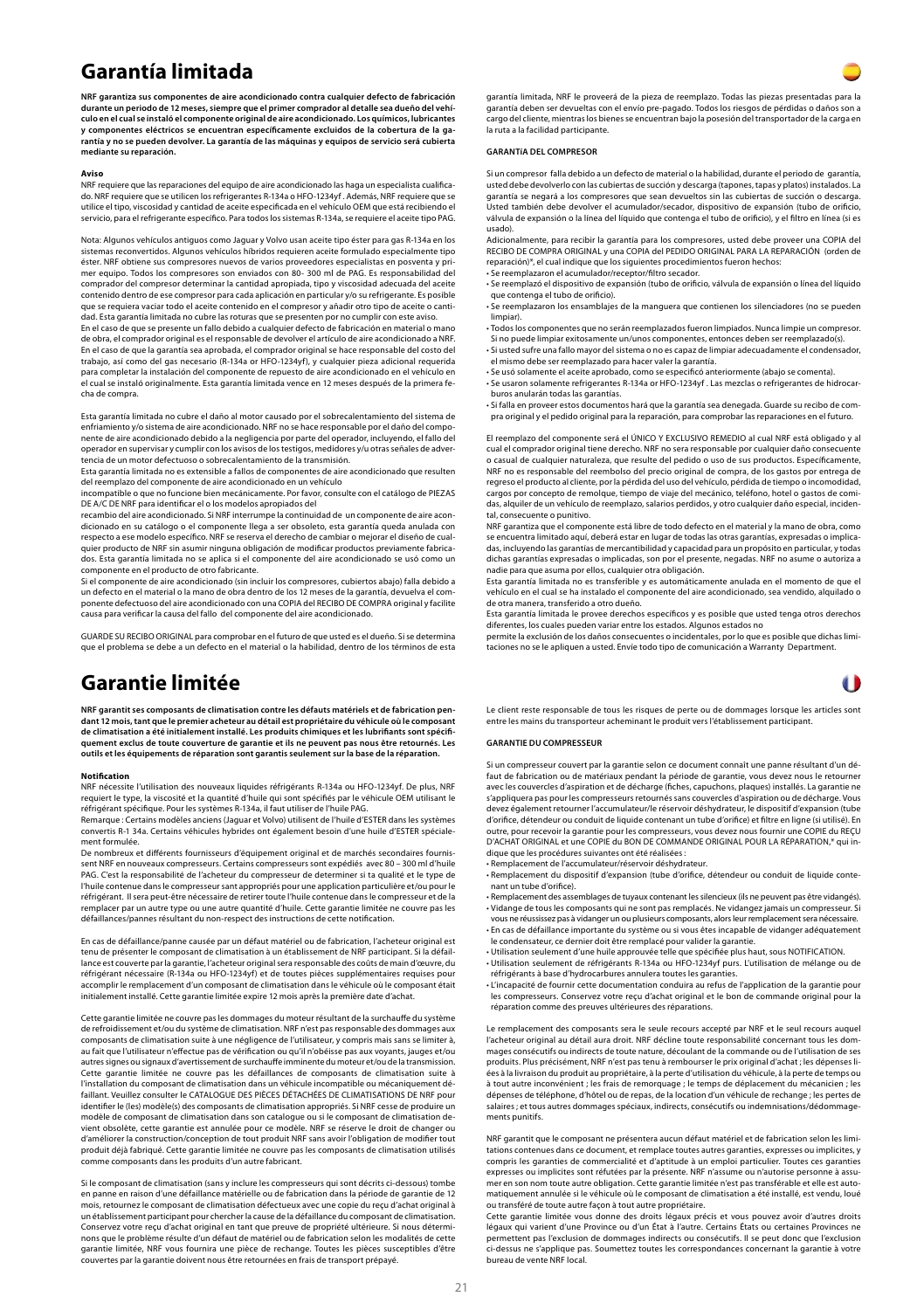## **Garanzia limitata**

**NRF garantisce i propri componenti per impianti di condizionamento contro difetti di materiale e di fabbricazione per 12 mesi, Ammesso che l'acquirente sia il proprietario del veicolo in cui il componente per l'aria condizionata è stato originariamente installato. Prodotti chimici e lubrificanti sono specificatamente esclusi da qualsiasi garanzia e non sono restituibili. Gli attrezzi e i dispositivi di manutenzione sono garantiti solo per la riparazione.**

### **Avviso**

NRF richiede l'uso dei nuovi refrigeranti R-134a o HFO-1234yf. Inoltre, NRF richiede che per la manutenzione venga utilizzato il tipo, la viscosità e la quantità di olio adatti allo specifico refrigerante come specificato dal produttore originale (OEM). Per i sistemi R-134a è richiesto l'olio PAG. Nota: alcuni veicoli più vecchi (Jaguar e Volvo) usano l'olio ESTERE in sistemi R-134a convertiti. Alcuni

veicoli ibridi richiedono anche olio ESTERE specialmente formulato.

l nuovi compressori NRF provengono da una varietà di fornitori sia di apparecchiature originali che<br>aftermarket. Alcuni compressori sono spediti a secco e non contengono olio, mentre altri sono spe-<br>diti con un contenuto d verificare, per uno specifico utilizzo del refrigerante, la quantità appropriata e il tipo di olio contenuto all'interno di tale compressore. Ciò può richiedere la rimozione di tutto l'olio contenuto nel compressore e l'aggiunta di un'altra quantità di olio. Questa garanzia limitata non copre i guasti derivanti da un mancato rispetto di questo avviso.

In caso di guasto a causa di un difetto del materiale o di lavorazione, l'acquirente ha l'onere di consegnare il componente per l'aria condizionata in un esercizio convenzionato NRF. Nel caso in cui venga approvata la richiesta di garanzia, l'acquirente è responsabile per il costo del lavoro, qualsiasi refrigerante necessario (R-134a o HFO-1234yf), ed eventuali parti supplementari necessarie per completare l'installazione di un componente sostitutivo nel veicolo in cui il componente per l'aria condizionata era stato originariamente installato. Questa garanzia limitata scade 12 mesi dopo la prima data di acquisto.

Questa garanzia limitata non copre i danni al motore causati dal surriscaldamento del sistema di raffreddamento e/o aria condizionata. NRF non è responsabile per i danni ai componenti per l'aria condizionata dovuti a negligenza dell'operatore, compresa, ma non limitata alla mancanza da parte dell'operatore di controllare e rispettare le luci, gli indicatori e/o altri segni o segnali di avvertimento di imminente surriscaldamento del motore e/o della trasmissione.

Questa garanzia limitata non si estende ai guasti dei componenti per l'aria condizionata risultanti dal collocamento dei componenti in veicoli incompatibili o in cattivo stato dal punto di vista meccanico. Si prega di consultare il catalogo per le parti di ricambio A/C di NRF per identificare i modelli dei componenti per l'aria condizionata appropriati. Se NRF interrompe la produzione di un modello di componente per l'aria condizionata nel suo catalogo o il componente diventa obsoleto, questa garanzia è nulla rispetto a quel modello. NRF si riserva il diritto di modificare o migliorare il design di qualsiasi prodotto NRF senza assumere alcun obbligo di modificare qualsiasi prodotto fabbricato in precedenza. Questa garanzia limitata non si applica se il componente per l'aria condizionata è stato usato come componente all'interno del prodotto di un altro costruttore.

Se il componente per l'aria condizionata (non compresi i compressori, di cui qui di seguito) si guasta a causa di un difetto del materiale o di lavorazione entro il periodo di 12 mesi di garanzia, restituire il componente difettoso con una copia della ricevuta originale di acquisto presso un esercizio conven-zionato per verificare la causa del guasto. Conservare lo scontrino originale come prova d'acquisto per il futuro. Se il problema è determinato da un difetto del materiale o della lavorazione, NRF fornirà

## **Beperkte garantie**

**NRF garandeert voor zijn airconditioning componenten een garantie van 24 maanden tegen**  defecten in materiaal en afwerking, zolang als de eerste koper in de detailhandel eigenaar is van<br>het voertuig, waarin de airconditioning componenten oorspronkelijk geïnstalleerd waren. Che-<br>micaliën, en smeermiddelen zijn **goed. Service gereedschap en apparatuur zijn enkel gewaarborgd op basis van reparatie.**

## **Mededeling**

NRF vereist, dat elke reparatie van een airconditioning systeem allen door een gekwalificeerde ACspecialist wordt uitgevoerd.

NRF vereist het gebruik van nieuwe R-134a of HFO-1234yf koelmiddelen. NRF vereist verder het type, de viscositeit en de hoeveelheid olie zoals gespecificeerd door het OEM voertuig dat onderhouden wordt voor het specifieke koelmiddel. Voor R-134a systemen is PAG olie vereist.

Nota: Enkele oudere voertuigen (Jaguar en Volvo) gebruiken ESTER olie in R-134a geconverteerde

systemen. Ook enkele hybride voertuigen vereisen speciaal samengestelde ESTER olie.<br>NRF betrekt zijn nieuwe compressoren uit een pool van originele en Aftermarket leveranciers. Alle<br>compressoren worden met 80 - 300ml PAG o koper van de compressor om de geschiktheid van de hoeveelheid en het type olie in de compressor voor een specifieke toepassing en/of koelmiddel te bepalen. Het kan nodig zijn alle olie in de compressor te verwijderen en een andere hoeveelheid olie toe te voegen. Deze beperkte garantie dekt geen storingen die worden veroorzaakt door het niet acht nemen van deze nota.

In het geval van een storing die het gevolg is van een defect in materiaal of afwerking, zal de oorspronkelijke koper verantwoordelijk zijn voor het aanbieden van de airconditioning component bij een deelnemend NRF distributeur. In het geval dat de garantieaanspraak goedgekeurd wordt, zal de oorspronkelijke koper verantwoordelijk zijn voor de arbeidskosten, de noodzakelijke koelmiddelen (R-134a of HFO-1234yf) en alle bijkomende onderdelen die noodzakelijk zijn voor de afwerking van de installatie of de vervanging van airconditioning componenten in het voertuig waarin de airconditioning componenten oorspronkelijk geïnstalleerd werden. Deze beperkte garantie vervalt 24 maanden na de eerste aankoop.

Deze beperkte garantie dekt geen schade aan de motor die veroorzaakt werd door oververhitting van het koel- en/of het airconditioning systeem. NRF is niet verantwoordelijk voor schade aan de airconditioning componenten die te wijten is aan nalatigheid van de bediener, inclusief, maar niet beperkt tot verzuim van de bediener om de lichten, de meters en/of andere indicaties of signalen van waarschuwingen van dreigende oververhitting van de motor of de transmissie te controleren of op te volgen. Deze beperkte garantie is niet uitgebreid tot storing van de airconditioning componenten die het resultaat zijn van de plaatsing van de airconditioning componenten in een nietcompatibel of mechanisch gebrekkig voertuig. Raadpleeg a.u.b. de NRF A/C PARTS catalogus voor de identificatie van geschikte airconditioning componenten.

Als NRF stopt met een model van airconditioning componenten in zijn catalogus of de airconditioning component is verouderd, verliest deze garantie zijn geldigheid.

NRF behoudt zich het recht voor om het ontwerp van alle NRF producten te veranderen en te verbeteren zonder zich er toe te verplichten de eerder gefabriceerde producten te wijzigen. Deze be-perkte garantie is niet van toepassing als de airconditioning componenten gebruikt worden als een component in het product van een andere fabrikant.

Als een airconditioning component (compressor niet inbegrepen, zie *compressor garantie*) het begeeft vanwege een defect in materiaal of afwerking binnen de 24 maanden garantie periode, gelieve dan de defecte airconditioning component terug te sturen samen met een kopie van het aankoopbewijs aan een partner bedrijf om de oorzaak van het defecte airconditioning component te onderzoeken. Bewaar uw originele aankoopfactuur als bewijs van eigendom. Als er vastgesteld wordt dat het probleem een defect in het materiaal of afwerking blijkt te zijn, dat binnen deze beperkte garantie una parte di ricambio o una nota di credito entro i termini di questa garanzia limitata. Tutte le parti in garanzia devono essere restituite in porto franco. Tutti i rischi di perdita o danni alle merci, mentre queste sono in possesso del vettore in rotta verso l'esercizio convenzionato, sono in capo al cliente.

## **GARANZIA DEL COMPRESSORE**

Se un compressore trattato in questa sede si guasta a causa di un difetto di fabbricazione o di materiale durante il periodo di garanzia, è necessario restituirlo con i coperchi di aspirazione e pressione (tappi, cappucci, piastre) installati. La garanzia verrà negata per i compressori che saranno restituiti senza coperchi di aspirazione o pressione. È inoltre necessario restituire l'accumulatore/essiccatore, il dispositivo di espansione (valvola a farfalla, valvola di espansione, o condotto del liquido contenente la valvola a farfalla), e filtro in linea (se usato). In aggiunta, per ricevere la garanzia per i compressori, è necessario fornire una *Copia* della *ricevuta originale di acquisto* e una *Copia* dell'ordine originale di riparazione\*, in cui si afferma che le sequenti procedure sono state esegui • Sostituito l'accumulatore/serbatoio essiccatore.

- Sostituito il dispositivo di espansione (valvola a farfalla o valvola di espansione).
- Sostituiti i raccordi dei tubi contenenti silenziatori (non possono essere lavati).
- Eseguito il lavaggio di tutti i componenti da non sostituire. Non lavare mai un compressore. Se non si riesce a lavare con successo uno o più componenti, allora la sostituzione è necessaria. • Se si verifica un grave guasto del sistema o non si è in grado di lavare adeguatamente il condensa-
- tore, il condensatore deve essere sostituito per convalidare la garanzia. • Usato solo olio approvato, come specificato in precedenza nella sezione AVVISO.
- Usati solo refrigeranti puri R-134a o HFO-1234yf. L'uso di refrigeranti con idrocarburi o miscele annullerà tutte le garanzie.
- La mancata presentazione di questa documentazione comporterà la negazione del diritto di garan-zia dei compressori. Conservare per il futuro la ricevuta originale di acquisto e l'ordine originale di riparazione come prova delle riparazioni.

La sostituzione del componente deve essere l'unico ed esclusivo rimedio a cui NRF è obbligata e alla quale l'acquirente al dettaglio originale ha diritto. NRF non sarà responsabile per eventuali danni

diretti o indiretti di qualunque genere derivanti dall'ordine o dall'uso dei suoi prodotti. In particolare, NRF non è responsabile per il rimborso del prezzo di acquisto originale, la spesa di riconsegna del prodotto al proprietario, la perdita dell'uso del veicolo, perdita di tempo o disagi, spese di rimorchio, tempo di viaggio del meccanico, telefono, hotel o spese per i pasti, il noleggio di<br>un veicolo sostitutivo, i salari persi e altri danni speciali, incidentali, conseguenziali o punitivi. un veicolo sostitutivo, i salari persi e altri danni speciali, incidentali, consequ<br>n veicolo sostitutivo, i salari persi e altri danni speciali, incidentali, consequ

NRF garantisce che il componente è esente da tutti i difetti di materiale e lavorazione nei limiti qui espressi. Tale garanzia è fornita in luogo di tutte le altre garanzie, esplicite o implicite, incluse garanzie di commerciabilità e idoneità per uno scopo particolare, pertanto tutti questi tipi di garanzie espresse o implicite sono qui escluse. NRF non si assume, né autorizza alcuno ad assumere per conto di NRF, altri obblighi.

Questa garanzia limitata non è trasferibile ed è automaticamente nulla nel caso in cui il veicolo, in cui il componente per l'aria condizionata è stato installato, venga venduto, concesso in affitto, o comunque trasferito a un altro proprietario.

Questa garanzia limitata conferisce diritti specifici, ma si potrebbero anche avere altri o diversi diritti, che variano da Stato a Stato. Alcuni Stati non consentono l'esclusione di danni incidentali o conse-quenziali, pertanto tale limitazione potrebbe non essere applicabile a lei. Invii tutte le comunicazioni per la garanzia all'ufficio vendite NRF più vicino a lei.



valt, zal NRF u een vervangend onderdeel of een kredietnota laten toekomen. Alle componenten die voor garantie teruggestuurd worden, moeten Franco verstuurd worden. Alle risico's van verlies of beschadiging verblijven bij de klant, tijdens de component van de transporteur naar het partner bedrijf verstuurd wordt.

## **COMPRESSOR GARANTIE**

Als een compressor die door deze garantie gedekt is, tijdens de garantieperiode schade oploopt als gevolg van een defect in het in materiaal of afwerking, moet u het terugsturen met gesloten zuig en drukaansluitingen (Afdichtingen zoals pluggen, kappen, afdekplaten gebruiken). De garantie ver-valt voor compressoren die teruggestuurd worden zonder gesloten zuig en drukaansluitingen. Daarnaast moet U ook de filter-droger/accumulator en het expansie ventiel (Orifice Tube, blok- of hoekventiel of vloeistofleiding including Orifice Tube) terugsturen. Daarnaast moet u, om voor de compressor garantie in aanmerking te komen, een *kopie* van de *originele aankoopfactuur*\* en een *kopie* van de *originele reparatieorder*\* bijvoegen, die bevestigt dat de volgende werkstappen werden uitgevoerd:<br>• Vervanging van de filter-droger/accumulator

- Vervanging van de filter-droger/accumulator. Vervanging van het expansie ventiel (Orifice Tube, blok- of hoekventiel of vloeistofleiding met vaste Orifice Tube).
- Vervanging van slangleidingen met geïntegreerde geluiddempers (kan niet gespoeld worden). • Spoelen van alle niet vervangen componenten (Spoel nooit een compressor!). Als U een of meer-dere componenten niet kunt spoelen, moeten die vervangen worden.
- Als een fatale systeemstoring bestaat of U de condensor niet adequaat kunt doorspoelen,
- 
- moet de condensor vervangen worden om de geldigheid van de garantie te waarborgen. Gebruik van olie volgens soort, viscositeit en hoeveelheid, zoals door de voertuig fabrikant gespecificeerd. Zie *mededeling*!
- Gebruik van uitsluitend nieuwe R-134a of HFO-1234yf koelmiddelen. Bij gebruik van gemengde kommen en koelmiddelen op basis van kool

\*Worden deze documenten niet voorgelegd, vervalt de garantie voor compressoren. Bewaar uw originele aankoopfactuur en originele reparatieorder voor toekomstige reparatiebewijzen.

De vervanging van de componente is de enige en exclusieve garantie, waartoe NRF verplicht is en waarop de oorspronkelijke koper recht op heeft. NRF is niet aansprakelijk voor enige gevolgschade of incidentele schade, van welke aard die voortvloeit uit de aankoop of het gebruik van haar producten.

NRF is uitdrukkelijk niet aansprakelijk voor vergoeding van de oorspronkelijke aankoopprijs, de kosten van het verzenden van het product terug naar de eigenaar, uitvaltijden van het voertuig, tijdverlies en ongemak, sleepkosten, kosten voor reistijd van de monteur, telefoonkosten, hotel- of maal-tijdkosten, kosten voor de huur van een vervangingvoertuig, verlies van inkomsten en alle andere speciale, incidentele en bijzondere gevolgkosten of schadevergoedingseisen.

NRF garandeert dat de componenten vrij zijn van materiaal- en fabricagefouten. Als beperking geldt hier, in plaats van alle andere garanties, expliciet of impliciet, met inbegrip van garanties van verkoopbaarheid en geschiktheid voor een bepaald doel, en al dergelijke expliciete of impliciete garanties worden afgewezen.

NRF stelt of autoriseert niemand om voor NRF andere verplichtingen op zich te nemen. Deze be-perkte garantie is niet overdraagbaar en vervalt automatisch in het geval dat het voertuig waarin het airconditioning component geïnstalleerd werd, verkocht, geleased of op een andere manier overdragen word aan een andere eigenaar. Deze beperkte garantie geeft u specifieke rechten, maar u<br>kunt andere en afwijkende rechten hebben, die van land tot land kunnen variëren. Sommige landen staan geen uitsluiting van incidentele- of gevolgschade toe, zodat een dergelijke beperking wellicht voor U niet van toepassing is. Geef alle garantie documenten aan U lokale NRF-verkoopkantoor.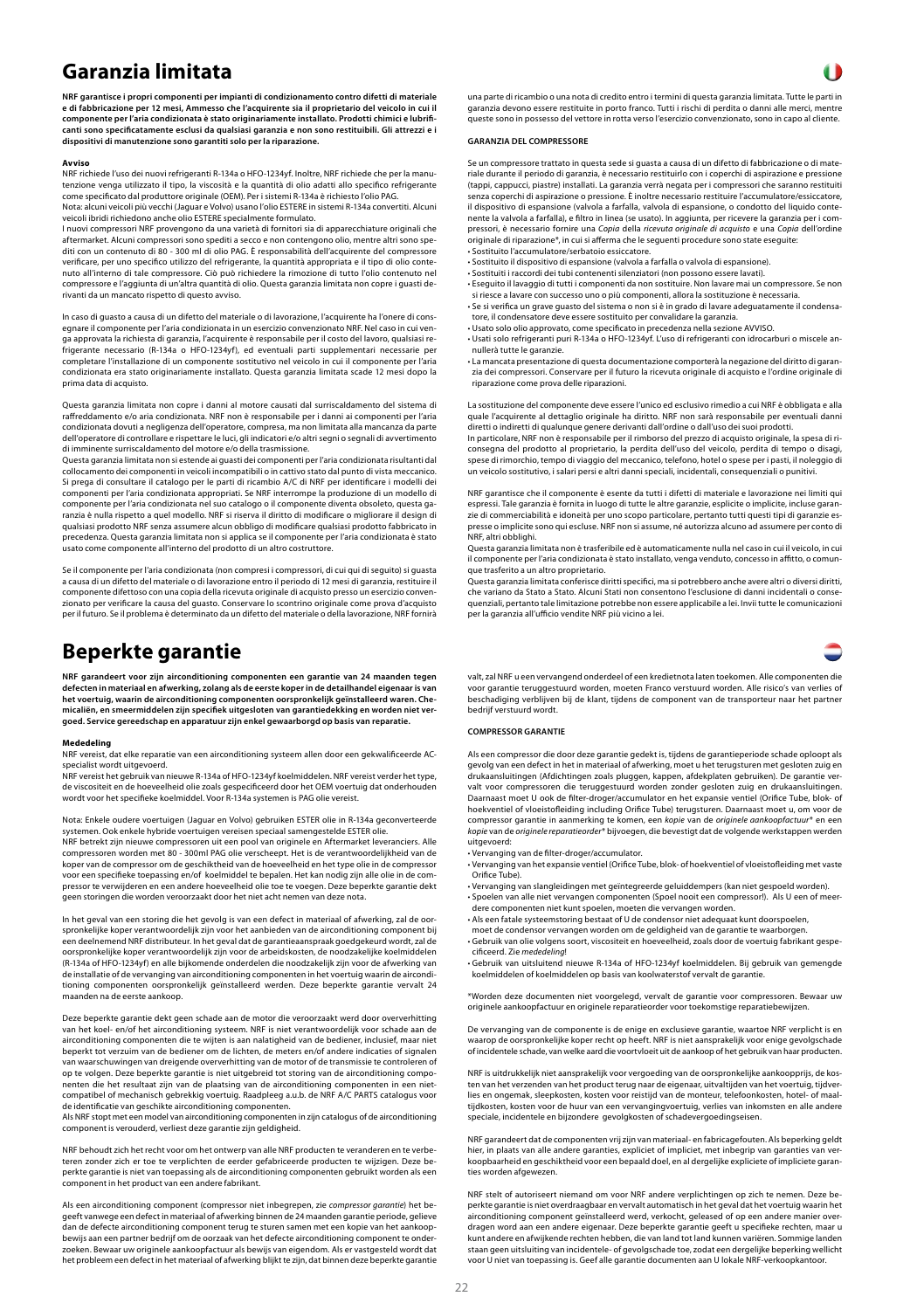## **Ograniczona gwarancja**

**Firma NRF udziela 12-miesięcznej gwarancji na oferowane komponenty układów klimatyzacji w zakresie wad materiałowych oraz wykonania, o ile nabywca detaliczny jest właścicielem pojazdu, w którym komponent układu klimatyzacji został pierwotnie zamontowany. Środki chemiczne i smary nie są objęte gwarancją i nie podlegają zwrotowi. Narzędzia serwisowe i wyposażenie podlegają gwarancji wyłącznie w przypadku napraw.**

**Uwaga** Zgodnie z wymogami NRF każda naprawa układu klimatyzacji musi zostać przeprowadzona przez wykwalifikowanego specjalistę w dziedzinie urządzeń klimatyzacyjnych. NRF wymaga, aby korzystać z nowych czynników chłodzących R-134a lub HFO-1234yf. NRF wymaga również, aby typ, lepkość i ilość oleju były zgodne z wytycznymi producenta OEM pojazdu serwisowanego z użyciem określonego czynnika chłodzącego. W systemach R-134a wymagany jest olej PAG.

Uwaga: Starsze pojazdy (Jaguar i Volvo) posiadające układy przetworzone na R-134a wymagają użycia oleju ESTROWEGO. Niektóre pojazdy hybrydowe wymagają również oleju Estrowego o specjalnej formule. NRF pozyskuje nowe sprężarki od wielu dostawców oryginalnego sprzętu i dostawców z rynku wtórnego. Wszystkie dostarczane sprężarki zawierają 80 – 300 ml oleju PAG. Odpowiedzialność za dobranie odpowiedniej ilości i typu oleju i/lub czynnika chłodzącego w sprężarce do konkretnego zastosowania spoczywa na nabywcy sprężarki. Czynności te mogą wymagać całkowitego odprowadzenia oleju ze sprężarki i dodania innego oleju. Niniejsza ograniczona gwarancja nie pokrywa awarii wynikających z nieprzestrzegania podanych w tym dokumencie zasad.

W przypadku awarii będącej wynikiem wad materiałowych lub wykonania nabywca ma obowiązek<br>dostarczyć komponent układu klimatyzacji do odpowiedniej placówki NRF. W przypadku przyjęcia<br>gwarancji nabywca ponosi koszty pracy, k 1234yf) oraz dodatkowych części wymaganych do zakończenia montażu wymienianego kompo-nentu układu klimatyzacji w pojeździe, w którym komponent ten pierwotnie zamontowano. Niniejsza ograniczona gwarancja traci ważność po 12 miesiącach od daty zakupu.

Niniejsza ograniczona gwarancja nie obejmuje uszkodzeń silnika spowodowanych przegrzaniem układu chłodzącego i/lub układu klimatyzacji. NRF nie ponosi odpowiedzialności za uszkodzenia komponentów wynikające z zaniedbań użytkownika, którymi są m.in. zaniedbywanie obowiązku monitorowania i reagowania na znaki i sygnały lamp, wskaźników i/lub inne ostrzeżenia o nadchodzącym przegrzaniu silnika lub przekładni. Niniejsza ograniczona gwarancja nie obejmuje awarii komponentu układu klimatyzacji wynikającej z zamontowania go w niekompatybilnym lub mechanicznie niesprawnym pojeździe. Odpowiednie modele komponentów układów klimatyzacji podano w katalogu NRF A/C PARTS. W przypadku wycofania z katalogu NRF wybranych modeli komponentów układów klimatyzacji lub ich zdezaktualizowania niniejsza gwarancja ulega unieważnieniu w odniesieniu do tego modelu. NRF zastrzega sobie prawo do wprowadzania zmian lub ulepszeń w konstrukcji swoich produktów bez obowiązku modyfikowania produktów wcześniej wyprodukowanych. Niniejsza ograniczona gwarancja nie dotyczy sytuacji, w których komponent układu klimatyzacji wykorzystano jako część w produkcie innego producenta.

Jeżeli komponent układu klimatyzacji (z wyłączeniem opisanych poniżej sprężarek) ulega awarii z powodu wady materiałowej lub wykonania w ciągu 12-miesięcznego okresu gwarancji, należy zwrócić go wraz z dowodem zakupu do odpowiedniego zakładu, w którym nastąpi identyfikacja przyczyny awarii. Rachunek należy zachować, aby w przyszłości mógł stanowić dowód zakupu. Jeżeli problem wynika z wady materiałowej lub wykonania, zgodnie z zasadami niniejszej ograniczo-nej gwarancji NRF zaopatrzy nabywcę w część wymienną lub wystawi notę kredytową. Koszty wysyłki dokonywanej w ramach gwarancji muszą zostać pokryte z góry. Ryzyko strat lub uszkodzeń, które mogą nastąpić w czasie transportu przez firmę kurierską do wybranego zakładu, ponosi klient.

## **Гарантия с ограниченным сроком**

**Компания NRF гарантирует отсутствие дефектов и высокое качество изготовления компонентов для климатических систем в течение 12 месяцев, в случае, когда транспортным средством с первоначально установленной системой климат-контроля владеет его первый розничный покупатель. Гарантия не распространяется на химические реагенты и смазочные материалы, которые не подлежат возврату. Средства и оборудование техобслуживания покрываются гарантией только в случае ремонта.**

### Предупреждени

Во время ремонта климатической системы требуется обязательное участие квалифицированного специалиста по системам климат-контроля компании NRF.

Компания NRF требует использования новых хладагентов, таких как R-134a или HFO-1234yf. требует использования повых аладагентов, таких как к тэче или<br>ласно требованиям компании NRF, тип, вязкость и количество исп масла должно отвечать требованиям изготовителя транспортного средства при его<br>обслуживании в связи с конкретным хладагентом. Для систем кондиционирования, работающих обслуживании в связи с конкретным хладагентом. Для систем кондици на хладагенте R-134a, требуется масло на основе полиалкиленгликоля (ПАГ).

па хладателтетт гэла, грезуетел жаело на основе поллализисти ликом (там ).<br>Примечание: В некоторых более ранних моделях автомобилей (Jaguar или Volvo) в систе кондиционирования, которые перешли на R-134a, используется моторное масло ESTER. Некоторые автомобили с гибридным приводом также используют масло ESTER особого состава. Компания NRF получает новые компрессоры от различных поставщиков оригинального оборудования и рынка запчастей. Все компрессоры отгружаются заполненными маслом ПАГ в объеме 80 – 300 мл. Покупатель компрессора сам определяет, какое количество и тип масла внутри компрессора необходимо использовать для конкретного применения и/или хладагента. Может потребоваться удалить из компрессора все находящееся там масло и заполнить его другим маслом в другом количестве. Настоящая гарантия с ограниченным сроком не распространяется на поломки в результате невыполнения требований этого предупреждения.

В случае поломки из-за дефекта материала или качества изготовления первоначальный покупатель отвечает за передачу комплектующей системы климат-контроля в соответствующее отделение компании NRF. Если гарантийная рекламация принимается, первоначальный покупатель обязуется оплатить услуги, стоимость любого необходимого хладагента (R-134a или HFO-1234yf) и любых дополнительных запчастей, необходимых для завершения установки системы климат-контроля в автомобиле, где первоначально был установлен ее компонент. Эта гарантия с ограниченным сроком истекает через 12 месяцев после даты первоначальной покупки. Эта гарантия с ограниченным сроком не распространяется на поломки двигателя из-за перегрева системы охлаждения и/или системы кондиционирования воздуха. Компания NRF не несет ответственности за повреждения компонентов климат-контроля из-за небрежности шофёра, в том числе из-за того, что он не сумел правильно отреагировать на световые датчики шофера, в том числе из-за того, что он не сумел правилило отреш прового на состовые.<br>и/или сигналы панели проборов или другие знаки и сигналы, предупреждающие о прибл перегрева двигателя или коробки передач. Эта гарантия с ограниченным сроком не распространяется на поломки в результате установки компонента климат-контроля в распространнется на положия с результого установистеления с механическими<br>автомобили без соответствующих технических возможностей или с механическими<br>поврежлениями Советоем ознакомиться с каталогом запчастей к системам кл повреждениями. Советуем ознакомиться с каталогом запчастей к системам климаткомпании NRF для правильного выбора модели компонента(ов). Если компания NRF прекращают производство компонента климат-контроля определенной модели, представленной в каталоге, или эта модель компонента устарела, гарантия на эти модели компонентов прекращается. Компания NRF оставляет за собой право изменять или совершенствовать конструкцию своих изделий без обязательства вносить изменения в ранее изготовленный продукт. Эта гарантия с ограниченным сроком не действует, если компонент системы климат-контроля установлен в продукцию другого изготовителя.

Если компонент системы климат-контроля (не учитывая компрессоры, представленные далее) в течение 12 гарантийных месяцев дает сбой из-за дефекта материала или качества изготовления, верните неисправный компонент системы климат-контроля вместе с копией оригинального чека первоначальной покупки в соответствующее отделение компании для установления причины дефекта. Оригинал чека сохраняйте для подтверждения вашего права собственности в

**GWARANCJA NA SPRĘŻARKĘ** Jeżeli objęta niniejszą gwarancją sprężarka ulega w okresie gwarancyjnym awarii z powodu wad wykonania lub materiałowych, należy zwrócić ją wraz z zamontowanymi elementami układu ssania i układu wylotowego (zatyczkami, nasadkami, płytkami). Usługi w ramach gwarancji nie zostaną za-pewnione w przypadku sprężarek dostarczanych bez tych elementów. Należy również zwrócić osuszacz, urządzenia rozprężne (dysza dławiąca, zawór rozprężny lub linia cieczy z dyszą dławiącą). Aby gwarancja na sprężarki była ważna, należy dostarczyć *kopię oryginalnego dowodu zakupu* oraz *Kopię oryginalnego zlecenia naprawy*\*, która zaświadczy o wykonaniu następujących czynności: • Wymiana osuszacza.

• Wymiana urządzenia rozprężnego (dysza dławiąca lub zawór rozprężny). • Wymiana przewodów giętkich z tłumikami (nie mogą być przepłukane).

• Przepłukanie niewymienianych elementów. W żadnym wypadku nie należy przepłukiwać sprężarki. Jeżeli przepłukanie elementu (elementów) jest niemożliwe, konieczna jest wymiana. • W przypadku poważnej awarii systemu lub braku możliwości odpowiedniego przepłukania skra-

placza, element należy wymienić w celu zachowania ważności gwarancji. • Należy wykorzystywać wyłącznie zatwierdzone rodzaje oleju, jak opisano powyżej pod

nagłówkiem UWAGA.

• Dopuszczalne jest wykorzystywanie wyłącznie czystych czynników chłodzących R-134a lub HFO-1234yf. Używanie mieszanek czynników lub czynników węglowodorowych powoduje n. Uzywanie mie<br>vażnienie gwarancji.

\* Brak powyższych dokumentów skutkuje odmową wykonania czynności gwarancyjnych związanych z dotyczącym sprężarki roszczeniem. Należy zachować oryginalny dowód zakupu i zlecenie naprawy, które w przyszłości będą stanowić dowód przeprowadzenia napraw.

Wymiana komponentu powinna być jedynym i wyłącznym środkiem zaradczym, do którego zobowiązana jest firma NRF i do którego ma prawo nabywca detaliczny. Firma NRF nie ponosi odpowiedzialności za jakiegokolwiek rodzaju uszkodzenia wynikowe lub przypadkowe wynikające

ze zleceń lub korzystania z jej produktów. W szczególności firma NRF nie jest obowiązana do zwrotu pierwotnej kwoty zakupu, ponoszenia kosztów dostarczenia produktu z powrotem do właściciela, ponoszenia odpowiedzialności za utratę wartości użytkowej przez pojazd, straty czasowe lub niedogodności, ponoszenia opłat za holowanie, pokrywania kosztów podróży mechanika, połączeń telefonicznych, opłat za pobyt w hotelu lub posiłki, wynajem lub wymianę pojazdu, odpowiedzialności za utratę wynagrodzenia oraz inne sz-kody o charakterze specjalnym, przypadkowym, wynikowym lub straty moralne.

Firma NRF gwarantuje, że komponent jest wolny od wad materiałowych i wykonania. Niniejsza ogra-niczona gwarancja zastępuje wszystkie inne gwarancje, wyrażone lub dorozumiane, w tym gwarancje przydatności handlowej lub przydatności do określonego celu, tym samym je unieważniając. NRF nie przyjmuje i nie udziela innym podmiotom upoważnienia do przyjmowania innych

obowiązków. Niniejsza ograniczona gwarancja nie jest przenośna i automatycznie ulega unieważnieniu w przypadku sprzedaży, wynajmu lub innego rodzaju przekazania innemu właścicielowi pojazdu, w którym zamontowano komponent układu klimatyzacji.

Niniejsza ograniczona gwarancja nadaje użytkownikom określone prawa. Mogą oni posiadać również inne lub różne prawa zależne od kraju. W niektórych krajach niedozwolone jest wyłączenie odpowiedzialności za uszkodzenia przypadkowe lub wynikowe, wyłączenie to może więc nie dotyczyć niektórych użytkowników. Wszelkie dokumenty związane z gwarancją należy przekazywać do lokalnego biura sprzedaży NRF.

будущем. Если выясняется, что проблема вызвана дефектом материала или качеством изготовления в течение гарантийного периода, компания NRF обеспечит замену компонента или предоставит возвратную накладную. Все запчасти, предоставленные по гарантии, возвращаются при условии предоплаты транспортных расходов. Клиент берет на себя все риски утери или повреждения в период транспортировки запчастей перевозчиком в адрес отделения компании.

## **ГАРАНТИЯ НА КОМПРЕССОР**

При сбоях в работе компрессора на гарантии из-за дефекта изготовления или материалов клиент возвращает его с установленными на нем запорной и всасывающей крышками (стопорами, насадками, дисками). Компрессоры, которые возвращаются без установленных на них запорной и всасывающей крышек, не подлежат гарантийному обслуживанию. Клиент также должен вернуть аккумулятор/ ресивер-осушитель, дроссельное устройство (дроссельную трубку, терморегулирующий вентиль или жидкостную линию с дроссельной трубкой). Кроме того, для<br>получения гарантии на компрессоры клиент обязан предоставить колшо оригшиального<br>пловарного чека или колшо оригши проведении следующих операций:

• замена аккумулятора /ресивера-осушителя. • замена дроссельного устройства (дроссельной трубки или терморегулирующего вентиля).

• замена шланговых соединений с глушителями шума (не подлежат промыванию).<br>• промывка всех компонентов, которые не заменяются. Не промывайте компрессор. Если не<br>• удается, как следует промыть компоненты, их необходимо зам

• если происходит крупный сбой в системе или не удается как следует промыть уплотнитель, то

для сохранения гарантии его следует заменить; • используйте только масло, указанное в разделе ПРЕДУПРЕЖДЕНИЕ;

• используйте только чистые хладагенты R-134a или HFO-1234yf. Смешанные или углеводородные хладагенты автоматически аннулируют все гарантии.

\* При отсутствии указанной документации гарантийные рекламации на компрессоры не принимаются. Сохраняйте оригинал товарного чека и оригинал заказа-наряда на ремонт для подтверждения ремонтного обслуживания в будущем.

Замена компонентов является единственным и исключительным средством компенсации, которую обязуется предоставить компания NRF и на которую имеет право первоначальный покупатель. Компания NRF не несет никаких обязательств за любые последующие или непредвиденные поломки изделий при их заказе или использовании. В частности, компания NRF не обязана компенсировать цену первоначальной покупки, расходы на доставку изделий назад покупателю, потери в связи с простоем транспортного средства, потерю времени или неудобства, плату за буксировку, время в пути для механика, расходы на телефон, гостиницу или питание, плату за прокат автомобиля, потери в заработной плате и любые другие особые или непредвиденные расходы и штрафные санкции.

Компания NRF гарантирует отсутствие любых дефектов в материале и высокое качество изготовления компонентов в течение ограниченного гарантийного периода вместо всех прочих гарантий, как в прямой, так и в косвенной форме, в том числе гарантий товарности или применимости для конкретной цели и прочих прямых и косвенных гарантий, ответственность по которым настоящим отрицается. Компания NRF не берет на себя ответственность и не уполномочивает кого бы то ни было брать на себя любые иные обязательства.

Эта гарантия с ограниченным сроком не подлежит передаче и автоматически аннулируется в случае, если транспортное средство, где установлен компонент системы климат-контроля, продается, сдается в аренду или иным способом переходит к другому владельцу.

Эта гарантия с ограниченным сроком дает вам определенные права, но вы можете получить иные права в зависимости от страны. В некоторых странах не допускается исключение непредвиденных иди последующих поломок, поэтому такие ограничения могут на вас не распространяться. Передайте всю гарантийную информацию в местный отдел продаж компании NRF.